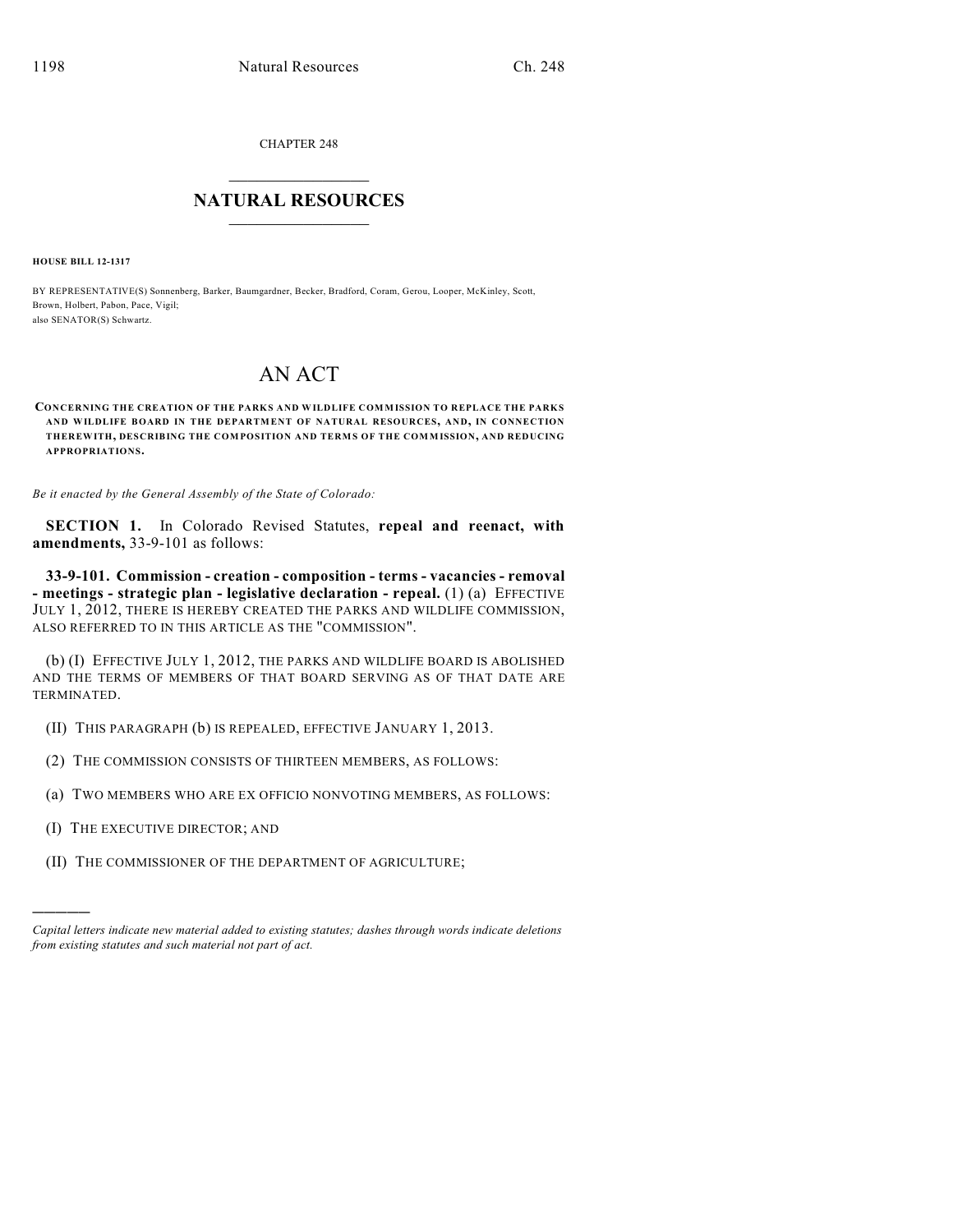(b) ELEVEN VOTING MEMBERS WHO ARE APPOINTED, IN ACCORDANCE WITH SUBSECTION (3) OF THIS SECTION, BY THE GOVERNOR WITH THE CONSENT OF THE SENATE.

(3) (a) THE ELEVEN VOTING MEMBERS OF THE COMMISSION ARE AS FOLLOWS:

(I) THREE MEMBERS WHO ARE SPORTS PERSONS WHO CAN DEMONSTRATE A REASONABLE KNOWLEDGE OF WILDLIFE ISSUES AND WHO HAVE OBTAINED A HUNTING OR FISHING LICENSE ISSUED UNDER THIS TITLE FOR AT LEAST EACH OF THE THREE YEARS PRIOR TO THEIR APPOINTMENTS. ONE OF THE MEMBERS APPOINTED PURSUANT TO THIS SUBPARAGRAPH (I) MUST BE AN OUTFITTER REGISTERED PURSUANT TO ARTICLE 55.5 OF TITLE 12, C.R.S.

(II) THREE MEMBERS WHO ARE ACTIVELY INVOLVED IN PRODUCTION AGRICULTURE AS OWNERS OR LESSEES OF THE AGRICULTURAL PROPERTY AND OWNERS OR PARTIAL OWNERS OF THE COMMODITIES PRODUCED ON THE LAND AND WHO CAN DEMONSTRATE A REASONABLE KNOWLEDGE OF WILDLIFE ISSUES;

(III) THREE MEMBERS WHO CAN DEMONSTRATE THAT THEY REGULARLY ENGAGE IN OUTDOOR RECREATION AND UTILIZE PARKS RESOURCES. ONE MEMBER APPOINTED UNDER THIS SUBPARAGRAPH (III) SHALL REPRESENT A NONPROFIT ORGANIZATION THAT SUPPORTS AND PROMOTES THE CONSERVATION AND ENHANCEMENT OF COLORADO'S WILDLIFE AND HABITAT; RECOGNIZES AND PROMOTES PRIMARILY NONCONSUMPTIVE WILDLIFE USE; AND HAS EXPERTISE IN WILDLIFE ISSUES, WILDLIFE HABITAT, OR WILDLIFE MANAGEMENT; AND

(IV) TWO MEMBERS APPOINTED FROM THE PUBLIC AT-LARGE.

(b) (I) IN APPOINTING MEMBERS TO THE COMMISSION UNDER PARAGRAPH (a) OF THIS SUBSECTION (3), THE GOVERNOR SHALL MAKE APPOINTMENTS THAT ENSURE THAT A REASONABLE BALANCE OF THE FOLLOWING AREAS OF KNOWLEDGE AND EXPERIENCE, AS THEY RELATE TO PARKS AND WILDLIFE, ARE REPRESENTED: OUTDOOR BUSINESS, SERVICE AS A CURRENT OR FORMER LOCAL ELECTED OFFICIAL, YOUTH OUTDOOR EDUCATION, WILDLIFE BIOLOGY OR SCIENCE, ENERGY, CONSERVATION, BENEFICIAL USES OF WATER, LAND CONSERVATION AND CONSERVATION EASEMENTS, AND DIVERSIFIED TRAILS INTERESTS AND ACTIVITIES. IN ORDER TO SATISFY THE REQUIREMENTS OF THIS PARAGRAPH (b), THE GOVERNOR SHALL GIVE PREFERENCE TO PERSONS WITH EXPERIENCE OR EXPERTISE IN MULTIPLE AREAS OF KNOWLEDGE.

(II) REGARDLESS OF THE PARTICULAR INTERESTS OR QUALIFICATIONS POSSESSED BY EACH MEMBER APPOINTED TO THE COMMISSION PURSUANT TO PARAGRAPH (a) OF THIS SUBSECTION (3), EACH COMMISSIONER REPRESENTS DIVERSE PARKS, WILDLIFE, AND OUTDOOR RECREATION THROUGHOUT COLORADO AND IS COMMITTED TO THE LONG-TERM FINANCIAL STABILITY AND SUSTAINABILITY OF THE DEPARTMENT.

(c) OF THE VOTING MEMBERS APPOINTED TO THE COMMISSION, THERE SHALL NOT BE A DIFFERENCE OF MORE THAN ONE PERSON BETWEEN THOSE MEMBERS AFFILIATED WITH ANY MAJOR POLITICAL PARTY.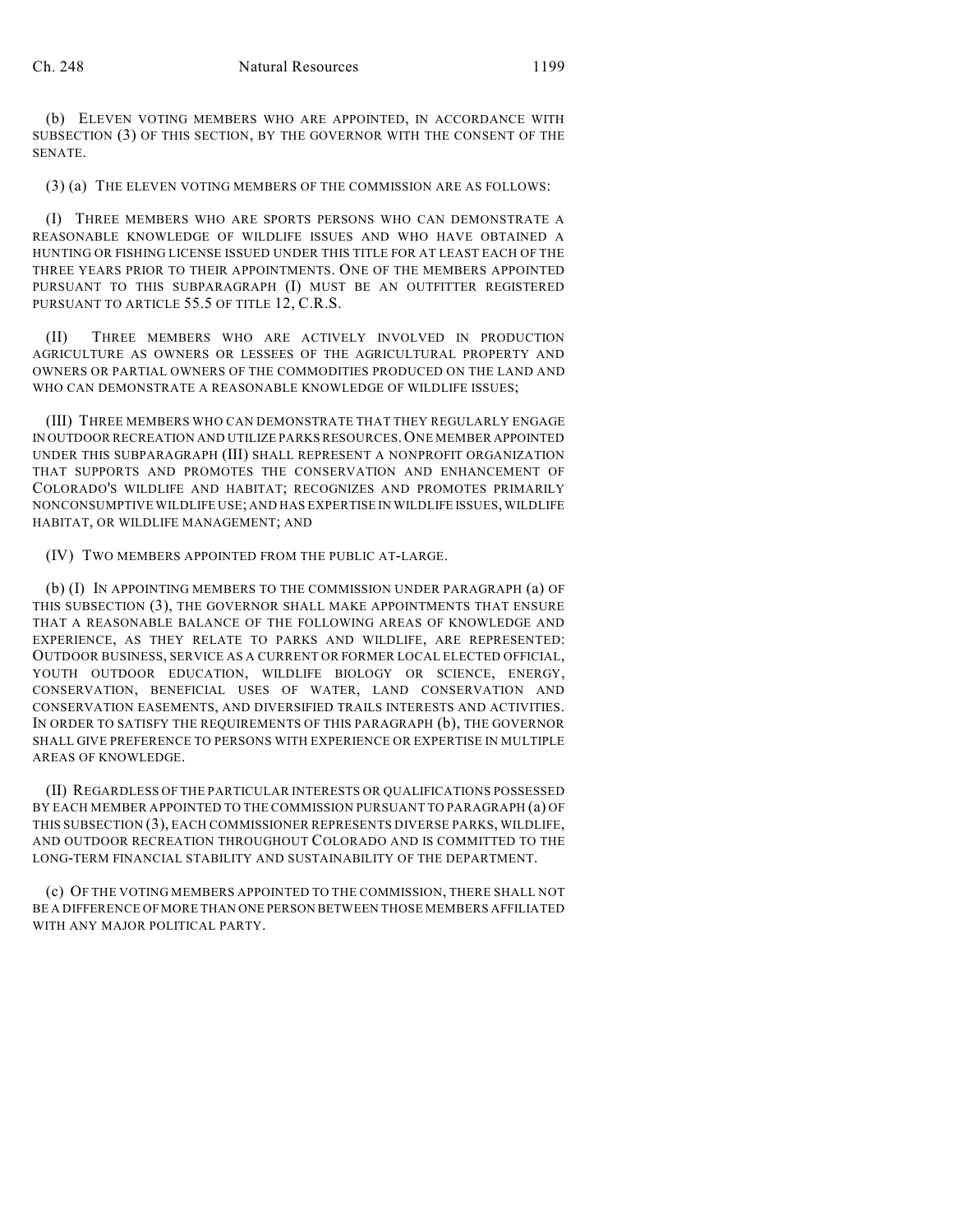## 1200 Natural Resources Ch. 248

(d) TO THE EXTENT POSSIBLE, VOTING MEMBERS SHALL BE APPOINTED TO THE COMMISSION IN A MANNER THAT ENSURES BALANCED GEOGRAPHICAL REPRESENTATION OF DIVERSE AREAS OF THE STATE. AT LEAST FOUR VOTING MEMBERS SHALL BE APPOINTED FROM WEST OF THE CONTINENTAL DIVIDE.

(e) (I) EXCEPT AS PROVIDED IN PARAGRAPH (f) OF THIS SUBSECTION (3), TERMS OF MEMBERS SERVING PURSUANT TO PARAGRAPH (b) OF SUBSECTION (2) OF THIS SECTION ARE FOR FOUR YEARS.

(II) NO MEMBER SERVING PURSUANT TO PARAGRAPH (b) OF SUBSECTION (2) OF THIS SECTION IS PERMITTED TO SERVE MORE THAN TWO CONSECUTIVE TERMS.

(f) (I) INITIAL APPOINTMENTS OF VOTING MEMBERS OF THE COMMISSION ARE AS FOLLOWS: TWO MEMBERS TO SERVE UNTIL JULY 1, 2013; THREE MEMBERS TO SERVE UNTIL JULY 18, 2014; THREE MEMBERS TO SERVE UNTIL JULY 18, 2015; AND THREE MEMBERS TO SERVE UNTIL JULY 18, 2016.ALL SUBSEQUENT APPOINTMENTS ARE FOR TERMS OF FOUR YEARS.

(II) IN MAKING INITIAL APPOINTMENTS TO THE COMMISSION UNDER SUBPARAGRAPH (I) OF THIS PARAGRAPH (f), THE GOVERNOR MAY SELECT PERSONS SERVING ON THE FORMER PARKS AND WILDLIFE BOARD, AS THAT BOARD EXISTED ON JUNE 30, 2012. HOWEVER, A PERSON SO APPOINTED IS INELIGIBLE TO SERVE ANY OF THE INITIAL APPOINTMENTS THAT WOULD RESULT IN EXTENDING FOR MORE THAN TWO YEARS THE DATE ON WHICH THE PERSON'S PARKS AND WILDLIFE BOARD TERM WOULD HAVE EXPIRED.

(4) THE GOVERNOR SHALL FILL VACANCIES ON THE COMMISSION FOR ANY UNEXPIRED TERM, WITH THE CONSENT OF THE SENATE. THE MEMBER APPOINTED TO FILL A VACANCY SHALL BE FROM THE SAME CATEGORY DESCRIBED IN PARAGRAPH (a) OF SUBSECTION (3) OF THIS SECTION AS THE MEMBER VACATING THE POSITION.

(5) THE GOVERNOR IS PERMITTED TO REMOVE MEMBERS OF THE COMMISSION ONLY FOR CAUSE.

(6) SIX VOTING COMMISSIONERS CONSTITUTE A QUORUM FOR PURPOSES OF CONDUCTING THE BUSINESS OF THE COMMISSION.

(7) FOR PURPOSES OF MAILINGAND SERVICE, THE COMMISSION'S PRINCIPAL OFFICE IS IN THE OFFICE OF THE EXECUTIVE DIRECTOR.

(8) FOR EACH DAY ACTUALLY ENGAGED IN THE DUTIES OF THE COMMISSION, THE COMMISSION MEMBERS ARE ENTITLED TO RECEIVE A PER DIEM AMOUNT OF FIFTY DOLLARS, TOGETHER WITH ALL ACTUAL AND NECESSARY TRAVEL EXPENSES TO BE PAID AFTER THE EXPENSES ARE INCURRED. MILEAGE RATES ARE AS PROVIDED IN SECTION 24-9-104, C.R.S.

(9) THE COMMISSION SHALL EXERCISE ITS POWERS AND PERFORM ITS DUTIES AND FUNCTIONS UNDER THE DEPARTMENT AND THE EXECUTIVE DIRECTOR OF THE DEPARTMENT AS IF THE SAME WERE TRANSFERRED TO THE DEPARTMENT BY A **TYPE 1** TRANSFER, AS DEFINED IN THE "ADMINISTRATIVE ORGANIZATION ACT OF 1968", ARTICLE 1 OF TITLE 24, C.R.S.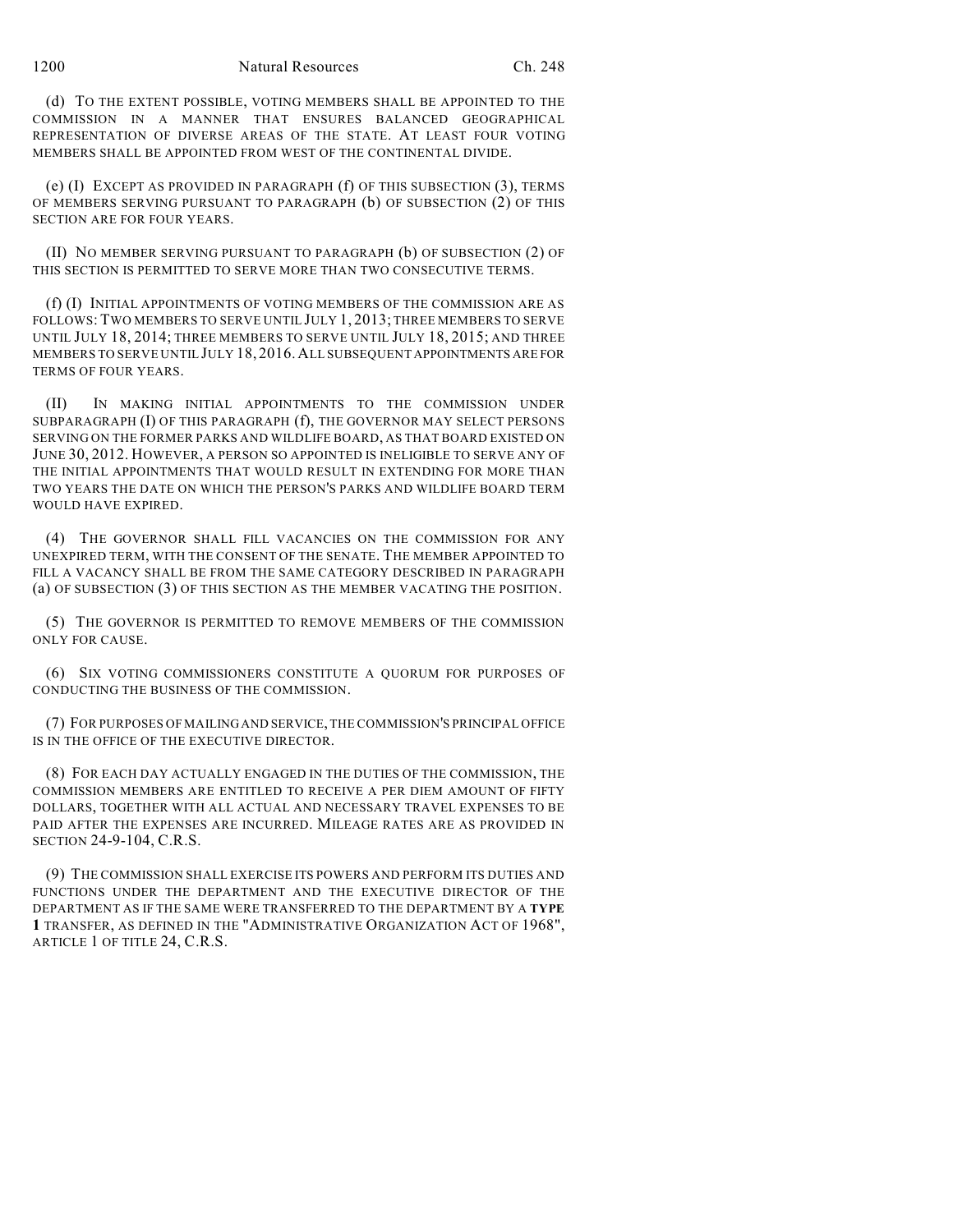(10) (a) (I) THE INITIAL MEETING OF THE COMMISSION SHALL BE CONVENED BY THE EXECUTIVE DIRECTOR.

(II) AT THE FIRST MEETING, THE COMMISSION SHALL:

(A) ELECT A CHAIR AND VICE-CHAIR FROM THE MEMBERS SERVING PURSUANT TO PARAGRAPH (b) OF SUBSECTION (2) OF THIS SECTION, WHO SHALL SERVE IN THAT CAPACITY FOR A TERM OF ONE YEAR BUT WHO MAY BE REELECTED FOR ADDITIONAL TERMS; AND

(B) DESIGNATE TWO MEMBERS TO SERVE AS REPRESENTATIVES TO THE STATE BOARD OF THE GREAT OUTDOORS COLORADO TRUST FUND ESTABLISHED UNDER ARTICLE XXVII OF THE STATE CONSTITUTION. ONE REPRESENTATIVE MUST BE A COMMISSIONER WITH WILDLIFE KNOWLEDGE APPOINTED PURSUANT TO SUBPARAGRAPH (I) OF PARAGRAPH (a) OF SUBSECTION (3) OF THIS SECTION, AND THE OTHER REPRESENTATIVE MUST BE A COMMISSIONER WITH EXPERIENCE IN OUTDOOR RECREATION APPOINTED PURSUANT TO SUBPARAGRAPH (III) OF PARAGRAPH (a) OF SUBSECTION (3) OF THIS SECTION.

(b) THE COMMISSION SHALL MEET AS OFTEN AS NECESSARY AND MAY ADOPT POLICIES AND PROCEDURES NECESSARY TO CARRY OUT ITS DUTIES.THE COMMISSION SHALLCONDUCT AT LEAST TWO MEETINGS PER CALENDAR YEAR AT LOCATIONS WEST OF THE CONTINENTAL DIVIDE.

(11) (a) IN ADDITION TO DISCHARGING ITS REGULAR DUTIES AND FUNCTIONS, THE COMMISSION SHALL SPECIFICALLY DISCUSS AND FORMULATE A FIVE-YEAR STRATEGIC PLAN TO ADDRESS ONGOING OR NEW ISSUES RESULTING AFTER, AND IDENTIFY INCREASED EFFICIENCIES AND COST SAVINGS THAT MAY BE REALIZED FROM, THE 2011 MERGER OF THE FORMER DIVISION OF WILDLIFE AND THE FORMER DIVISION OF PARKS AND OUTDOOR RECREATION INTO THE DIVISION OF PARKS AND WILDLIFE. THE STRATEGIC PLAN MUST ADDRESS HOW THE MERGER HAS AFFECTED POLICIES, OBJECTIVES, STRATEGIES, AND ESTIMATED ANNUAL FISCAL COSTS AND SAVINGS ASSOCIATED WITH THE DUTIES AND PROGRAMS OF THE DIVISION.

(b) THE COMMISSION SHALL FINALIZE THE STRATEGIC PLAN REQUIRED BY THIS SUBSECTION (11) BY DECEMBER 31, 2013.IN DEVELOPING THE STRATEGIC PLAN, THE COMMISSION SHALL PLACE SPECIAL EMPHASIS ON OBTAINING MEANINGFUL STATEWIDE INPUT.

(c) NOTWITHSTANDING SECTION 24-1-136 (11), C.R.S., FOR EVERY YEAR INCLUDED IN THE STRATEGIC PLAN, THE COMMISSION SHALL SUBMIT A REPORT ANNUALLY TO THE HOUSE COMMITTEE ON AGRICULTURE, LIVESTOCK, AND NATURAL RESOURCES AND THE SENATE COMMITTEE ON AGRICULTURE, NATURAL RESOURCES, AND ENERGY, OR ANY SUCCESSOR COMMITTEES, REGARDING THE PROGRESS AND STATUS OF THE STRATEGIC PLAN. IN ORDER TO REDUCE COSTS ASSOCIATED WITH PREPARING AND TRANSMITTING SUCH REPORTS, THE COMMISSION IS AUTHORIZED TO SEND THE REPORTS IN AN ELECTRONIC FORMAT.

(12) (a) THE GENERAL ASSEMBLY HEREBY FINDS, DETERMINES, AND DECLARES THAT IT IS THE POLICY OF THE STATE THAT: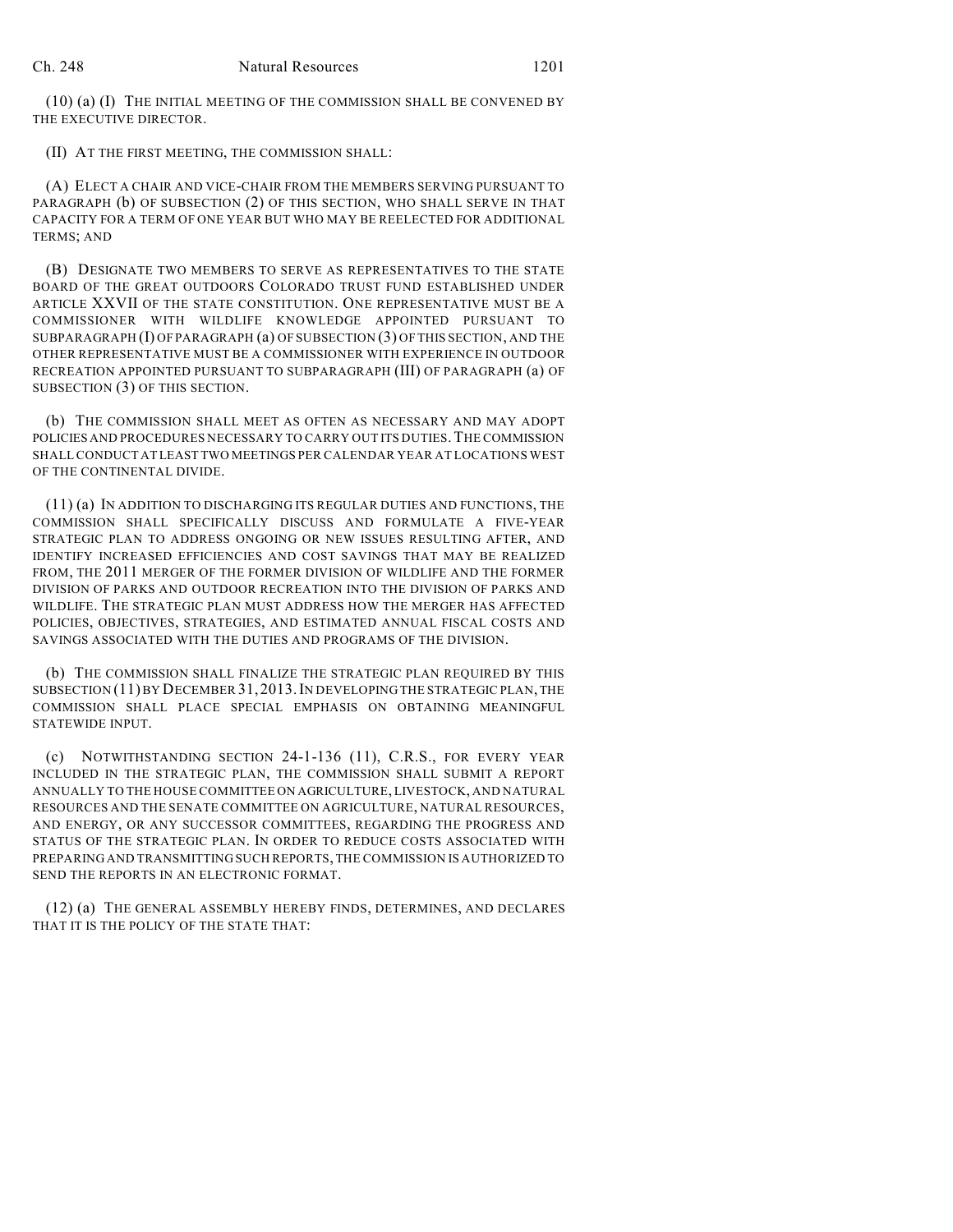(I) COLORADO'S WILDLIFE, NATURAL, SCENIC, AND SCIENTIFIC RESOURCES MUST BE PROTECTED, PRESERVED, ENHANCED, AND MANAGED FOR THE USE, BENEFIT, AND ENJOYMENT OF THE PEOPLE OF THE STATE AND ITS VISITORS;

(II) COLORADO'S AGRICULTURE PLAYS A VITAL ROLE IN PROVIDING THE STATE'S WILDLIFE, NATURAL, SCENIC, AND SCIENTIFIC RESOURCES THE HABITAT AND CONDITIONS THAT ALLOW THESE RESOURCES TO THRIVE;

(III) A COMPREHENSIVE PROGRAM DESIGNED TO OFFER THE GREATEST POSSIBLE VARIETY OF RECREATIONAL OPPORTUNITY TO THE PEOPLE OF THE STATE AND ITS VISITORS IS PROVIDED;

(IV) THERE MUST BE A CONTINUOUS OPERATION OF PLANNING, ACQUISITION, DEVELOPMENT, AND MANAGEMENT OFWILDLIFE HABITATS, STATE PARKS, OUTDOOR RECREATION LANDS, TRAILS, WATERS, AND FACILITIES IN A MANNER THAT RECOGNIZES THE PRIVATE PROPERTY RIGHTS OF INDIVIDUAL PROPERTY OWNERS; AND

(V) BOTH EDUCATION AND OUTREACH ACTIVITIES MUST BE USED TO PROMOTE NATURAL RESOURCES STEWARDSHIP.

(b) THE GENERAL ASSEMBLY FURTHER FINDS AND DECLARES THAT THE MISSION OF THE COMMISSION AND THE DIVISION IS TO PERPETUATE THE WILDLIFE RESOURCES OF THE STATE, TO PROVIDE A QUALITY STATE PARKS SYSTEM, AND TO PROVIDE ENJOYABLE AND SUSTAINABLE OUTDOOR RECREATION OPPORTUNITIES THAT EDUCATE AND INSPIRE CURRENT AND FUTURE GENERATIONS TO SERVE AS ACTIVE STEWARDS OF COLORADO'S NATURAL RESOURCES.

**SECTION 2.** In Colorado Revised Statutes, 2-3-1203, **amend** (3) (aa) (II) as follows:

**2-3-1203. Sunset review of advisory committees.** (3) The following dates are the dates for which the statutory authorization for the designated advisory committees is scheduled for repeal:

(aa) July 1, 2014:

(II) The Colorado natural areas council, an advisory council to the board of parks and outdoor recreation PARKS AND WILDLIFE COMMISSION, appointed pursuant to section 33-33-106, C.R.S.;

**SECTION 3.** In Colorado Revised Statutes, 2-3-1304, **amend** (1) introductory portion, (1) (a.3) introductory portion, (1) (a.3) (III), and (1) (a.3) (IV) as follows:

**2-3-1304. Powers and duties of capital development committee.** (1) The capital development committee shall have HAS the following powers and duties:

(a.3) To review and make required recommendations on reports from state agencies, including but not limited to reports from:

(III) The PARKS AND wildlife commission in the department of natural resources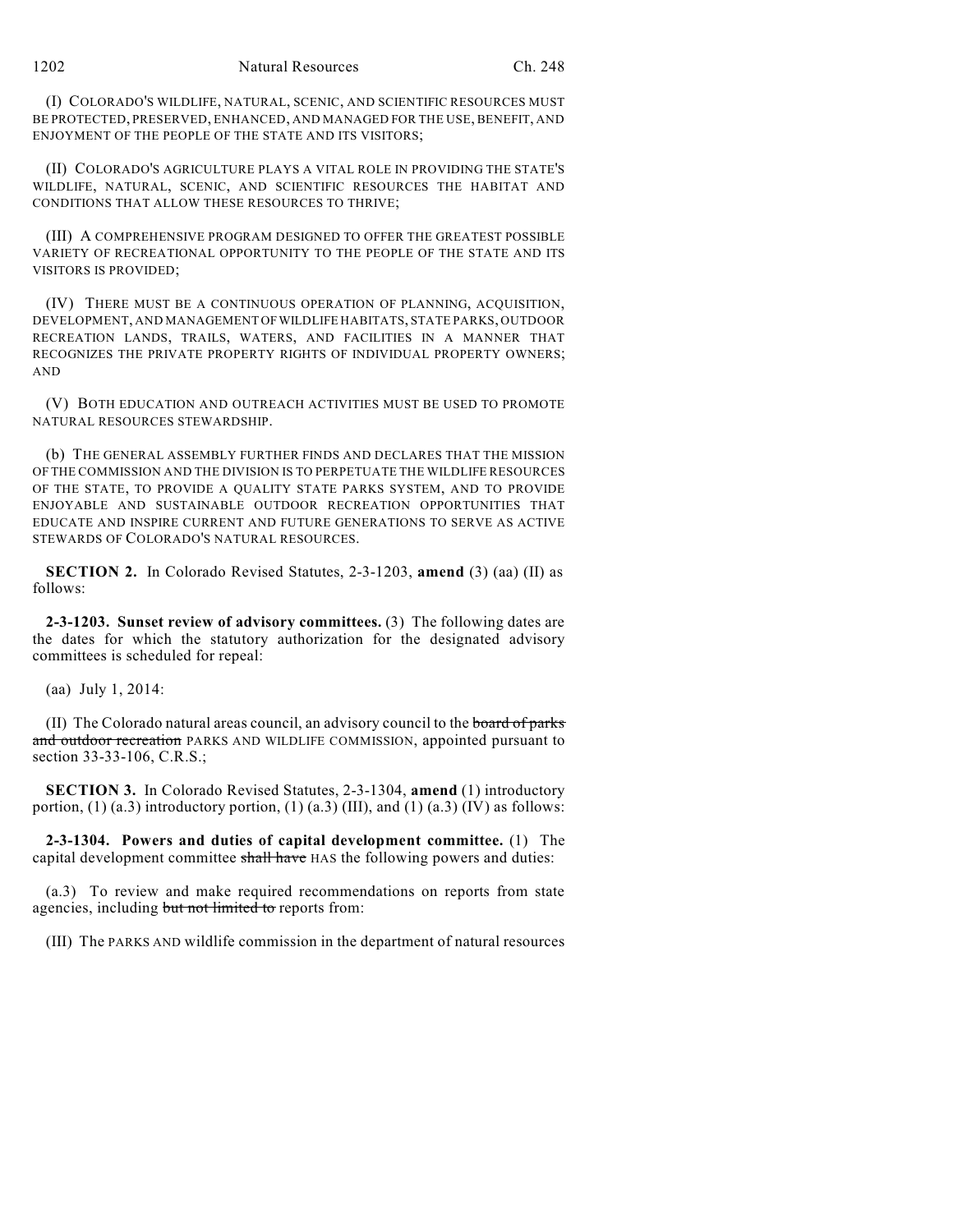on the acquisition of certain real property interests pursuant to section 33-1-105 (3) (a), C.R.S., and the acquisition of certain interest in real property or water pursuant to section 33-1-105.5 (9), C.R.S.; and

(IV) The board of parks and outdoor recreation PARKS AND WILDLIFE COMMISSION in the department of natural resources on the acquisition of certain interests in real property pursuant to section 33-10-107 (2), C.R.S.;

**SECTION 4.** In Colorado Revised Statutes, 18-9-120, **amend** (3) (a) as follows:

**18-9-120. Terrorist training activities - penalties - exemptions.**  $(3)$  (a) Nothing in this section shall make MAKES unlawful any activity pursuant to section 13 of article II of the state constitution or activity of the PARKS AND wildlife commission, any law enforcement agency, any hunting club, or any rifle club, any activity engaged in on a rifle range, pistol range, or shooting range, or any activity undertaken pursuant to any shooting school or other program or instruction, any of which activities is intended to teach the safe handling or use of firearms, archery equipment, or other weapons or techniques and is employed in connection with lawful sports or teach the use of arms for the defense of home, person, or property, or the lawful use of force as defined in part 7 of article 1 of this title, or other lawful activities.

**SECTION 5.** In Colorado Revised Statutes, 18-9-202, **amend** (3) as follows:

**18-9-202. Cruelty to animals - aggravated cruelty to animals - cruelty to a service animal - restitution.** (3) Nothing in this part 2 shall be construed to amend or MODIFIES in any manner change the authority of the PARKS AND wildlife commission, as established in title  $33$ , C.R.S., or to prohibit PROHIBITS any conduct therein authorized or permitted UNDER TITLE 33, C.R.S.

**SECTION 6.** In Colorado Revised Statutes, 24-1-124, **amend** (3) (k) (I) as follows:

**24-1-124. Department of natural resources - creation - divisions.** (3) The department of natural resources consists of the following divisions:

(k) (I) (A) The parks and wildlife board COMMISSION, created under IN article 9 of title 33, C.R.S. The powers, duties, and functions of the wildlife commission and the board of parks and outdoor recreation are transferred by a **type 1** transfer to the parks and wildlife board COMMISSION as powers, duties, and functions of the parks and wildlife board COMMISSION.

(B) The parks and wildlife board COMMISSION includes, as an advisory council, the Colorado natural areas council created by article 33 of title 33, C.R.S.

**SECTION 7.** In Colorado Revised Statutes, 24-33-104, **amend** (1) introductory portion and (1) (h) as follows:

**24-33-104. Composition of the department.** (1) The department of natural resources consists of the following COMMISSIONS, divisions, and boards, OFFICES, AND COUNCILS: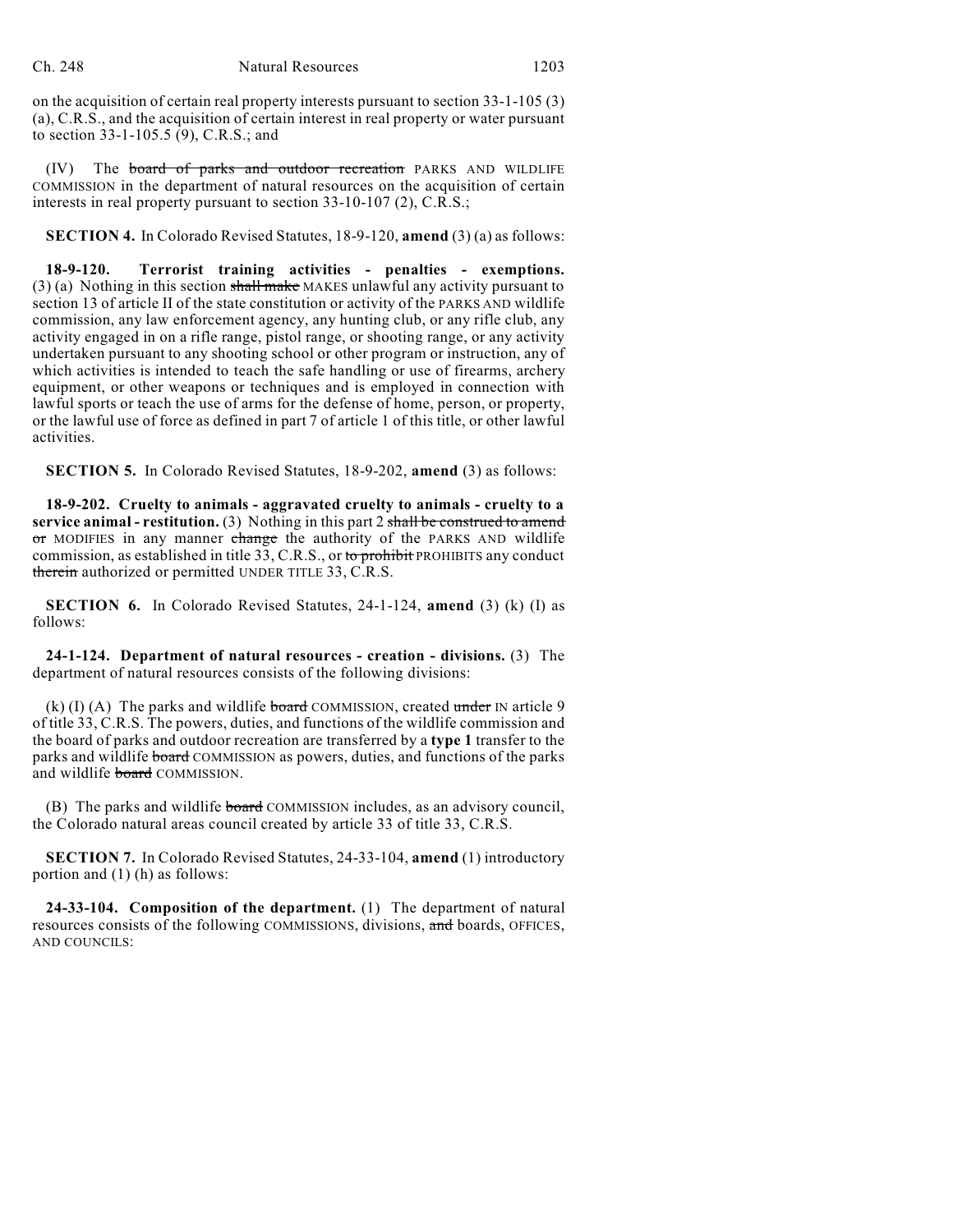(h) The division of parks and wildlife; and the parks and wildlife board COMMISSION;

**SECTION 8.** In Colorado Revised Statutes, 24-33-111, **amend** (3) (a) and (5) as follows:

**24-33-111. Conservation of native species - fund created.** (3) **Species conservation eligibility list and annual report.** (a) The executive director of the department of natural resources, after consultation with the Colorado water conservation board and its director, the PARKS AND wildlife commission, and the director of the division of PARKS AND wildlife, shall annually prepare a species conservation eligibility list describing programs and associated coststhat are eligible to receive funding pursuant to this section. The species conservation eligibility list shall be IS subject to modification and adoption through passage of a bill. At the same time as the species conservation eligibility list is submitted, the director of the department of natural resources, after consultation with the Colorado water conservation board and its director, the PARKS AND wildlife commission, and the director of the division of PARKS AND wildlife, shall also provide a detailed report to the general assembly on the progress and status of activities to date and their effectiveness in the recovery of the species and identify proposed future activities. The report shall include an assessment of habitat benefits, both public and private, attributable to such activities.

(5) **Maximization of funds.** The Colorado water conservation board and the PARKS AND wildlife commission shall maximize the species conservation trust fund by applying for available grants consistent with the purposes of the fund. Federal grants and voluntary contributions may by accepted and expended as provided in this section. Such grants and contributions shall, upon acceptance, be placed in the species conservation trust fund created in subsection (2) of this section. Nothing in this section shall be construed to limit LIMITS the authority of the Colorado division of PARKS AND wildlife to manage or regulate game, nongame, or threatened or endangered species. No funding shall be accepted, approved, or used to initiate the listing of species as threatened or endangered under federal law. Nothing in this section is intended to be construed as a mechanism to substitute funding that would otherwise be available for expenditure by the division of wildlife or to replace or reduce the obligation of the division to carry out nongame programs under title 33, C.R.S.

**SECTION 9.** In Colorado Revised Statutes, 24-34-104, **amend** (50.5) (d) as follows:

**24-34-104. General assembly review of regulatory agencies and functionsfor termination, continuation, or reestablishment.** (50.5) The following agencies, functions, or both, shall terminate on September 1, 2019:

(d) The function of licensing river outfitters through the board of parks and outdoor recreation WILDLIFE COMMISSION and the division of parks and outdoor recreation WILDLIFE in accordance with article 32 of title 33, C.R.S.

**SECTION 10.** In Colorado Revised Statutes, 30-11-107, **amend** (3) as follows: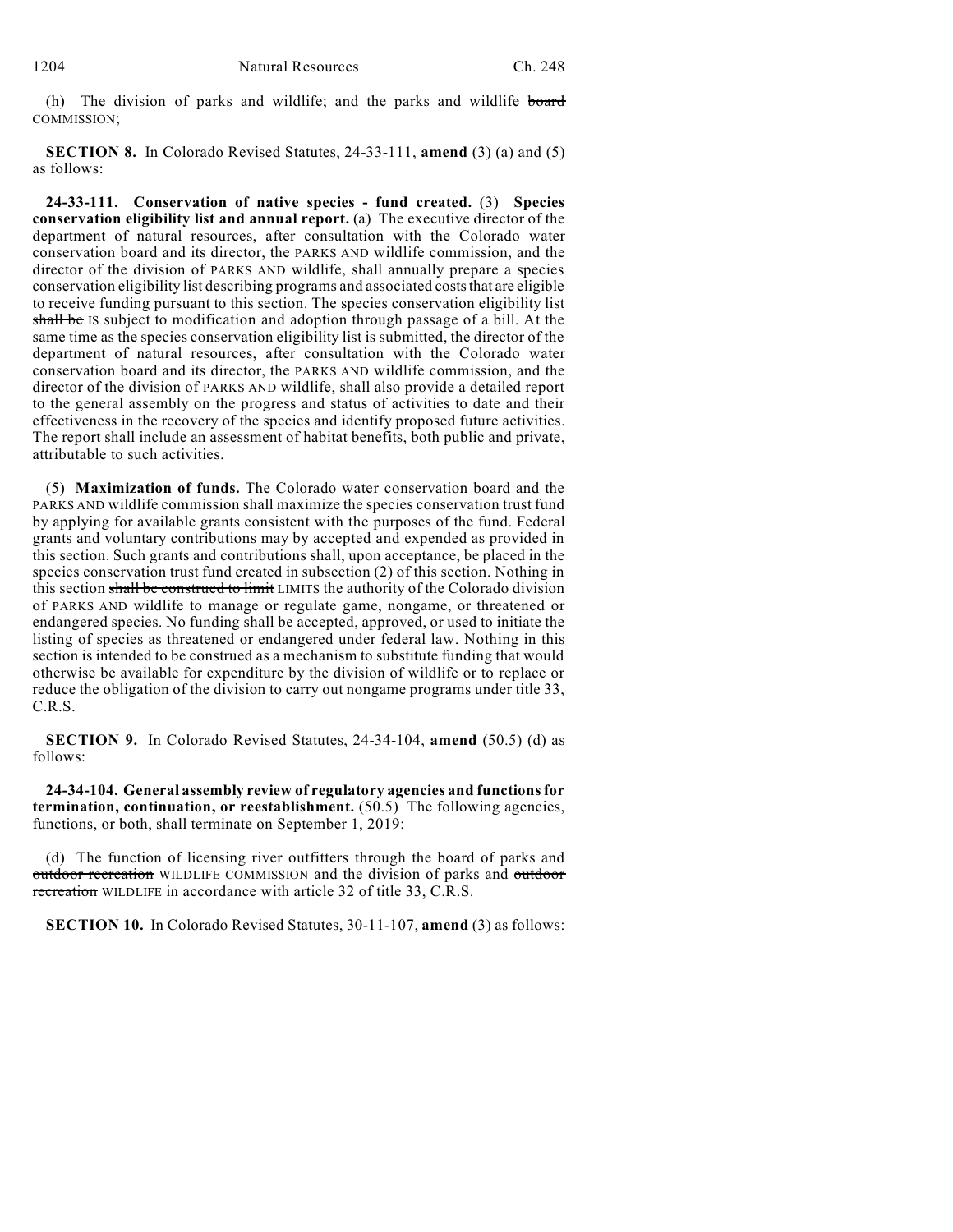**30-11-107. Powers of the board.** (3) The board of county commissioners of any county eligible to receive impact assistance grants pursuant to part 3 of article 25 of this title may certify a dollar amount to the PARKS AND wildlife commission or the board of parks and outdoor recreation or both said commission and said board pursuant to part 3 of article 25 of this title.

**SECTION 11.** In Colorado Revised Statutes, 30-25-302, **amend** (1) (a) introductory portion, (3), and (4) (a) as follows:

**30-25-302. Eligibility - determination of impact - procedures - legislative declaration.** (1) (a) Except as provided in section 33-60-104.5, C.R.S., for real property interests acquired with funds made available from the great outdoors Colorado trust fund, in any county in which the division of parks and wildlife owns property, the board of county commissioners of the county shall certify once a year during the regular tax assessment period, to the parks and wildlife board COMMISSION, the current dollar amount representing the negative financial impact that the ownership has on the county's finances and the finances of any political subdivision that lies within the county. In calculating the dollar amount, the board of county commissioners shall take into consideration the following factors:

(3) The parks and wildlife board COMMISSION shall review the dollar amounts certified pursuant to subsection (1) of this section and shall certify to the general assembly these dollar amounts. In making its determinations, the parks and wildlife board COMMISSION shall consider the factors set forth in subsection (1) of this section and may consider any additional relevant factors. All certifications to the general assembly must include an explanation of the grounds upon which the determinations of the certified amounts are based. The parks and wildlife board COMMISSION shall include an estimate of the amount to be certified for impact assistance grants in their budget requests for each fiscal year.

(4) (a) The general assembly may make an appropriation in the form of an impact assistance grant to any county qualifying for such grant upon certification by the parks and wildlife **board** COMMISSION of the amount for the grant. Appropriations concerning lands purchased with wildlife cash or other wildlife moneys must be made from the wildlife cash fund. Appropriations concerning lands purchased with general fund or parks and outdoor recreation cash or other parks and outdoor recreation moneys must be made from the general fund or the parks and outdoor recreation cash fund.

**SECTION 12.** In Colorado Revised Statutes, 30-28-106, **amend** (3) (a) introductory portion and  $(3)$   $(a)$   $(XI)$   $(B)$  as follows:

**30-28-106. Adoption of master plan - contents.** (3) (a) The master plan of a county or region, with the accompanying maps, plats, charts, and descriptive and explanatory matter, shall show the county or regional planning commission's recommendations for the development of the territory covered by the plan. The master plan of a county or region shall be an advisory document to guide land development decisions; however, the plan or any part thereof may be made binding by inclusion in the county's or region's adopted subdivision, zoning, platting, planned unit development, or other similar land development regulations after satisfying notice, due process, and hearing requirements for legislative or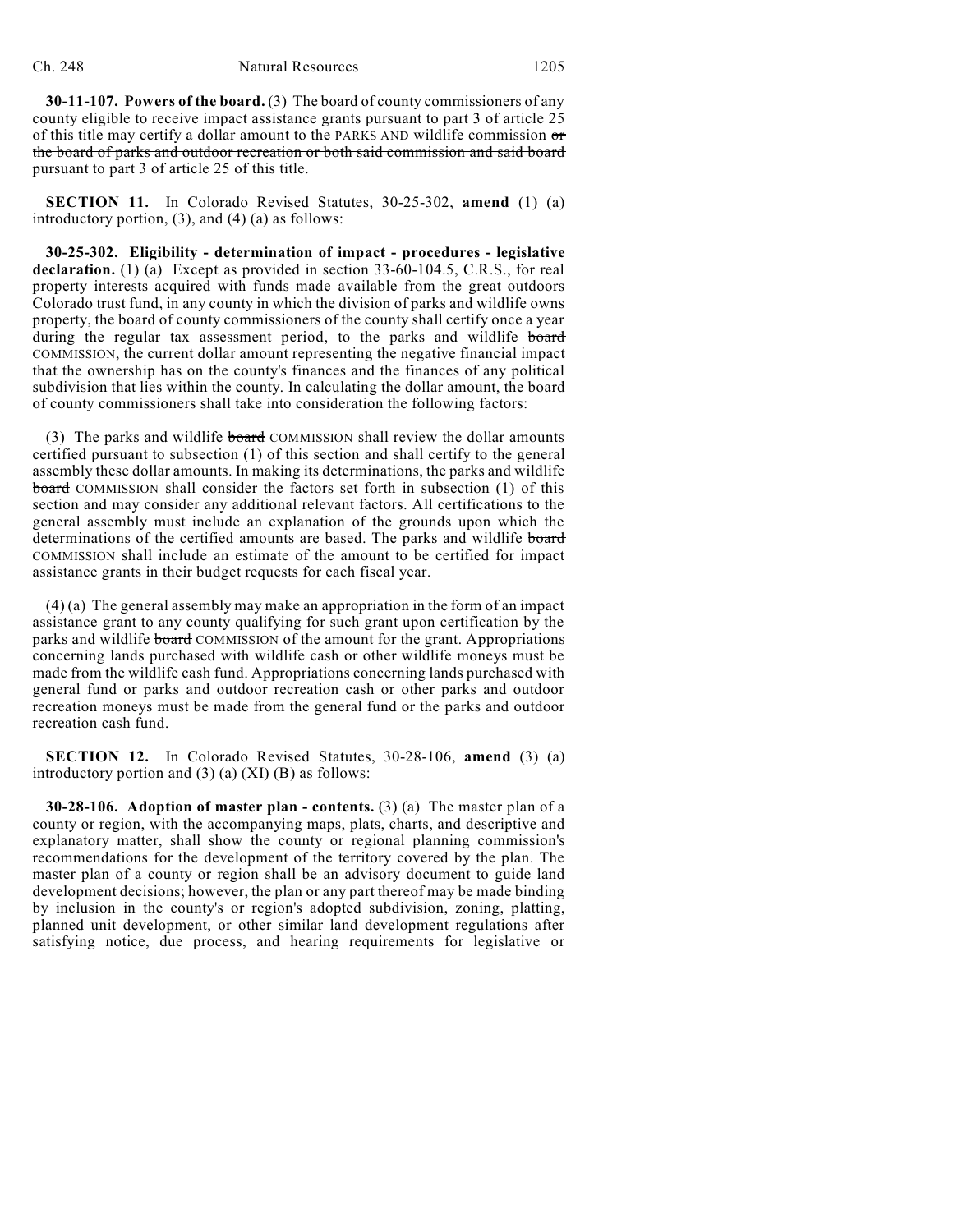quasi-judicial processes as appropriate. After consideration of each of the following, where applicable or appropriate, the master plan may include: but shall not be limited to:

(XI) The location of areas containing steep slopes, geological hazards, endangered or threatened species, wetlands, floodplains, floodways, and flood risk zones, highly erodible land or unstable soils, and wildfire hazards. For purposes of determining the location of such areas, the planning commission should consider the following sources for guidance:

(B) The United States fish and wildlife service of the United States department of the interior and the Colorado PARKS AND wildlife commission CREATED IN SECTION 33-9-101,C.R.S., for locating areas inhabited by endangered or threatened species;

**SECTION 13.** In Colorado Revised Statutes, 31-23-206, **amend** (1) introductory portion and  $(1)$  (k)  $(II)$  as follows:

**31-23-206. Master plan.** (1) It is the duty of the commission to make and adopt a master plan for the physical development of the municipality, including any areas outside its boundaries, subject to the approval of the governmental body having jurisdiction thereof, which in the commission's judgment bear relation to the planning of such municipality. The master plan of a municipality shall be an advisory document to guide land development decisions; however, the plan or any part thereof may be made binding by inclusion in the municipality's adopted subdivision, zoning, platting, planned unit development, or other similar land development regulations after satisfying notice, due process, and hearing requirements for legislative or quasi-judicial processes as appropriate. When a commission decides to adopt a master plan, the commission shall conduct public hearings, after notice of such public hearings has been published in a newspaper of general circulation in the municipality in a manner sufficient to notify the public of the time, place, and nature of the public hearing, prior to final adoption of a master plan in order to encourage public participation in and awareness of the development of such plan and shall accept and consider oral and written public comments throughout the process of developing the plan. Such plan, with the accompanying maps, plats, charts, and descriptive matter, shall, after consideration of each of the following, where applicable or appropriate, show the commission's recommendations for the development of said municipality and outlying areas, including: but not limited to:

(k) The areas containing steep slopes, geological hazards, endangered or threatened species, wetlands, floodplains, floodways, and flood risk zones, highly erodible land or unstable soils, and wildfire hazards. For purposes of determining the location of such areas, the planning commission should consider the following sources for guidance:

(II) The United States fish and wildlife service of the United States department of the interior and the Colorado PARKS AND wildlife commission CREATED IN SECTION 33-9-101,C.R.S., for locating areas inhabited by endangered or threatened species;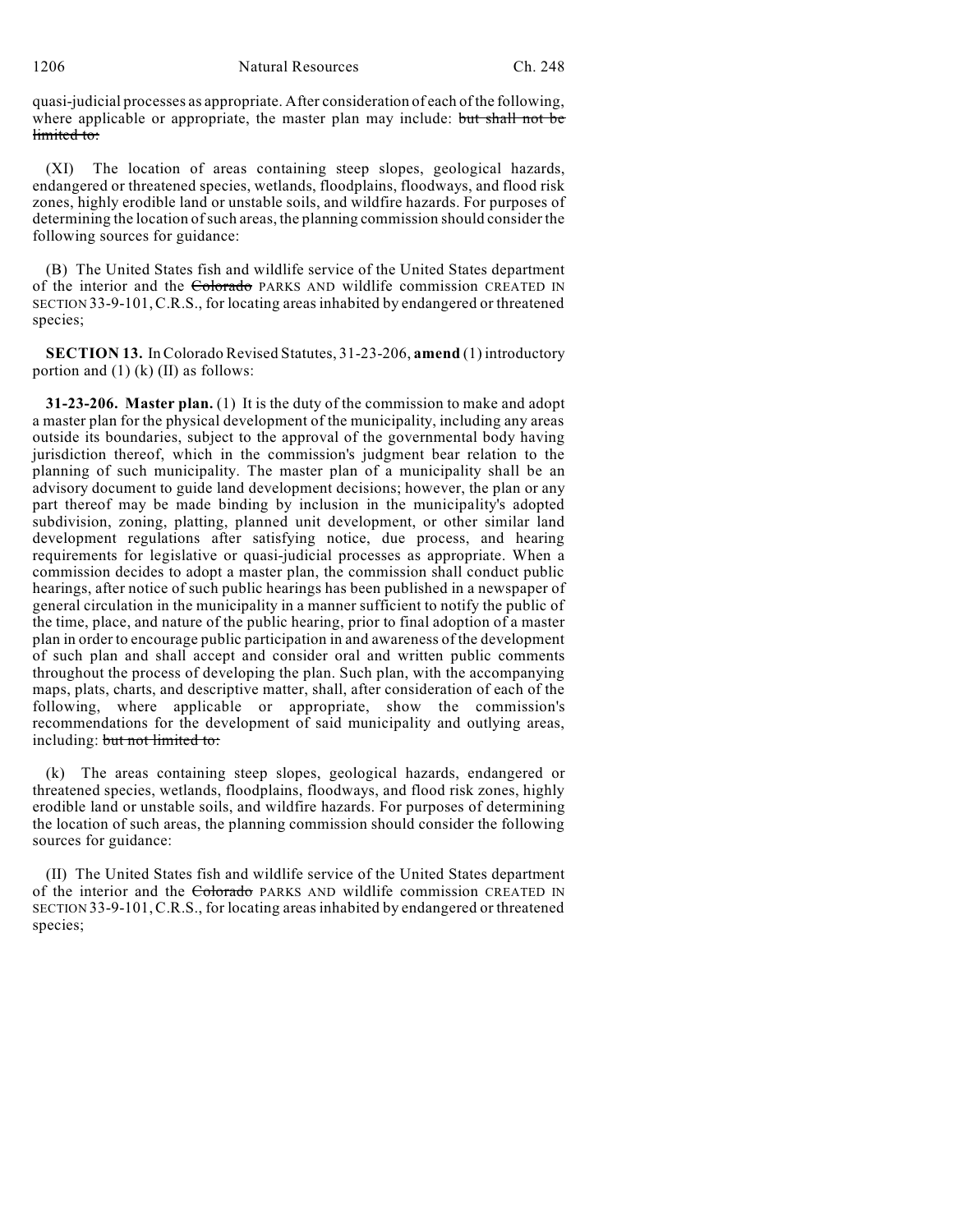**SECTION 14.** In Colorado Revised Statutes, 33-1-101, **amend** (2) as follows:

**33-1-101. Legislative declaration.** (2) All wildlife within this state not lawfully acquired and held by private ownership is declared to be the property of this state. Right, title, interest, acquisition, transfer, sale, importation, exportation, release, donation, or possession of wildlife shall be IS permitted only as provided in articles 1 to 6 of this title or in any rule or regulation of the PARKS AND wildlife commission.

**SECTION 15.** In Colorado Revised Statutes, 33-1-102, **amend** (4.3), (5), (6), and (10); and **repeal** (2.5) as follows:

**33-1-102. Definitions.** As used in thistitle, unlessthe context otherwise requires:

(2.5) "Board" or "parks and wildlife board" means the parks and wildlife board created in section 33-9-101.

(4.3) "Colorado wildlife officer" means an employee of the division of PARKS AND wildlife, or any other person who is commissioned by the director of the division to enforce the wildlife statutes and rules and regulations of the commission and all laws of the state of Colorado, who is recognized as a peace officer in section 16-2.5-116, C.R.S.

(5) "Commission" or "PARKS AND wildlife commission" means the parks and wildlife **board** COMMISSION CREATED IN SECTION 33-9-101.

(6) "Commissioner" means a member of the PARKS AND wildlife commission.

(10) "Division" means the division of parks and wildlife and its employees, and, when necessary, the term may be construed as referring to the parks and wildlife board COMMISSION.

**SECTION 16.** In Colorado Revised Statutes, 33-1-106, **amend** (3) (a) as follows:

**33-1-106. Authority to regulate taking, possession, and use of wildlife - rules.** (3) (a) The state agricultural commission shall review the regulations RULES concerning captive wild ungulates submitted by the division and make recommendations to the PARKS AND wildlife commission concerning such regulations THE RULES. The PARKS AND wildlife commission shall not pass nor implement regulations RULES concerning captive wild ungulates without the approval of the state agricultural commission. If the PARKS AND wildlife commission should make MAKES the possession of red deer unlawful in this state, the division shall compensate any person who owns or possesses any red deer on the effective date of such THE prohibition for the cost to replace such red deer with a legal elk of the same sex and comparable age.

**SECTION 17.** In Colorado Revised Statutes, 33-1-110, **amend** (6.7), (7) (c) introductory portion, and (7) (c) (V); and **repeal** (2) as follows:

**33-1-110. Duties of the director of the division.** (2) The director shall exercise all the powers and perform all the functions of the commission in the interim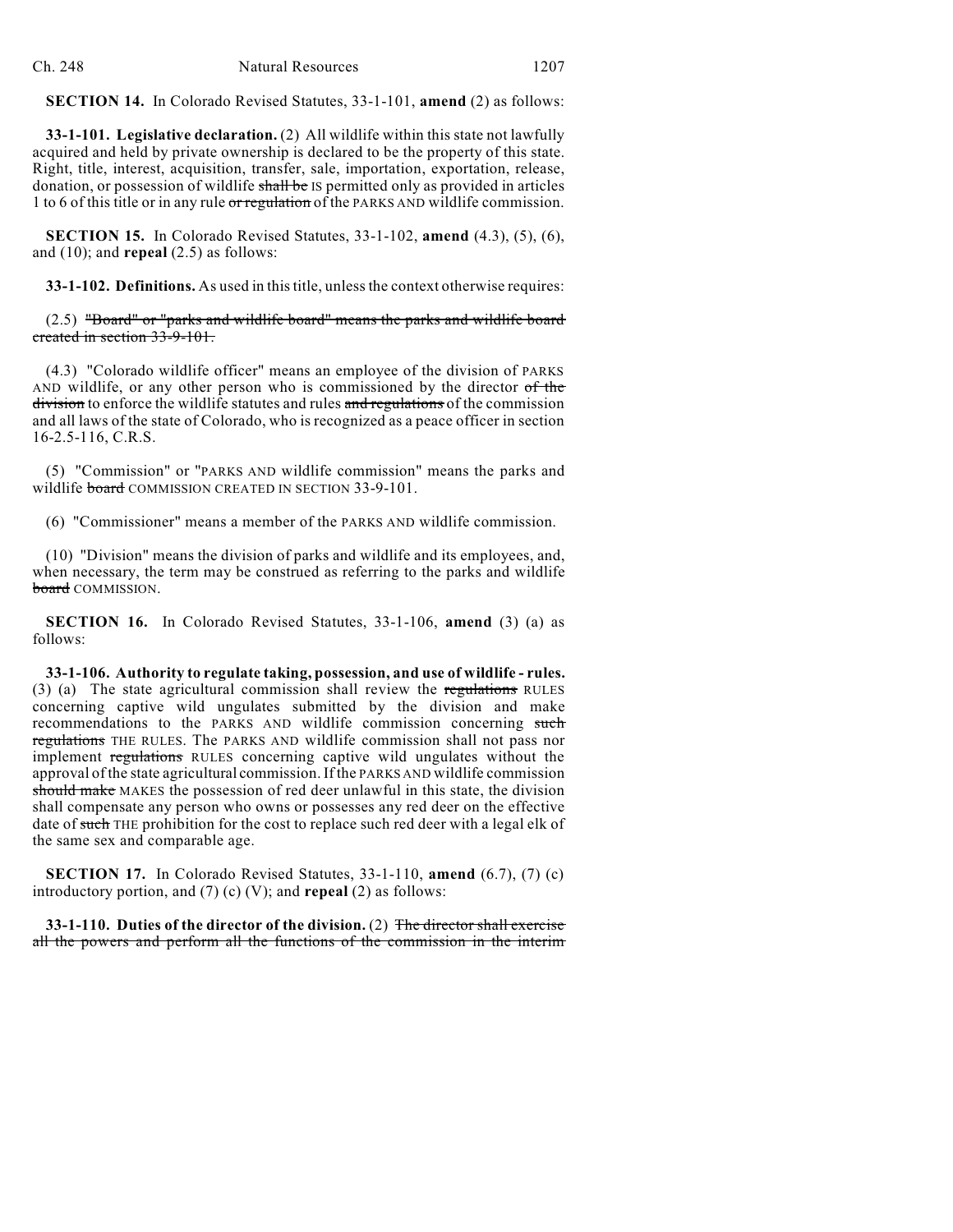between its meetings, subject to the ratification thereof by the commission. He shall act as recording secretary for the commission and shall be custodian of all minutes and other records of the commission. The director shall perform such duties as prescribed by the commission, by the executive director, or by law; except that he has no authority to make rules or regulations.

(6.7) The director shall certify to the state controller that commitment or payment vouchers submitted by local habitat partnership committees are consistent with distribution management plans and guidelines approved by the wildlife commission. Such certification shall be IS the only requirement necessary to authorize the state controller to disburse funds from the habitat partnership cash fund.

(7) (c) The duties of the council are: the following:

(V) To advise the director whether or not payment vouchers submitted by local habitat partnership committees are consistent with distribution management plans approved by the wildlife commission;

**SECTION 18.** In Colorado Revised Statutes, 33-1-120.5, **amend** (3) (c) as follows:

**33-1-120.5. Oversight of the division - target dates for implementation of management review recommendations.** (3) The director shall:

(c) Make decisions concerning the implementation of or departure from review recommendations in conjunction with the executive director of the department of natural resources and the wildlife commission.

**SECTION 19.** In Colorado Revised Statutes, 33-4-102, **amend** (9) as follows:

**33-4-102. Types of licenses and fees - rules - repeal.** (9) All licenses issued pursuant to this section shall expire on the date written or printed thereon, unless otherwise provided by the commission or board or by any other law.

**SECTION 20.** In Colorado Revised Statutes, 33-4-102.7, **amend** (1.5), (4) (a)  $(I)$ , and  $(4)$   $(c)$  as follows:

**33-4-102.7. Colorado wildlife habitat stamp - review committee - Colorado wildlife passport created - Colorado wildlife passport fund - rules - study repeal.** (1.5) A person eighteen years of age or older and under sixty-five years of age shall purchase a Colorado wildlife habitat stamp, or shall have purchased a lifetime Colorado wildlife habitat stamp, when applying for or purchasing a hunting or fishing license. No habitat stamp purchase shall be IS required prior to application for or purchase of such person's first two one-day hunting or fishing licenses, but a habitat stamp shall be purchased prior to applying for or purchasing a third one-day hunting or fishing license. Until March 31, 2011, no person shall be required to purchase more than two Colorado wildlife habitat stamps within a twelve-month period. On and after April 1, 2011, No person shall be IS required to purchase more than one Colorado wildlife habitat stamp within a twelve-month period. Any person acquiring a license issued pursuant to section 33-4-104 and any person who is mobility-impaired, as defined by wildlife commission rules, shall be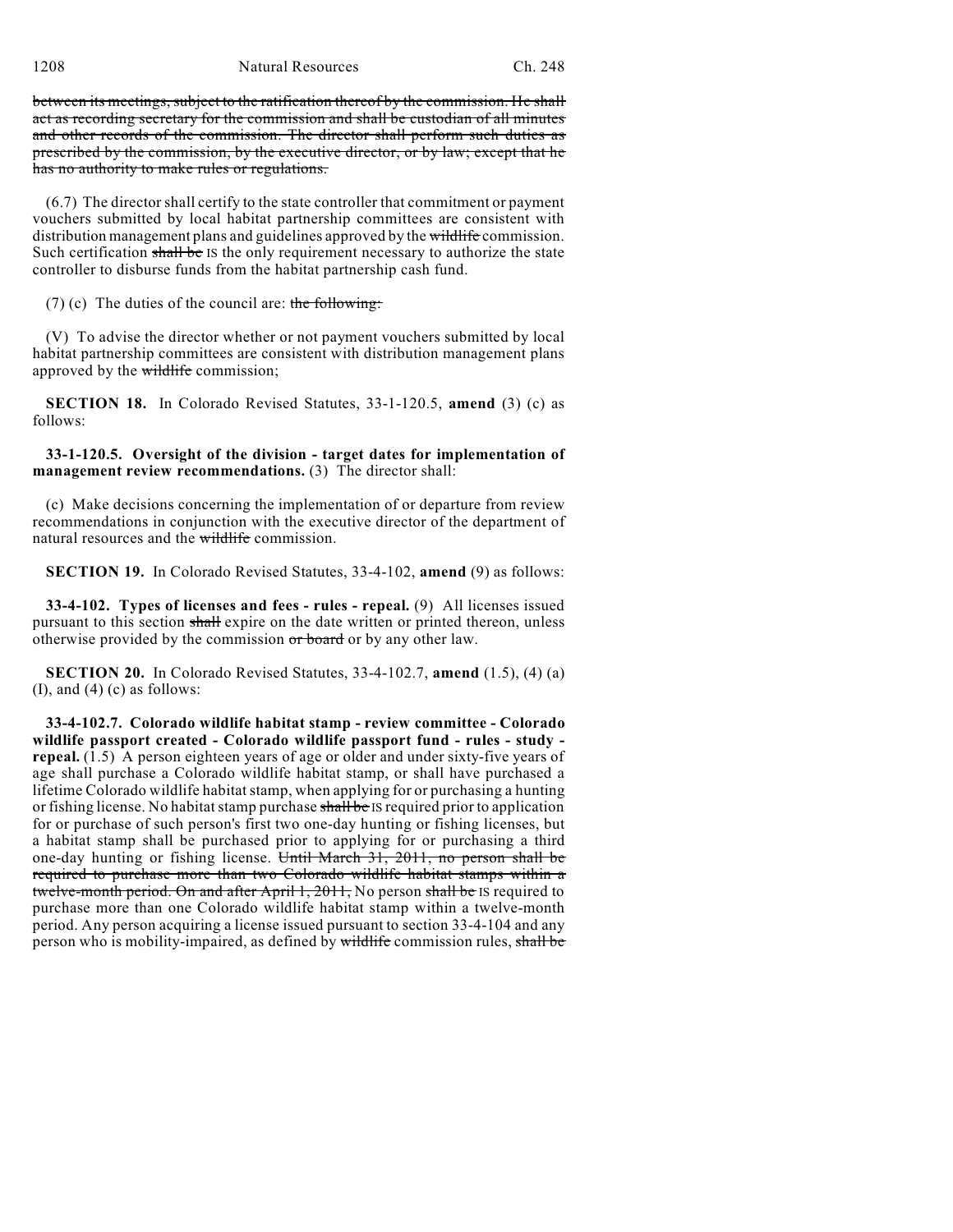#### Ch. 248 Natural Resources 1209

exempted IS EXEMPT from the requirement to purchase a Colorado wildlife habitat stamp.

(4) (a) (I) All moneys received pursuant to the issuance of the Colorado wildlife habitat stamp shall be used for the benefit of wildlife habitat or access to wildlife habitat, including costs associated with the operation and maintenance, such as weed control and fencing, of lands under the Colorado wildlife habitat protection program administered by the division. Revenues collected from the sale of the stamp shall be ARE subject to annual appropriation. The Colorado wildlife habitat stamp review committee shall annually review proposed projects for expenditure of Colorado wildlife habitat stamp funds, including projects proposed pursuant to subparagraph (II) of this paragraph (a), and make recommendations to the director and the wildlife commission. In consultation with the habitat stamp committee, the wildlife commission shall, in its discretion, ensure that sufficient priority is given to improve access for anglers to the waters of the state and to conserve and protect winter range and vital habitats for deer, elk, and other big game wildlife species in the allocation of revenues pursuant to this section.

(c) Real property interest acquisitions made by the commission pursuant to this section shall emphasize the acquisition of easements and ensure that all other avenues are pursued prior to fee simple acquisition. Conservation easements, as described in section 38-30.5-104 (2), C.R.S., and fee simple title purchases are allowed. All fee simple title purchases made with revenues collected pursuant to this section, not including purchases of water for maintenance or enhancement of aquatic habitats, such as minimum storage pools or direct flow rights purchased specifically to protect habitat, shall be primarily for the purpose of providing access to the public for wildlife-related recreation, and shall be made available to the public for hunting or fishing, subject to wildlife commission rules. The commission shall not use the power of eminent domain to obtain fee simple title or a conservation easement on real property. The commission shall comply with a seller's agreement or sections 33-1-105 and 33-1-105.5 prior to purchasing real property. Prior to December 31, 2010, a minimum of sixty percent of the moneys received from the sale of the Colorado wildlife habitat stamp shall be spent to benefit big game winter range or big game migration corridors.

**SECTION 21.** In Colorado Revised Statutes, 33-5.5-102, **amend** (8) as follows:

**33-5.5-102. Duties of the fish health board.** (8) The board shall periodically review regulations of the division RULES relating to destruction or quarantine of aquaculture stock or facilities and shall recommend appropriate changes to the wildlife commission.

**SECTION 22.** In Colorado Revised Statutes, 33-6-208, **amend** (1) (b) introductory portion and  $(1)$  (b) (V) as follows:

**33-6-208. Thirty-day period - administration - conditions precedent to use of exemption.** (1) For purposes of the exemption specified in section 33-6-207:

(b) The division shall verify that the owner or lessee has made reasonable efforts to alleviate ongoing damage to livestock or crops through reasonable efforts using methods other than those prohibited by section 33-6-203. The use of at least two of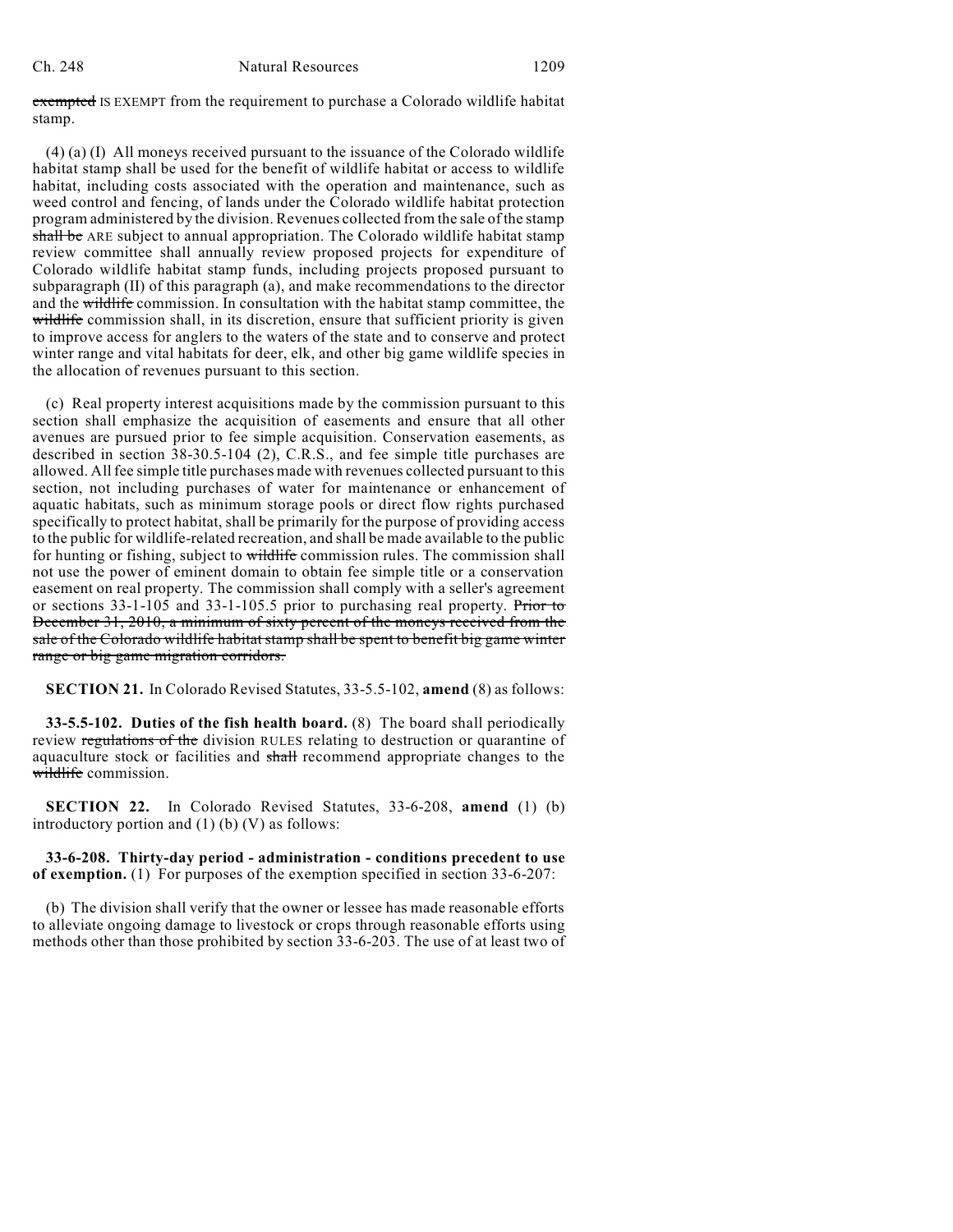the following methods shall be IS presumed to represent reasonable efforts:

(V) Any other industry-accepted method that is effective in reducing losses and whose use is approved by the agriculture commission and the PARKS AND wildlife commission for that purpose.

**SECTION 23.** In Colorado Revised Statutes, **amend** 33-9-102 as follows:

**33-9-102. Powers and duties of commission - rules.** (1) The board COMMISSION is vested with all the powers, responsibilities, obligations, functions, and duties that previously were under the jurisdiction of either the FORMER wildlife commission or the FORMER board of parks and outdoor recreation as of June 30, 2011.

(2) In addition to any other specific grant of rule-making authority, the board COMMISSION may adopt or revise any rules, in accordance with article 4 of title 24, C.R.S., that the board COMMISSION deems necessary or convenient to effect the purposes of, and fulfill its duties under, this title.

(3) The board COMMISSION shall designate a board COMMISSION member with wildlife knowledge appointed pursuant to section  $33-9-101$  (2) (c) SECTION 33-9-101 (3) (a) (I) to serve as a representative to the state board of the great outdoors Colorado trust fund established under article XXVII of the state constitution. The **board** COMMISSION shall designate a **board** COMMISSION member with parks and outdoor recreation knowledge appointed pursuant to section  $33-9-101$  (2) (d) SECTION 33-9-101 (3) (a) (III) to serve as a representative to the state board of the great outdoors Colorado trust fund established under article XXVII of the state constitution.

 $(4)$  (a) Except as provided in paragraph (b) of this subsection (4), in promulgating a rule to increase or decrease a park fee or charge under articles 10 to 32 of this title, the board COMMISSION shall consider the effect that the change in the fee or charge would have on park usage, the demand for the service for which the fee or charge is used, and opportunities to implement differential pricing.

(b) The board COMMISSION may raise or lower park fees and charges described in paragraph (a) of this subsection  $(4)$  if the board COMMISSION reasonably anticipates that the total annual revenues realized from such fees and charges will not increase by more than twenty percent over the annual amount earned from fees and charges as they existed on July 1, 2011.

**SECTION 24.** In Colorado Revised Statutes, 33-9-103, **amend** (1) and (3) as follows:

**33-9-103. Office of director of division created - duties.** (1) (a) The office of director of the division is hereby created. The board COMMISSION, with the consent of the executive director, shall appoint the director. The director shall devote his or her entire time to the service of the state in the discharge of his or her official duties and shall not hold any other public office. The appointment or removal of the director is subject to section 13 of article XII of the state constitution. Except as otherwise provided in paragraph (b) of this subsection  $(1)$ , The director shall possess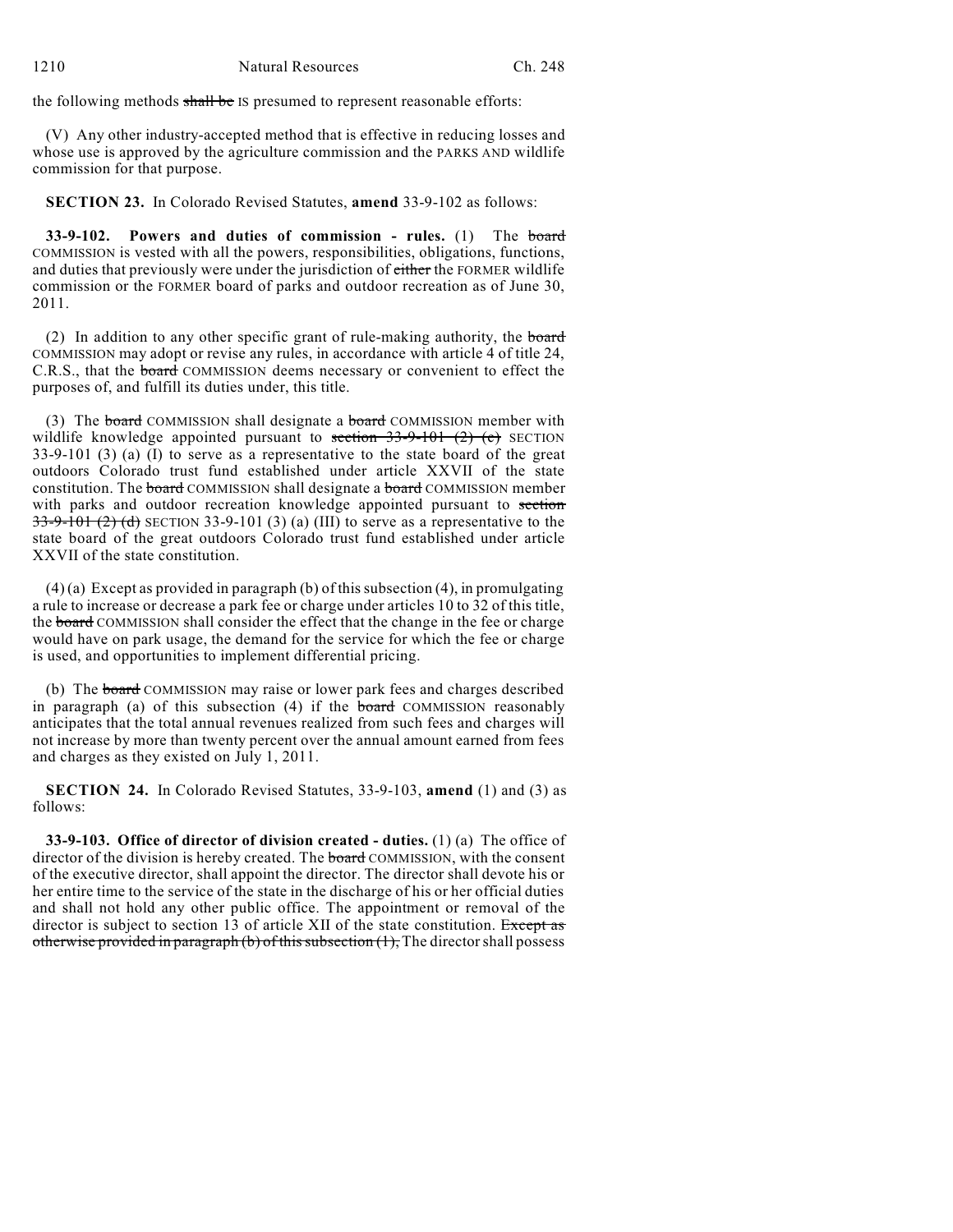such qualifications as may be established by the board COMMISSION, the executive director, and the state personnel director.

(b)  $(H)$  The members of the wildlife commission and the board of parks and outdoor recreation shall meet as necessary to appoint, in accordance with this section, a director of the division, whose appointment begins July 1, 2011.

(II) Until such time as the board, the executive director, and the state personnel director establish specific qualifications that the director must possess, the qualifications previously established for the director of the former division of wildlife and the director of the former division of parks and outdoor recreation, as those offices existed on June 30, 2011, apply to the director.

(3) The director shall exercise all the powers and perform all the functions of the board COMMISSION in the interim between its meetings, subject to the ratification of the board COMMISSION. The director shall act as recording secretary for the board COMMISSION and is the custodian of all minutes and other records of the board COMMISSION. The director shall perform such duties as prescribed by the board COMMISSION, by the executive director, or by law; except that the director has no authority to promulgate rules.

**SECTION 25.** In Colorado Revised Statutes, 33-9-104, **amend** (1) as follows:

**33-9-104. Division - creation - duties.** (1) There is hereby created a division of parks and wildlife in the department of natural resources, also referred to in this article as the "division". The division is under the jurisdiction of the board COMMISSION.

**SECTION 26.** In Colorado Revised Statutes, 33-9-105, **amend** (1) and (2) as follows:

**33-9-105. Enterprise status of commission and division.** (1) The division and the **board** COMMISSION constitute an enterprise for the purposes of section 20 of article X of the state constitution, so long as the board COMMISSION retains the authority to issue revenue bonds and the division receives less than ten percent of its total annual revenues in grants, as defined in section 24-77-102 (7), C.R.S., from all Colorado state and local governments combined. So long as they constitute an enterprise pursuant to this section, the division and the **board** COMMISSION are not subject to any of the provisions of section 20 of article X of the state constitution.

(2) The enterprise created pursuant to this section has all the powers and duties of the board COMMISSION and the division as authorized under this title.

**SECTION 27.** In Colorado Revised Statutes, **amend** 33-9-106 as follows:

**33-9-106. Reports.** (1) (a) Before or during the second regular session of the sixty-eighth general assembly, but on or by February 29, 2012, the executive director shall report to the joint house agriculture, livestock, and natural resources committee and the senate agriculture, natural resources, and energy committee, or any successor committees, regarding the board's activities since June 1, 2011, identification of any problems following the board's inception, the implementation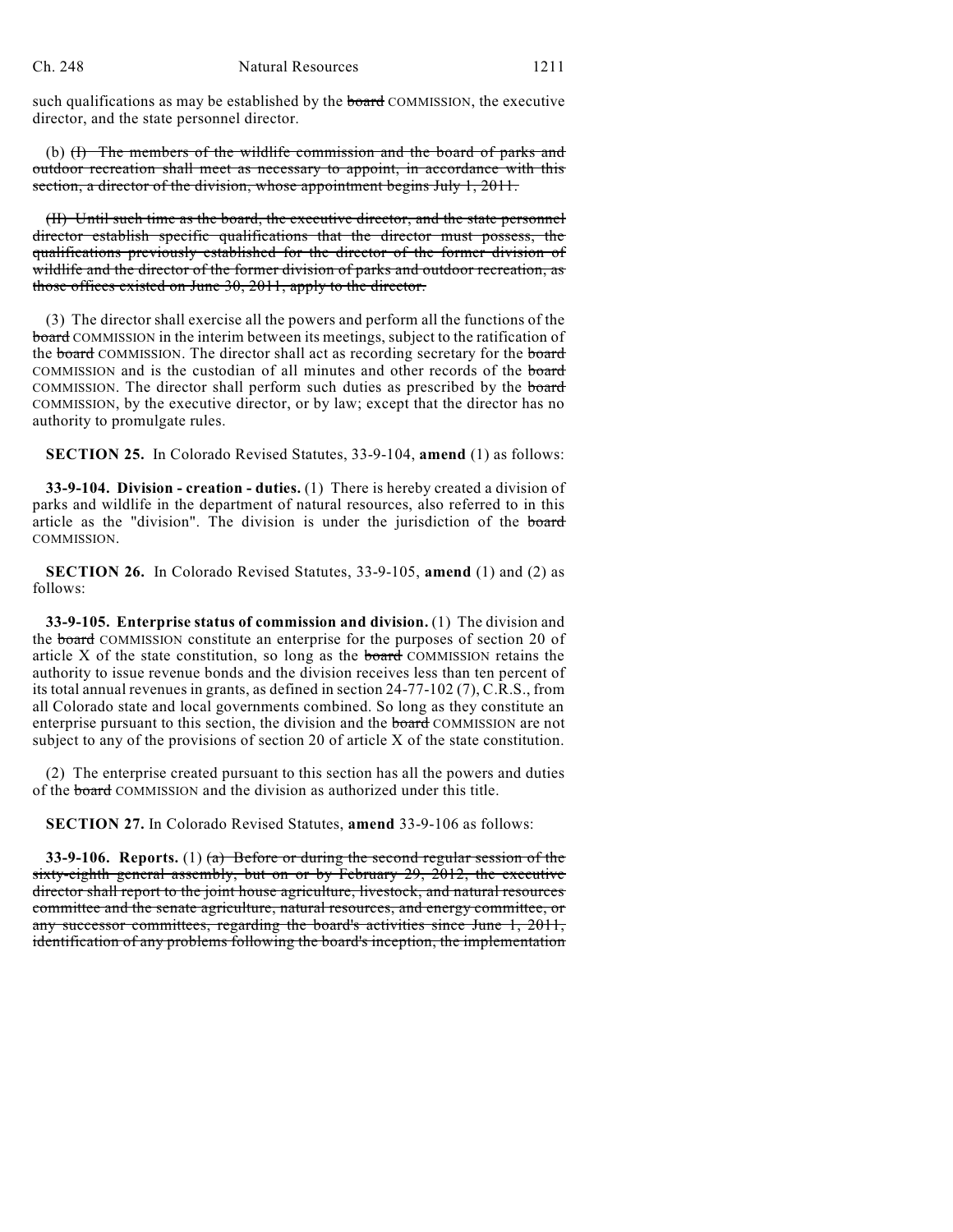plan formulated by the board, and any recommendations for further legislation to effectuate the creation, and facilitate or improve the operation, of the division. The report must reflect public input received regarding the creation and operation of the division. The report must also describe any cost savings that are expected to result from the merger of the former division of wildlife and the former division of parks and outdoor recreation.

(b) On November 30, 2011, the executive director shall submit to the members of the house agriculture, livestock, and natural resources committee and the senate agriculture, natural resources, and energy committee, or any successor committees, an informal progress report that provides a general update on the board's efforts to create the implementation plan and that identifies any apparent current, outstanding, or reasonably anticipated issues and potential solutions to those issues. The report must be in paper or electronic format, and need not exceed three pages in length.

(2) Beginning in 2013 AND NOTWITHSTANDING SECTION 24-1-136 (11), C.R.S., the executive director shall report annually to the joint house agriculture, livestock, and natural resources committee and the senate agriculture, natural resources, and energy committee, or any successor committees, regarding the administration of the division, including an evaluation of division resources and their utilization and an identification of opportunities for efficiencies. Each such report must summarize stakeholder outreach conducted during the prior year and must also identify disposition of assets and cost savings, both planned and realized, since the previous year, including savings pertaining to personnel, equipment, services, and provisioning.

**SECTION 28.** In Colorado Revised Statutes, 33-9-108, **amend** (1) (a), (2) (a), (3) (a), (4) (a), (5), (6), and (8) as follows:

**33-9-108. Transfer of functions - employees - property - records - rules contracts - lawsuits - statutory references.** (1) (a) The board COMMISSION shall execute, administer, perform, and enforce the rights, powers, duties, functions, and obligations vested previously in the FORMER wildlife commission or the FORMER board of parks and outdoor recreation.

(2) (a) All positions of employment in the wildlife commission and the board of parks and outdoor recreation concerning the powers, duties, and functions transferred to the parks and wildlife **board** COMMISSION pursuant to this article and determined to be necessary to carry out the purposes of this title by the parks and wildlife board COMMISSION are transferred to the board COMMISSION and are employment positions therein. All such employees are employees of the board COMMISSION for purposes of section 24-50-124, C.R.S., and retain all rights under the state personnel system and to retirement benefits pursuant to the laws of this state, and their services shall be deemed continuous.

(3) (a) All items of property, real and personal, including office furniture and fixtures, books, documents, and records of the wildlife commission or the board of parks and outdoor recreation are transferred to the parks and wildlife board COMMISSION and become the property thereof.

(4) (a) Whenever the wildlife commission or the board of parks and outdoor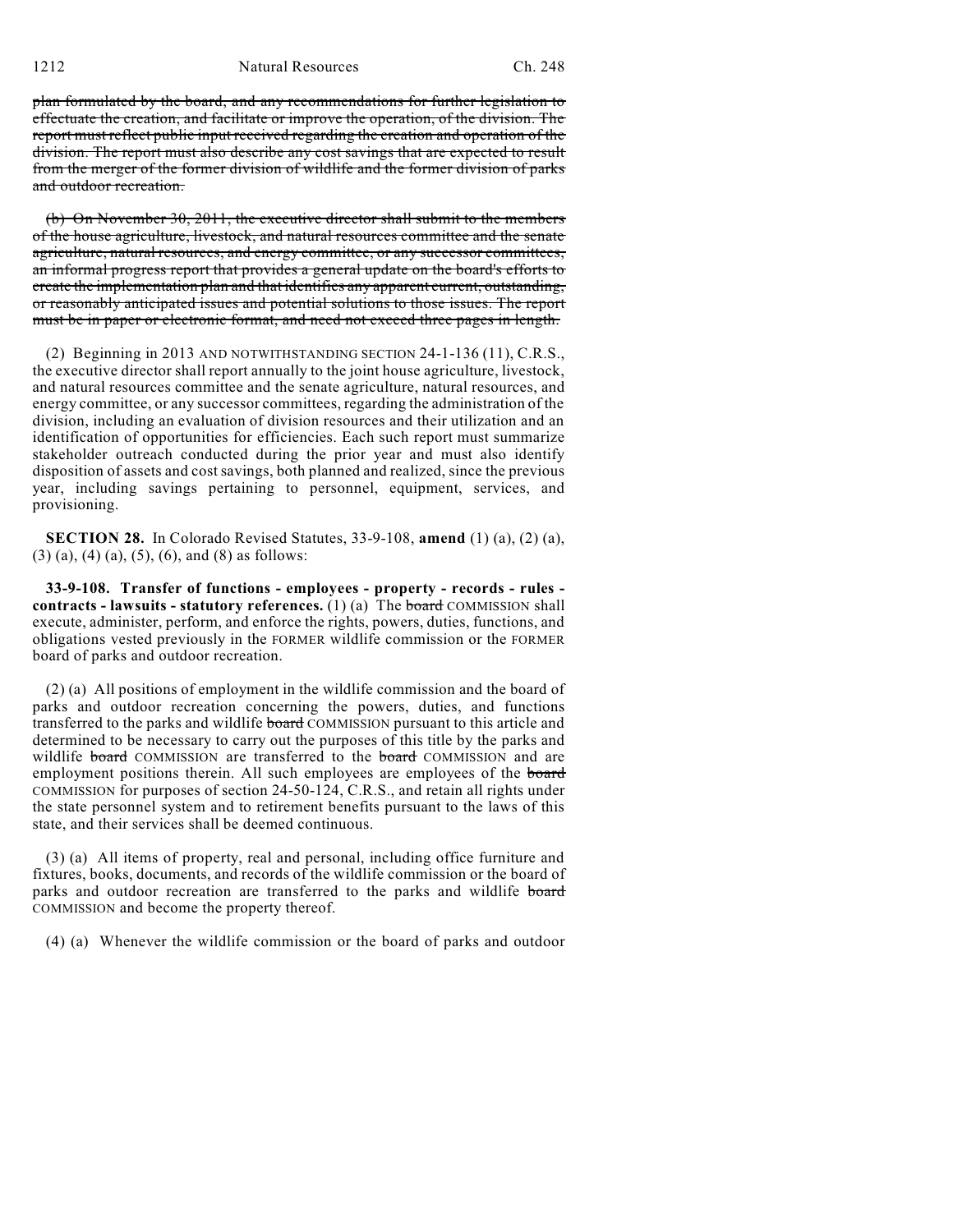# Ch. 248 Natural Resources 1213

recreation is referred to or designated by any contract or other document, the reference or designation applies to the parks and wildlife board COMMISSION. All contracts entered into by the wildlife commission or the board of parks and outdoor recreation prior to June 30, 2011, are hereby validated, with the **board** COMMISSION succeeding to all rights and obligations under such contracts. Any cash funds, custodial funds, trusts, grants, and any appropriations of funds from prior fiscal years available to satisfy obligations incurred under such contracts shall be transferred and appropriated to the **board** COMMISSION for the payment of such obligations.

(5) (a) Unless otherwise specified:

(I) Whenever any provision of law refers to the wildlife commission, or to the board of parks and outdoor recreation, OR THE PARKS AND WILDLIFE BOARD, that law shall be construed as referring to the parks and wildlife board COMMISSION; and

(II) Whenever any provision of law refers to the division of wildlife or the division of parks and outdoor recreation, that law shall be construed as referring to the division of parks and wildlife.

(b) The revisor of statutes is hereby authorized to change all references in the Colorado Revised Statutes to the wildlife commission, or the board of parks and outdoor recreation, OR THE PARKS AND WILDLIFE BOARD from such references to the parks and wildlife board COMMISSION, as appropriate. The revisor of statutes is also authorized to change all references in the Colorado Revised Statutes to the division of wildlife or the division of parks and outdoor recreation from such references to the division of parks and wildlife, as appropriate. In connection with such THIS authority, the revisor of statutes is hereby authorized to amend or delete provisions of the Colorado Revised Statutes so as to make the statutes consistent with the powers, duties, and functions transferred pursuant to this article.

(6) All rules and orders of the wildlife commission or the board of parks and outdoor recreation continue to be effective and shall be enforced by the board COMMISSION until superseded, revised, amended, repealed, or nullified pursuant to law. The board COMMISSION shall adopt any rules necessary for the administration of the division and as otherwise authorized by this title.

(8) No suit, action, or other proceeding, judicial or administrative, lawfully commenced, or which could have been commenced, by or against the wildlife commission, the board of parks and outdoor recreation, THE PARKS AND WILDLIFE BOARD, the division of wildlife, or the division of parks and outdoor recreation, or any officer thereof in such officer's official capacity or in relation to the discharge of the official's duties, is abated by reason of the transfer of duties and functions to the board PARKS AND WILDLIFE COMMISSION or the division under this article.

**SECTION 29.** In Colorado Revised Statutes, 33-9-109, **amend** (1), (2), and (3) as follows:

**33-9-109. Funds - appropriations to former divisions in 2011 general appropriations act - repeal.** (1) Nothing in this article alters or affects funds previously administered by the FORMER wildlife commission or the FORMER board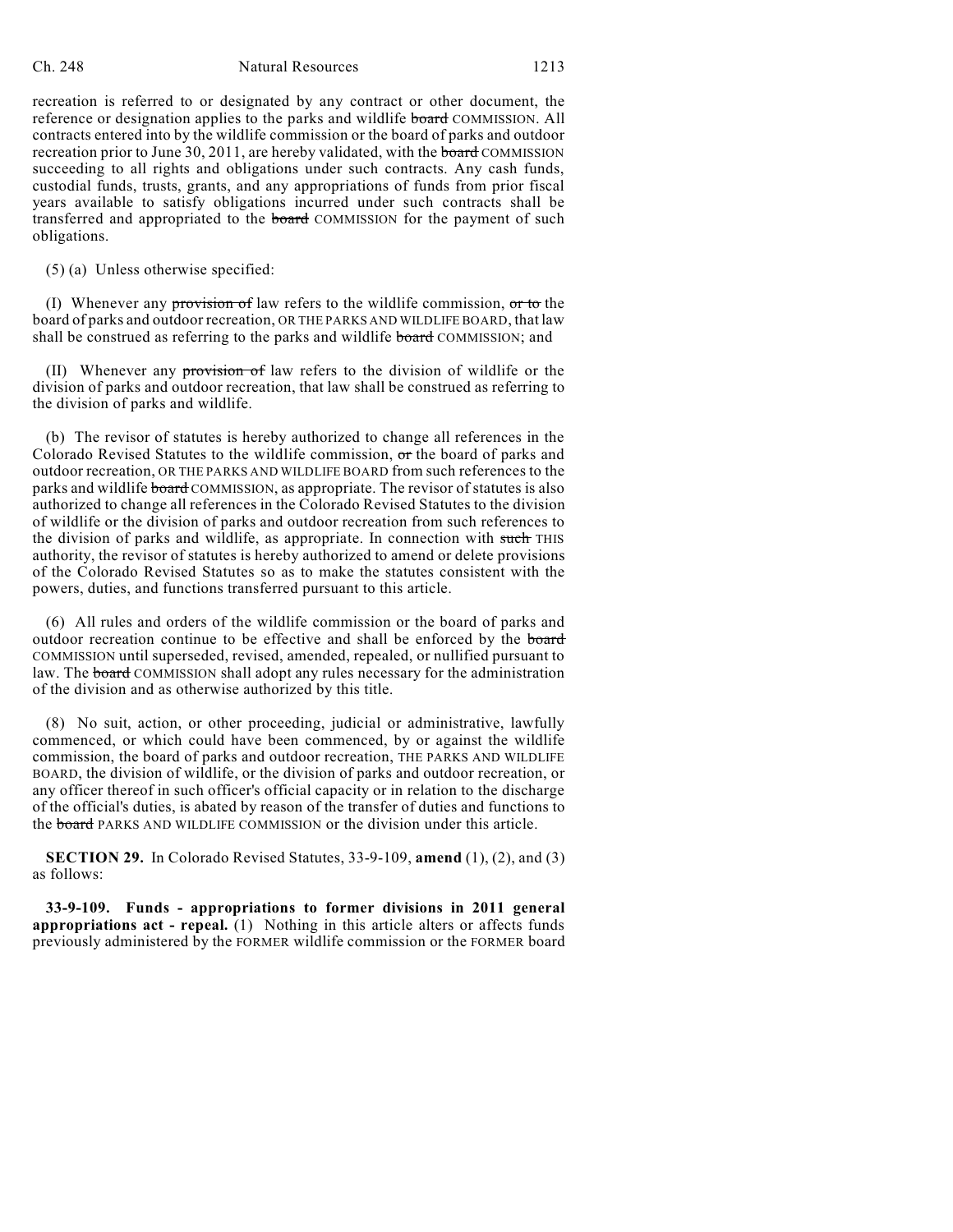1214 Natural Resources Ch. 248

of parks and outdoor recreation; except that the board PARKS AND WILDLIFE COMMISSION shall administer such funds.

(2) The board COMMISSION shall adopt policies, procedures, or accounting methods to ensure transparency and prevent the unauthorized commingling or impermissible use of moneys in distinct funds, to ensure that moneys are expended consistent with the purposes for which they are received, collected, or appropriated, and to ensure that appropriate records are maintained for audit purposes.

(3) (a) The board COMMISSION shall segregate all moneys received pursuant to section 3 (1) (b) (II) of article XXVII of the state constitution from all other moneys and shall spend these moneys solely for development and improvement of new and existing state parks, recreation areas, and recreational trails.

(b) The board COMMISSION shall segregate all moneys received pursuant to section  $5$  (1) (a) (I) of article XXVII of the state constitution and spend these moneys solely for investments in the wildlife resources of Colorado, including the protection and restoration of crucial wildlife habitats, appropriate programs for maintaining Colorado's diverse wildlife heritage, wildlife watching, and educational programs about wildlife and wildlife environment, consistent with the purposes set forth under section 1 (1) (a) of article XXVII.

(c) The board COMMISSION shall segregate all moneys received pursuant to section 5 (1) (a) (II) of article XXVII of the state constitution and spend these moneys solely for investments in the outdoor recreation resources of Colorado, including the state parks system, trails, public information and environmental education resources, and water for recreational facilities, consistent with the purposes set forth under section 1 (1) (a) of article XXVII.

**SECTION 30.** In Colorado Revised Statutes, 33-10-101, **amend** (2) (d) as follows:

**33-10-101. Legislative declaration.** (2) In implementing the policy set forth in subsection (1) of this section, the state shall:

(d) Charge a fee for required passes or permits for the use of any state park or state recreation area where appropriate supervision and maintenance is required and when certain facilities, as determined by the **board of parks and outdoor recreation** PARKS AND WILDLIFE COMMISSION, are maintained at any such area;

**SECTION 31.** In Colorado Revised Statutes, 33-10-102, **amend** (15), (18), and (21) introductory portion; and **repeal** (1), (3), (4), (5), (6), (9), (11), (12) as follows:

**33-10-102. Definitions.** As used in articles 10 to 15 of this title, unless the context otherwise requires:

(1) "Board" or "board of parks and outdoor recreation" means the parks and wildlife board created in section 33-9-101.

(3) "Department" means the department of natural resources.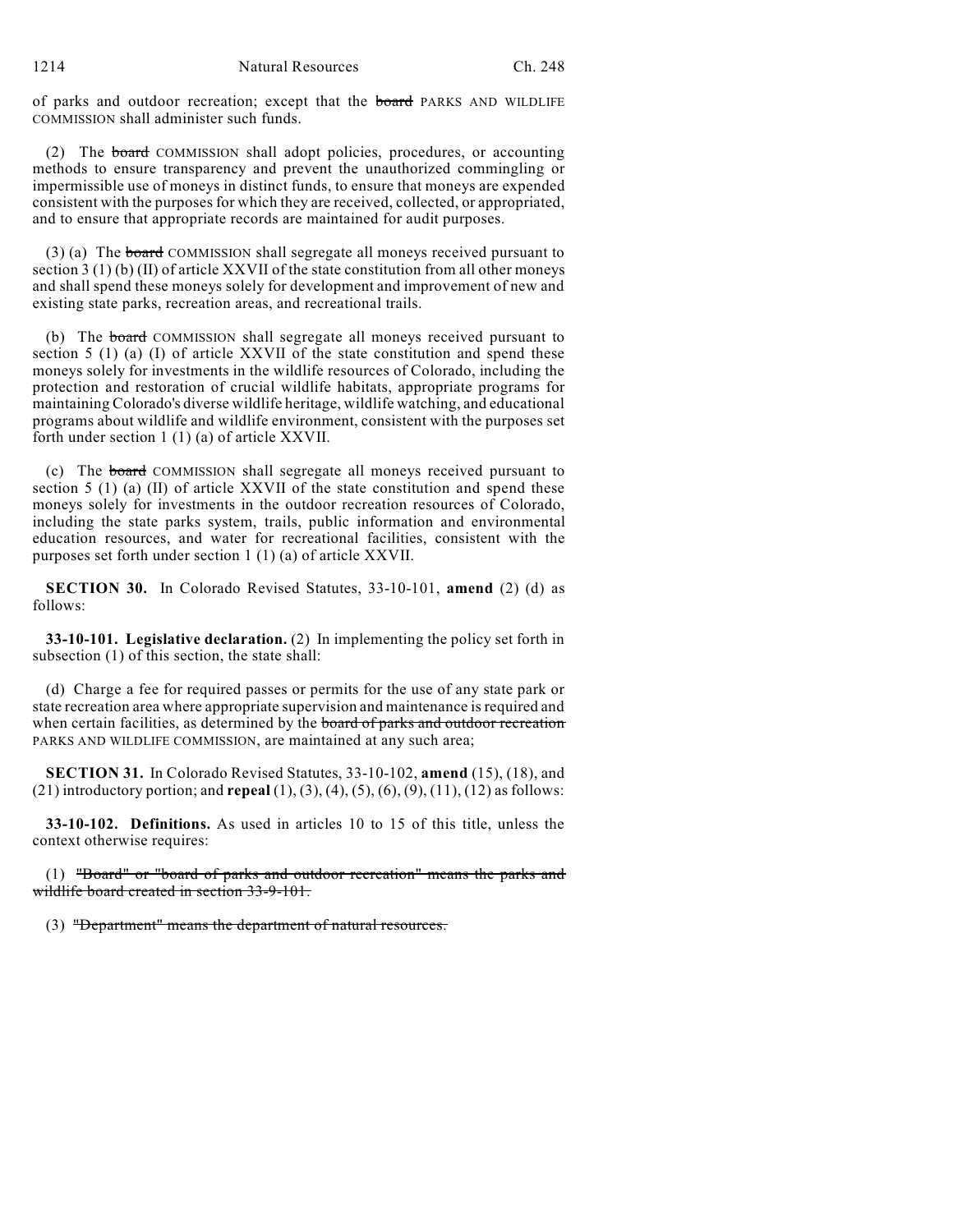(4) "Director" means the director of the division of parks and wildlife created in section 33-9-104.

(5) "Division" means the division of parks and wildlife created in section 33-9-104 and its employees, and, when necessary, the term may be construed as referring to the board.

(6) "Executive director" meansthe executive director of the department of natural resources.

 $(9)$  "Hunt" or "take" shall have the same meaning as that specified in section  $33 - 1 - 102.$ 

 $(11)$  "Motor vehicle" means any self-propelled vehicle or any vehicle drawn by a self-propelled vehicle by which persons or property may be moved, carried, or transported from one place to another by land, air, or water.

(12) "Nonresident" means any person who is not a resident of this state.

(15) "Parks and recreation officer" or "special parks and recreation officer" means a person who is appointed by the director and authorized to enforce the park laws and the rules and regulations of the board COMMISSION and who shall cooperate with the division of wildlife in the enforcement of the wildlife laws AND rules. and regulations.

(18) "Permit" means a document issued pursuant to board regulation COMMISSION RULE and shall include INCLUDES such documents as campground permits, electrical hookup permits, group picnic area permits, and other permits as authorized by the **board** COMMISSION.

(21) "Resident" means any person who has been domiciled in this state for six consecutive months or more immediately preceding the date of application for or purchase of any registration or aspen leaf passport under the provisions of articles 10 to 15 of this title or the rules or regulations of the board COMMISSION, who resides in this state with the genuine intent of making this state his OR HER place of permanent abode, and who, when absent, intends to return to this state. A person who is a resident of this state does not terminate residency upon entering the armed services of the United States. A member of the armed services domiciled in Colorado at the time HE OR SHE entered military service is presumed to retain his OR HER status as a domiciliary of Colorado throughout hisstay in the service, regardless of where he OR SHE may be assigned to duty or for how long. For the purposes of this subsection (21), the following shall be ARE deemed residents of this state:

**SECTION 32.** In Colorado Revised Statutes, 33-10-106, **amend** (1) introductory portion, (1) (j) (II), (1) (j) (III), (2) introductory portion, and (4) as follows:

**33-10-106. Duties of the commission - rules.** (1) The board COMMISSION shall:

(j) (II) In adopting rules pursuant to this paragraph (j), the board COMMISSION shall consult with the director and personnel of the division and shall not initiate any special or additional rule-making hearings outside the board's COMMISSION'S normal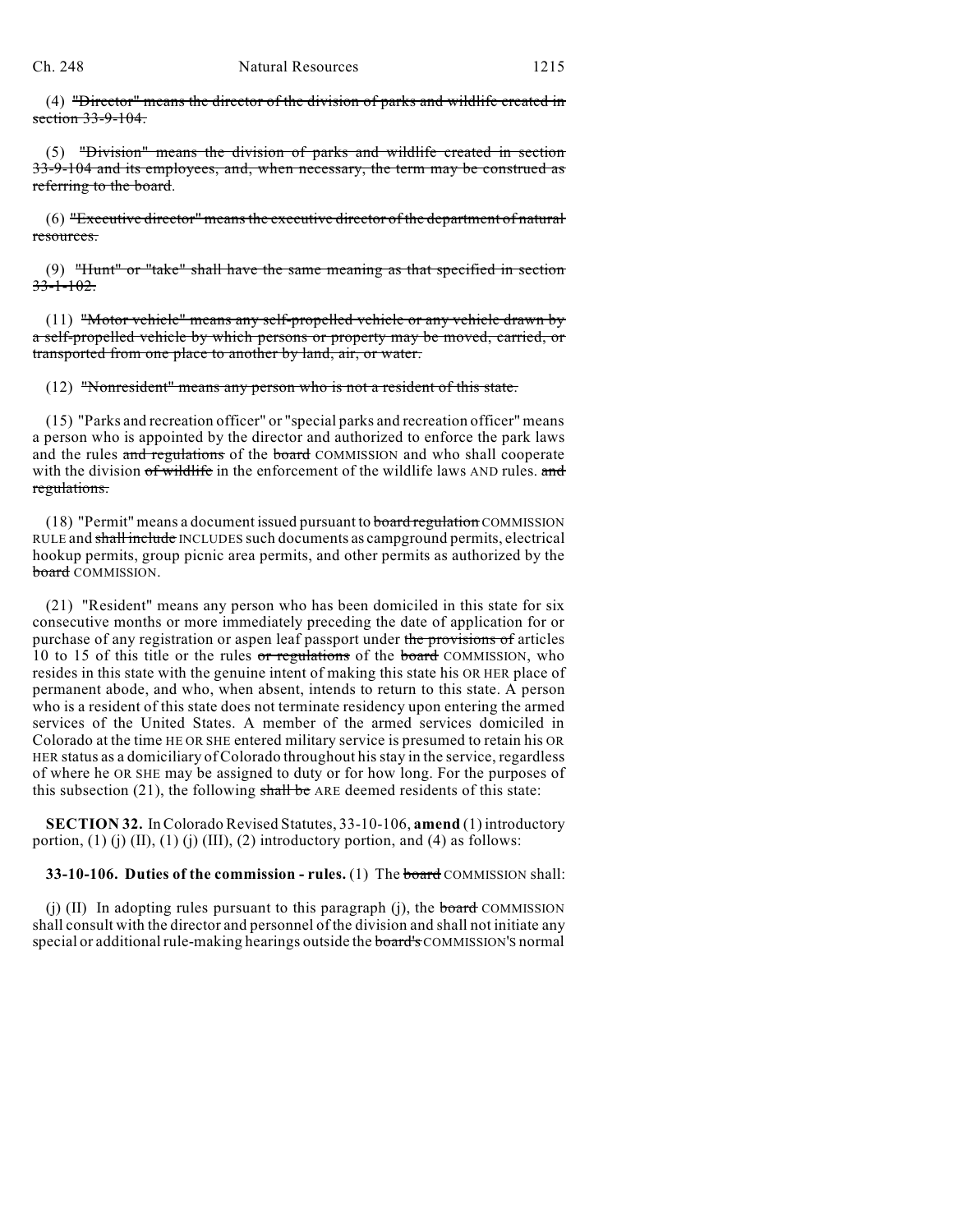rule-making schedule. The intent of this subparagraph (II) is to allow the board COMMISSION and the division to implement section 33-10-108.5 within existing appropriations.

(III) Whenever the board COMMISSION negotiates a contract or agreement affecting a specific state park, natural area, or facility, the board COMMISSION shall promptly give written notice to the staff assigned to that park, area, or facility.

(2) The board COMMISSION shall adopt such rules or regulations as may be reasonably necessary for the administration, protection, and maintenance of allstate parks and recreation areas under the direct control of the division. Specifically, the board COMMISSION has the power to adopt rules or regulations for such areas on the following matters:

(4) (a) Rule-making procedures shall be ARE as prescribed in article 4 of title 24, C.R.S., except as otherwise provided in articles 10 to 15 and 32 of this title. Notice of rules may also be given such other publicity as the board COMMISSION may deem desirable.

(b) A certified copy, which may be certified by the director or his THE DIRECTOR'S designee, of any rule regulation, or order of the board shall be COMMISSION CONSTITUTES prima facie evidence in any court of this state. A printed copy of any rule or regulation purporting or proved to have been adopted and published by the authority of the board COMMISSION or as published in the code of Colorado regulations in accordance with the provisions of section 24-4-103, C.R.S., is presumptive evidence of such rule or regulation and of its adoption.

(c) All rules regulations, and orders of the board COMMISSION, lawfully adopted and in force on December 31, 1984, shall continue to be effective until revised, amended, repealed, or nullified, or until they have expired, pursuant to law.

**SECTION 33.** In Colorado Revised Statutes, 33-10-107, **amend** (1) introductory portion, (1) (a), (1) (b), (1) (c), (1) (e), and (2) as follows:

**33-10-107. Powers of commission - rules - definitions.** (1) The board COMMISSION has power to:

(a) Acquire by gift, transfer, lease, purchase, or long-term operating agreement such land and water, or interests in land and water, as the director, with the approval of the executive director, deems necessary, suitable, or proper for parks and outdoor recreation purposes or for the preservation or conservation of sites, scenes, open space, and vistas of public interest. As used in this section, "interest in land and water" means any and all rights and interest in land less than the full fee interest, including but not limited to future interests, easements, covenants, and contractual rights. Every such interest in land and water held by the board COMMISSION when properly recorded shall run RUNS with the land or water to which it pertains for the benefit of the citizens of this state and may be protected and enforced by the board COMMISSION in the district court of the county in which the land or water, or any portion thereof, is located.

(b) Lease, exchange, or sell any property, water rights, land, or interest in land or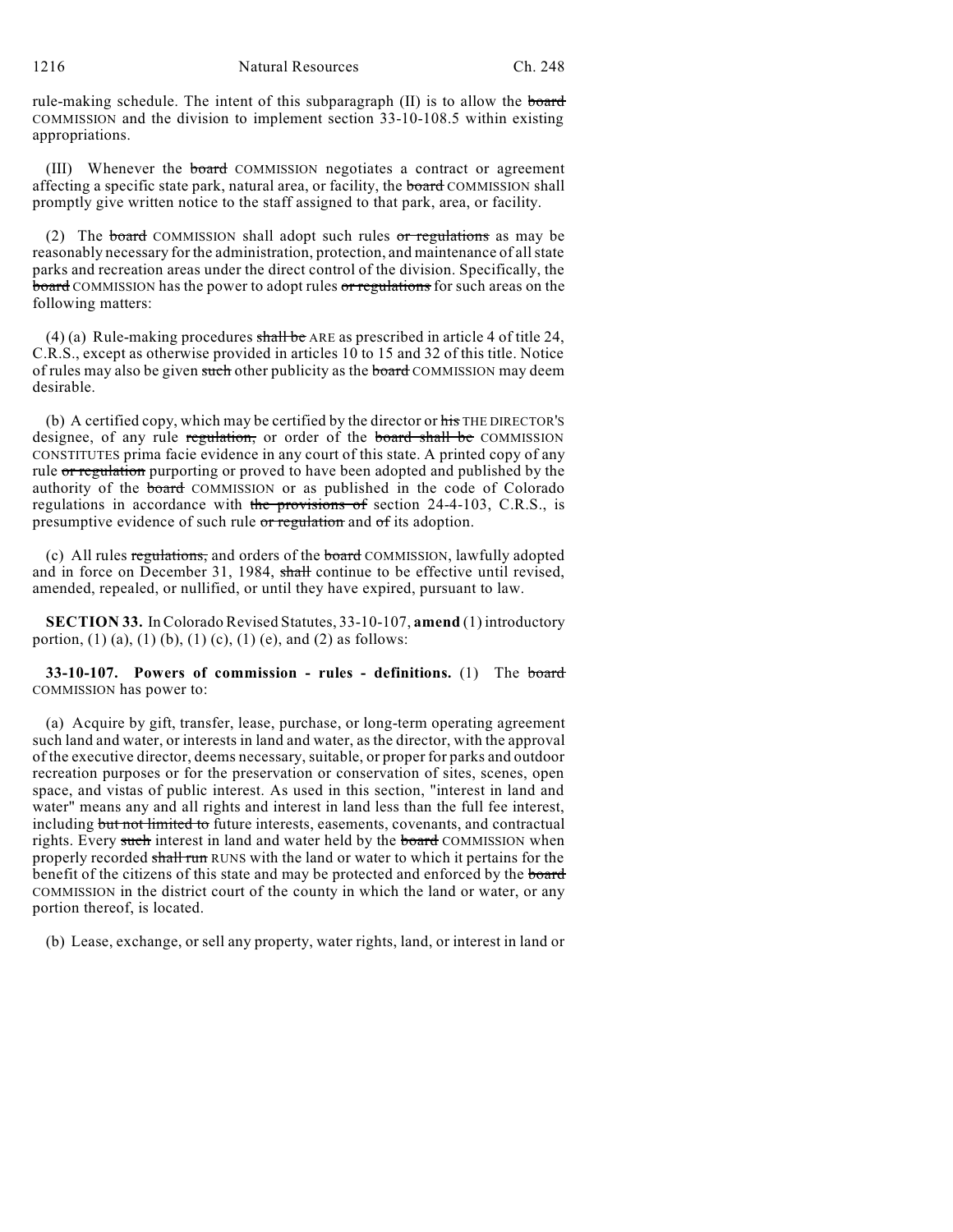# Ch. 248 Natural Resources 1217

water rights, including oil, gas, and other organic and inorganic substances which now are or may become surplus or which, in the proper management of the division, the board COMMISSION desires to lease, exchange, or sell. All sales of property, water rights, or lands shall be at public sale, and the board COMMISSION has the right to reject any or all bids. As used in this paragraph (b), "exchange" means the transferring of property, water rights, land, or interest in land or water rights to another person in consideration for the transfer to the board COMMISSION of other property, water rights, land, or interest in land or water rights, or cash, or any combination thereof; except that any cash received may not exceed fifty percent of the total value of the consideration. A transaction otherwise qualifying as an exchange shall IS not be deemed a sale merely because dollar values have been assigned to any property, water rights, land, or interest in land or water rights, for the purpose of ensuring that the **board** COMMISSION will receive adequate compensation.

(c) Construct, lease, or otherwise establish public parks or outdoor recreational facilities and conveniences at any site or on any land controlled by the board COMMISSION or in which it holds an interest; operate and maintain any such lands, facilities, and conveniences, and provide services with respect thereto, and, when appropriate, make reasonable charges for their use or enter into contracts for their maintenance or operation;

(e) Receive and expend grants, gifts, and bequests, including federal funds, made available for the purposes for which the board COMMISSION is authorized. The board COMMISSION may provide matching funds whenever funds are available on such a basis. The board COMMISSION shall provide such information as may be required in order to secure such funds. The receipt and expenditure of money so received shall be reported to the executive director prior to the time of submission of the board's COMMISSION'S annual budget requests.

(2) In the event that the board COMMISSION plans to acquire the fee title to any real property at a cost to exceed THAT EXCEEDS one hundred thousand dollars or to acquire an easement for a period to exceed THAT EXCEEDS twenty-five years or at a cost to exceed THAT EXCEEDS one hundred thousand dollars or to enter into any lease agreement for the use of real property for a period to exceed THAT EXCEEDS twenty-five years or at a cost to exceed THAT EXCEEDS one hundred thousand dollars, or to sell or otherwise dispose of such property, after the board COMMISSION has approved of the transaction but before it has completed the transaction, the **board** COMMISSION shall submit a report to the capital development committee that outlines the anticipated use of the real property, the maintenance costs related to the property, the current value of the property, any conditions or limitations that may restrict the use of the property, and, in the event real property is acquired, the potential liability to the state that will result from the acquisition. The capital development committee shall review the reports submitted by the board COMMISSION and make recommendations to the board COMMISSION concerning the proposed land transaction within thirty days from the day on which the report is received. The board COMMISSION shall not complete the transaction without considering the recommendations of the capital development committee, if the recommendations are made in a timely manner.

**SECTION 34.** In Colorado Revised Statutes, 33-10-108, **amend** (1) (f) and (1)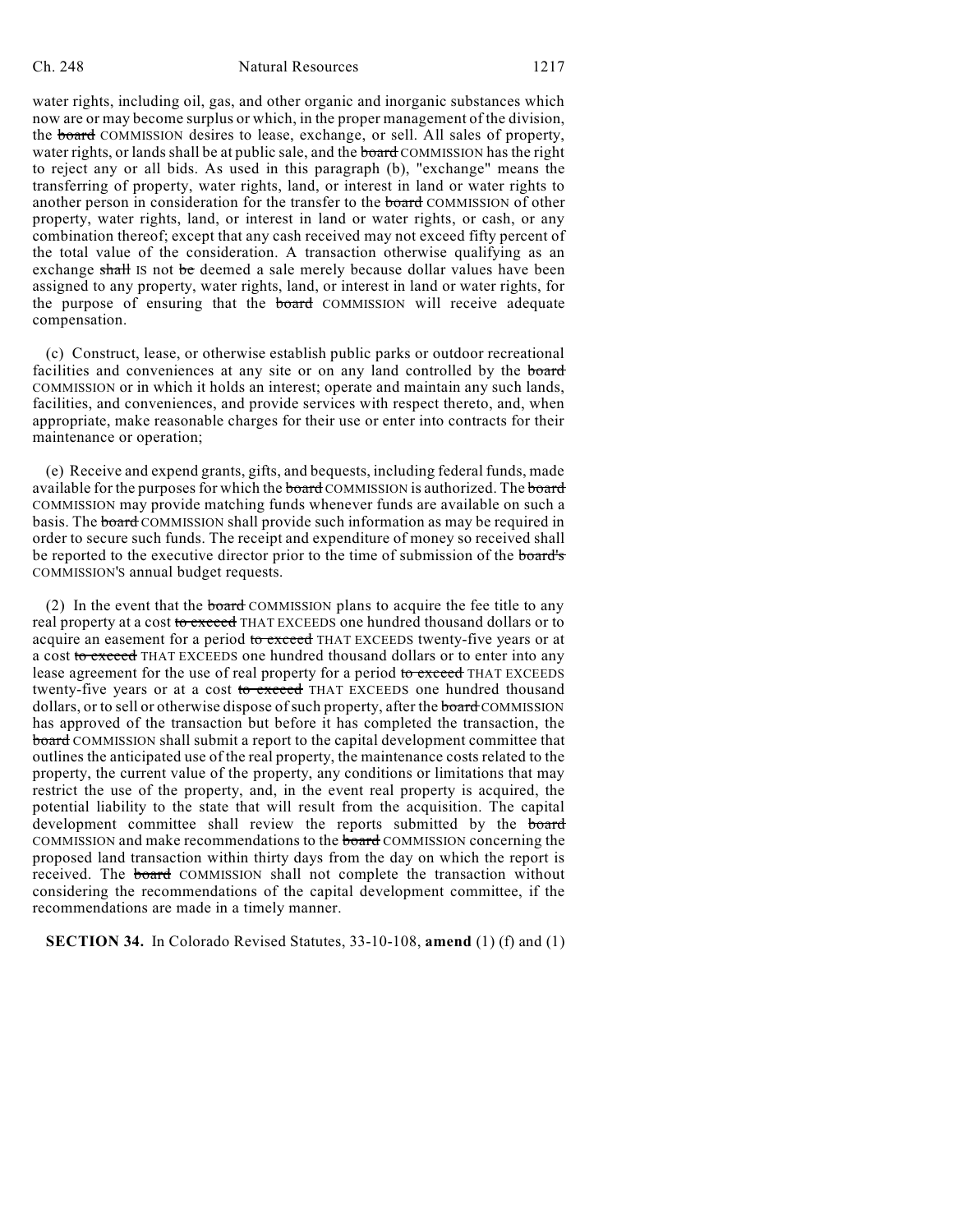(h) as follows:

**33-10-108. Duties of the division of parks and wildlife - definitions.** (1) The division, unless otherwise provided by law, has the following duties:

(f) To enter into and administer agreements with the United States, or any appropriate agency thereof, for the planning, acquisition, and development of projects involving participating federal aid funds on behalf of any county, city, or other political subdivision if such county, city, or other political subdivision gives necessary assurances to the division that it has available sufficient funds to meet its share of the cost of the project and that the acquired or developed areas will be operated and maintained in perpetuity at its expense for public outdoor recreation use. Funds distributed to a city, county, or any other political subdivision pursuant to this section and not utilized shall, pursuant to rules and regulations adopted by the board COMMISSION, revert to the division for its use. Any administrative costs assessed by the division to any county, city, or other political subdivision for local projects shall be for actual administrative costs incurred by the division, not to exceed five percent of federal aid funds distributed to such political subdivision.

(h) To study the availability of areas selected by the board COMMISSION pursuant to section 33-10-106 (1) (h) for the establishment of trails under article 11 of this title and to recommend trails to be included in the Colorado greenway trails system.

**SECTION 35.** In Colorado Revised Statutes, 33-10-109, **amend** (1) (d), (1) (e), and (1) (f); and **repeal** (1) (c) as follows:

**33-10-109. Powers and duties of director.** (1) It is the duty of the director to:

(c) Exercise all the powers and functions of the board in the interim between its meetings, subject to the ratification thereof by the board, act as recording secretary for the board and custodian of all minutes and other records of the board, and perform such duties as may be prescribed by the board, the executive director, or by law, but the director has no authority to make rules or regulations;

(d) Prepare such reports as the executive director requires the board COMMISSION or director to submit;

(e) Authorize, with approval of the board COMMISSION, such studies as are necessary to collect, classify, and disseminate statistics, data, and other information which, in his THE DIRECTOR'S discretion, tend to accomplish the objectives of articles 10 to 15 and 32 of this title, consistent with the state policy as set forth in section 33-10-101;

(f) Appoint special parks and recreation officers who shall have the power to enforce the provisions of articles 10 to 15 and 32 of this title and rules of the board COMMISSION. Special parks and recreation officers commissions shall not be issued until the applicant has submitted an application to the division setting forth his OR HER qualifications. The director may revoke such appointments at any time.

**SECTION 36.** In Colorado Revised Statutes, 33-10-111, **amend** (5) (a) introductory portion, (5) (a) (I), (5) (b) (I), (5) (b) (II), and (5) (c) as follows: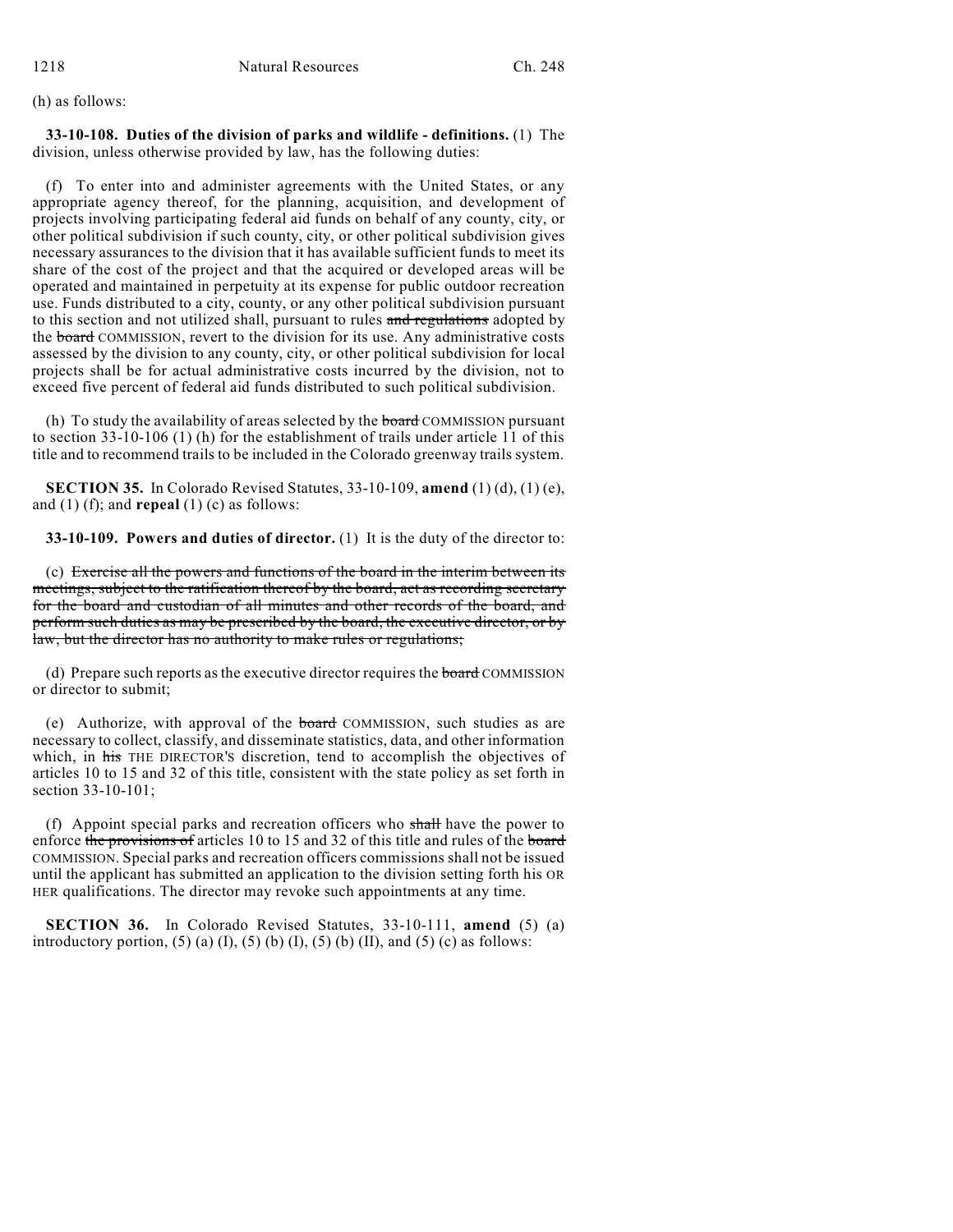**33-10-111. Parks and outdoor recreation cash fund created - fees accounting expenditures for roads and highways - repeal.** (5) (a) Subject to the provisions of this subsection  $(5)$ , the board COMMISSION may set fees by rule for the use of facilities and programs of the division, including discounts for marketing purposes. The board COMMISSION shall:

(I) Before adopting any such rule, provide the general assembly's joint budget committee with the proposed rule and the **board's** COMMISSION'S analysis of the proposed rule;

(b) (I) All actions of the board COMMISSION to change fees shall be ARE subject to the requirements of the "State Administrative Procedure Act", article 4 of title 24, C.R.S. Whenever the **board** COMMISSION desires to change any fee, the **board** COMMISSION shall conduct rule-making, with timely notice and an opportunity for comment by interested parties.

(II) In its annual budget request to the general assembly, the board COMMISSION shall include the amount of any fee changed, proposed, or under consideration by the **board** COMMISSION.

(c) This subsection (5) is repealed, effective  $J_{\text{t}}/J_{\text{t}}$ , 2012 SEPTEMBER 1, 2017.

**SECTION 37.** In Colorado Revised Statutes, **amend** 33-10-114 as follows:

**33-10-114. Limitation on division and commission authority.** (1) Neither the **board** COMMISSION nor the division shall enter into any mitigation agreements with any agency of the federal government relating to the transfer or exchange of land or water condemned by the federal government without the express consent of the general assembly.

(2) The provisions of NOTHING IN subsection (1) of this section shall not be construed to prevent PREVENTS the board COMMISSION or the division from entering into common agreements with a federal agency pertaining to the administration or management of federally owned lands.

**SECTION 38.** In Colorado Revised Statutes, 30-10-115, **amend** (4) as follows:

**33-10-115. Use of parks and recreational areas by nonprofit search and rescue organizations - definitions - rules.** (4) The board COMMISSION shall promulgate rules as are reasonably necessary for the implementation of TO IMPLEMENT this section.

**SECTION 39.** In Colorado Revised Statutes, 33-10.5-102, **amend** (1), (5), and (8); and **repeal** (3) as follows:

**33-10.5-102. Definitions.** As used in this article, unless the context otherwise requires:

(1) "Aquatic nuisance species" means exotic or nonnative aquatic wildlife or any plant species that have been determined by the board COMMISSION to pose a significant threat to the aquatic resources or water infrastructure of the state.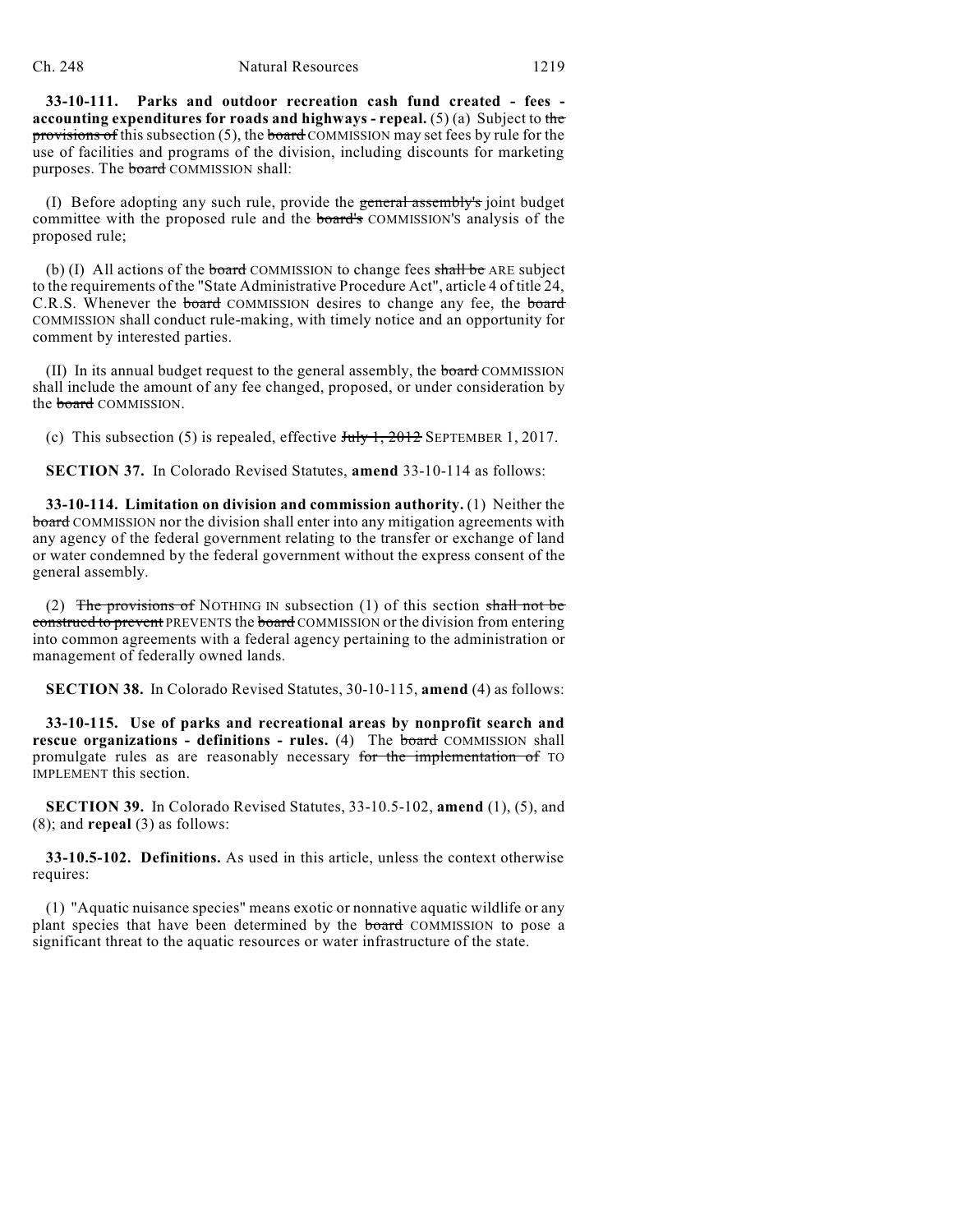(3) "Board" means the board of parks and outdoor recreation in the department of natural resources created in section 33-10-103.

(5) "Decontaminate" means to wash, drain, dry, or chemically or thermally treat a conveyance in accordance with rules promulgated by the board COMMISSION in order to remove or destroy an aquatic nuisance species.

(8) "Inspect" means to examine a conveyance pursuant to procedures established by the board COMMISSION by rule in order to determine whether an aquatic nuisance species is present, and includes examining, draining, or chemically treating water in the conveyance.

**SECTION 40.** In Colorado Revised Statutes, 33-10.5-107, **amend** (1) and (2) introductory portion as follows:

**33-10.5-107. Commission to promulgate rules.** (1) The board COMMISSION is authorized to promulgate rules pursuant to article 4 of title 24, C.R.S., as necessary to prevent, control, contain, monitor, and, whenever possible, eradicate aquatic nuisance species. In promulgating such rules, the **board** COMMISSION shall consult with the commission and any affected state, federal, and tribal governmental entities and subdivisions thereof, including but not limited to, special districts, water conservancy districts, and water supply agencies.

(2) The board COMMISSION shall promulgate rules to administer and enforce this article. Such rules shall include: but not be limited to:

**SECTION 41.** In Colorado Revised Statutes, 33-11-104, **amend** (5) as follows:

**33-11-104.** Acquisition. (5) Nothing in this section shall alter, impair, supersede, or change MODIFIES, IMPAIRS, OR SUPERSEDES the authority of the board COMMISSION or the ability of the division to acquire any interest in water or water rights pursuant to section 33-10-107 (1) (a).

**SECTION 42.** In Colorado Revised Statutes, 33-11-105, **amend** (1) as follows:

**33-11-105. Recreational trails committee.** (1) There is hereby created the Colorado recreational trails committee, which shall be IS advisory and shall consist CONSISTS of nine members, eight of whom shall be ARE appointed by the board of parks and outdoor recreation COMMISSION. One membershall be appointed from the governing committee of the state board of the great outdoors Colorado trust fund created by section 6 of article XXVII of the state constitution. The TERMS OF THE members appointed by the board of parks and outdoor recreation shall be appointed for terms of COMMISSION ARE four years. No member shall serve more than two consecutive terms. One membershall be appointed from each congressional district, one member shall be appointed from the state at large, and one member shall represent and be appointed by the state board of the great outdoors Colorado trust fund. The committee shall include in its membership representation of the broad spectrum of trail users. Vacancies from the members appointed by the state board of parks and outdoor recreation on the committee shall be filled for the unexpired term by the board of parks and outdoor recreation APPROPRIATE APPOINTING AUTHORITY SET FORTH IN THIS SUBSECTION (1).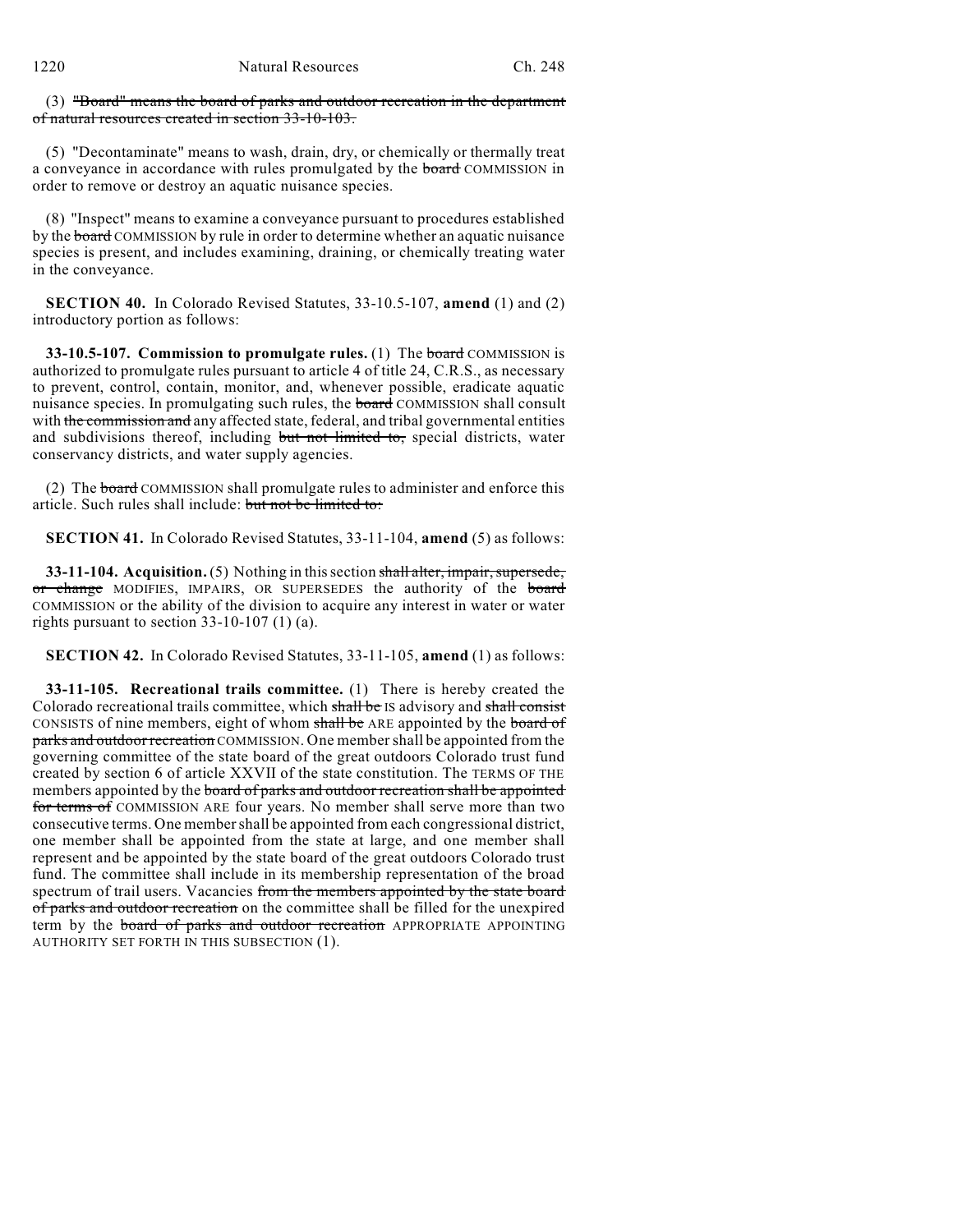**SECTION 43.** In Colorado Revised Statutes, 33-11-106, **amend** (1) as follows:

**33-11-106. Responsibilities of committee.**(1) The committee, with the approval of the board COMMISSION, shall coordinate trail development among local governments and shall assist local governments in the formation of their trail plans and advise the board COMMISSION quarterly of its findings. In carrying out this responsibility, the committee shall review records of easements and other interests in land which are available and may be adapted for recreational trail usage, including public lands, utility easements, floodplains, railroad and other rights-of-way, geological hazard areas, gifts of land or interests therein, and steep slope areas. The committee shall advise the board COMMISSION in the development of uniform standards for trail construction which that may be adopted by the board COMMISSION for statewide use and which THAT shall be made available to participating local governments. The committee shall offer plans and methods for funding a trails system through user fees or other financing methods.

**SECTION 44.** In Colorado Revised Statutes, **amend** 33-11-107 as follows:

**33-11-107. Availability of funds.** The board COMMISSION is authorized to make funds appropriated by the general assembly for the purposes of this article available to local governments and nonprofit organizations in accordance with criteria developed by the committee and adopted by the board COMMISSION. The committee shall advise the **board** COMMISSION of its recommendations for the allocation of such funds among participating local governments and nonprofit organizations.

**SECTION 45.** In Colorado Revised Statutes, 33-11-108, **amend** (1), (2),(3), and (4) as follows:

**33-11-108. State trails system.** (1) The board COMMISSION shall designate a state trails system. The trails comprising such system shall meet criteria established by the board COMMISSION and shall be consistent with the objectives of this article.

(2) The board COMMISSION shall establish a procedure whereby federal, state, and local governments and nongovernmental organizations may propose trails for inclusion within the system.

(3) In consultation with appropriate federal, state, and local governments and nongovernmental organizations, the **board** COMMISSION shall establish a procedure for review and public hearings upon proposals for the inclusion of trails in the system.

(4) The board COMMISSION may participate in the planning, establishment, development, and long-term operation and maintenance of segments of national scenic trails which might be authorized by the congress of the United States.

**SECTION 46.** In Colorado Revised Statutes, 33-11-109, **amend** (3) as follows:

**33-11-109. Trail categories - rules.** (3) The board COMMISSION, through the division, is authorized to conduct studies, and to promulgate such rules as may be necessary for establishing and managing the Colorado greenway trails system. The board COMMISSION shall consult and cooperate with the Colorado water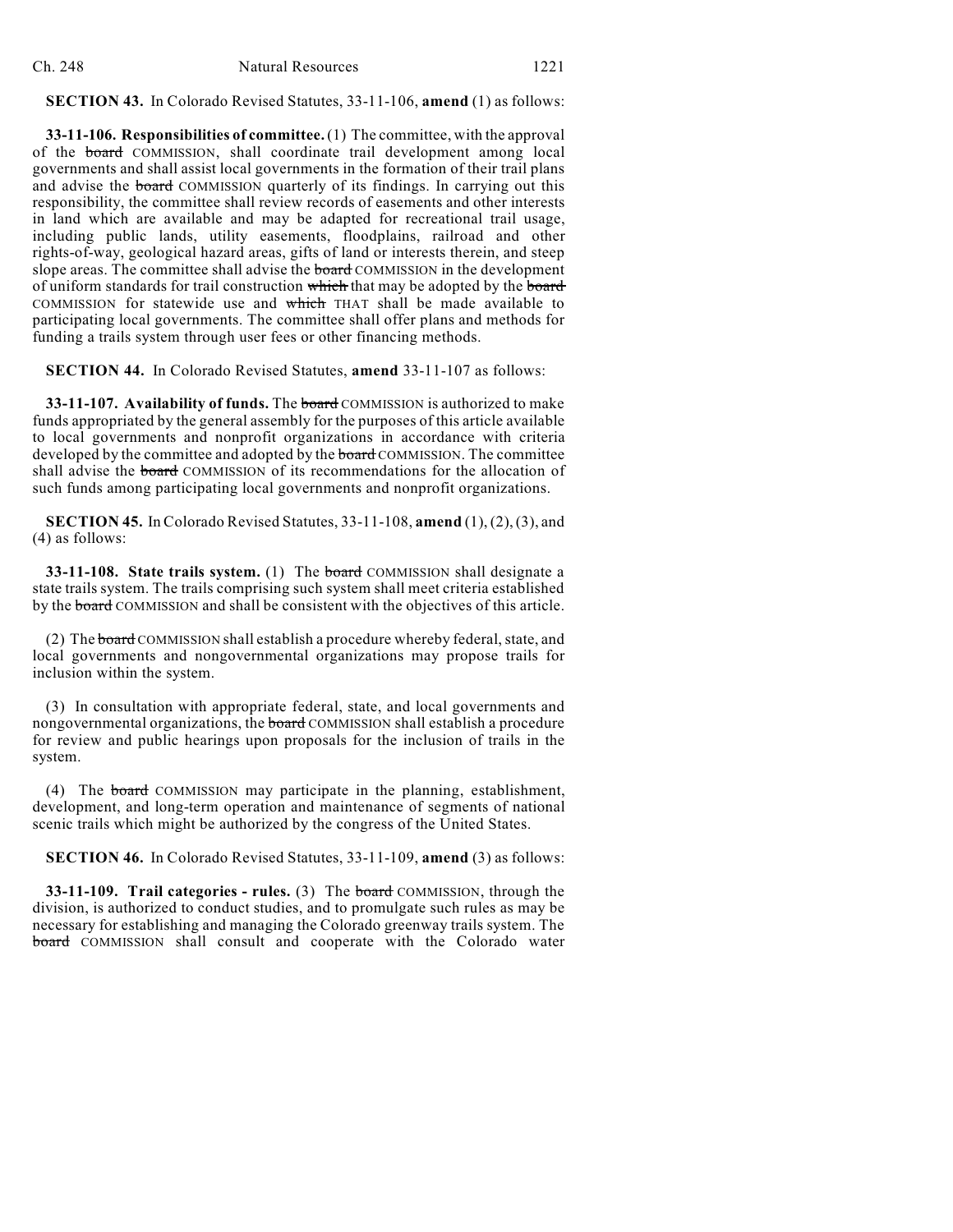1222 Natural Resources Ch. 248

conservation board, transportation commission, Colorado water resources and power development authority, and all other appropriate units of state government and political subdivisions of the state, including but not limited to, any county, city, city and county, and water conservation and conservancy district; any other public and private persons; and any appropriate federal agencies to establish a Colorado greenway trails system that minimizes adverse impacts on activities, natural features, and sensitive habitats adjacent to trails.

**SECTION 47.** In Colorado Revised Statutes, **amend** 33-11-110 as follows:

**33-11-110. Uniform signs and markers.** The board COMMISSION may establish uniform signs and markers, including thereon WHICH SIGNS AND MARKERS MAY INCLUDE appropriate and distinctive symbols. Where trails crosslands administered by federal agencies, such markers may be provided and erected by the appropriate federal agency at appropriate points along trails and maintained by the federal agency administering the trails in accordance with standards mutually established by the division and the federal agency concerned. Where trails cross lands of state or local governmental agencies, the division may provide such uniform signs and markers to such agencies in accordance with written agreements and may require such agencies to erect and maintain them in accordance with standards established in such agreements.

**SECTION 48.** In Colorado Revised Statutes, 33-12-101, **amend** (1) (a) as follows:

**33-12-101. Passes and registrations - rules - definition.** (1) (a) Except as specified in section  $33-12-103$  (1) (b), every pass or registration shall expire EXPIRES on the date printed or written on the face of said THE document. The board COMMISSION may adopt rules establishing a subscription program through which a person to whom an annual pass has been issued pursuant to this article is notified, prior to the expiration of the pass, of the opportunity to renew the pass by mail or other means determined by the board COMMISSION. As used in this article, "document" means pass or registration.

**SECTION 49.** In Colorado Revised Statutes, 33-12-103, **amend** (1) (a), (1) (b)  $(I), (2),$  and  $(3)$  as follows:

**33-12-103. Aspen leaf annual pass - aspen leaf lifetime pass - rules - report.**  $(1)$  (a) A resident of this state, as defined in section 33-10-102, may obtain from the division an aspen leaf annual pass, which shall be PASS IS valid from the date the pass is purchased through the last day of the month of purchase in the following year. The COMMISSION SHALL DETERMINE THE age of eligibility for the aspen leaf pass. shall be determined by the board.

(b) (I) A resident of this state, as defined in section 33-10-102, may obtain from the division an aspen leaf lifetime pass, which shall be IS valid from the date the pass is purchased through the lifetime of the pass holder. The age of eligibility for the aspen leaf lifetime pass is the same as that for the aspen leaf annual pass pursuant to paragraph (a) of this subsection (1). Notwithstanding any provision of law to the contrary, the fee for the aspen leaf lifetime pass shall be IS AS set by rule of the board but COMMISSION; EXCEPT THAT THE FEE shall not exceed five times the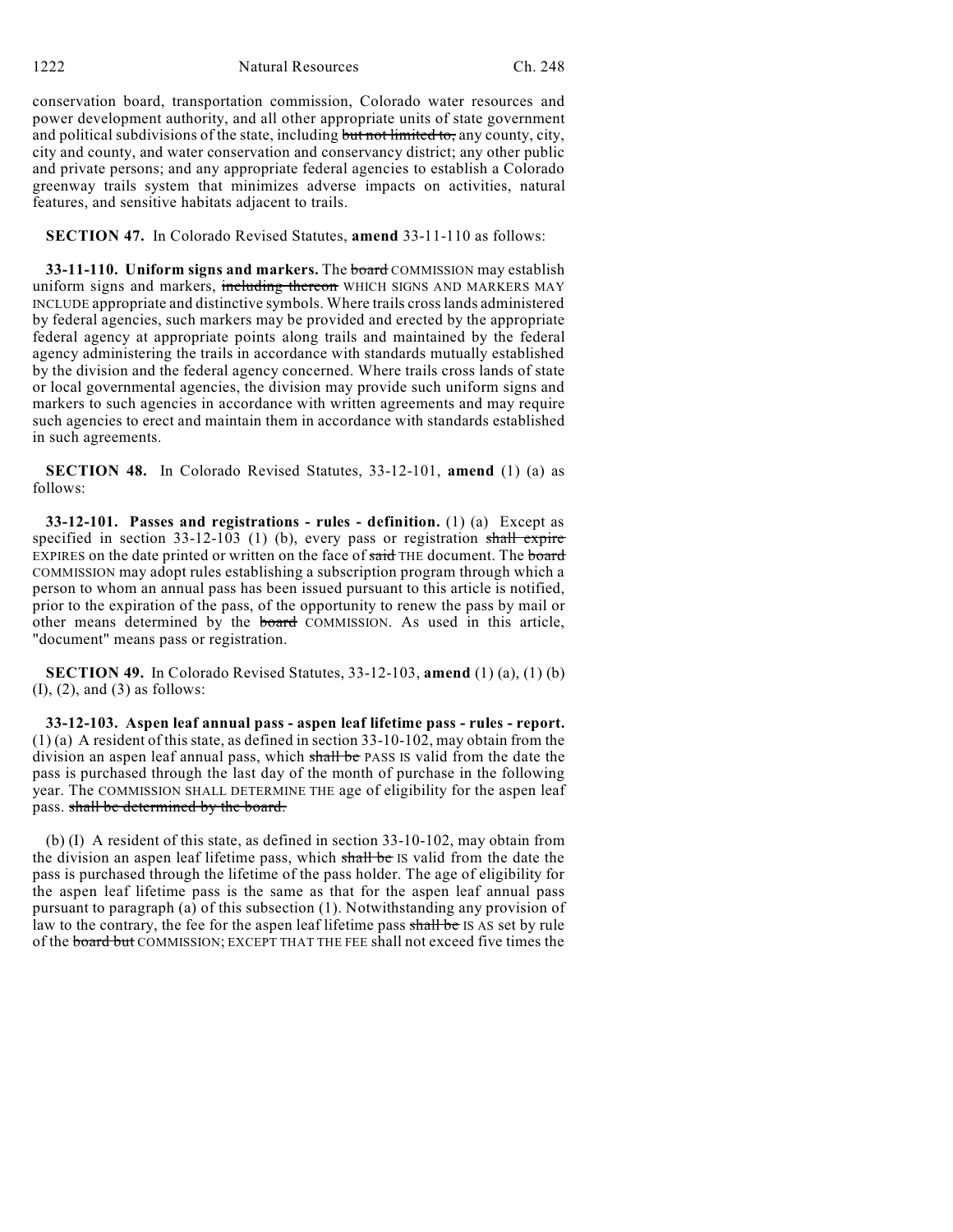cost of the aspen leaf annual pass.

(2) Except as provided by rule of the board COMMISSION, for the purpose of this section, the holder of an aspen leaf annual pass or aspen leaf lifetime pass shall own in whole or in part any vehicle used to enter a park area, the vehicle shall have a current valid registration issued by the department of revenue, and the pass holder shall be present in the vehicle. An aspen leaf pass or aspen leaf lifetime pass entitles the holder to enter state park and recreation areas during the period that the pass is valid and when such areas are open.

(3) Each aspen leaf annual pass issued shall be affixed to the vehicle for which it was issued in the manner prescribed by rule promulgated by the board COMMISSION. Each aspen leaf lifetime pass shall be displayed by the person to whom it was issued, in the manner prescribed by the **board** COMMISSION by rule, when the person enters a state park or state recreation area.

**SECTION 50.** In Colorado Revised Statutes, 33-12-103.5, **amend** (2) (b) as follows:

**33-12-103.5. Columbine annual pass - rules.** (2) (b) The board COMMISSION, by rule, shall provide for a transferable columbine annual pass that shall be IS valid when temporarily affixed to any vehicle used to bring such pass holder into a park.

**SECTION 51.** In Colorado Revised Statutes, 33-12-104, **amend** (1), (9), and (10) as follows:

**33-12-104. Pass and registration agents- reports- board of claims- unlawful acts - rules.** (1) The director may designate sole proprietors, partnerships, or corporations having permanent business locations in this state as pass and registration agents to sell, at their permanent business locations, passes and registrations. Pass and registration agents shall be paid a commission on all moneys collected for passes and registrations sold by such agents in an amount determined by the **board** COMMISSION by rule. All agents authorized to sell passes and registrations shall keep accurate records of all sales of passes and registrations and shall make such reports to the division regarding pass and registration sales as may be required. Such agents shall be required to give evidence of financial responsibility, in the form of a savings account, deposit, or certificate of deposit meeting the requirements of section 11-35-101, C.R.S., or an irrevocable letter of credit meeting the requirements of section 11-35-101.5, C.R.S., or a bond, in such amount as may be fixed by the division to insure the remittance of all moneys collected from such pass and registration sales, less amounts allowed as commissions, and the making of reports required by the division. The board COMMISSION may promulgate rules for the establishment and cancellation of pass and registration agencies. All pass and registration moneys received shall be kept separate and apart from any other moneys of the agent authorized to sell passes and registrations and shall at all times belong to the state. All moneys due from the sale of passes and registrations shall belong to the state and shall draw interest at the rate of one and one-half percent per month from the time that the agency is cancelled by the division until paid.

(9) The board COMMISSION may promulgate rules for the cash sale of passes and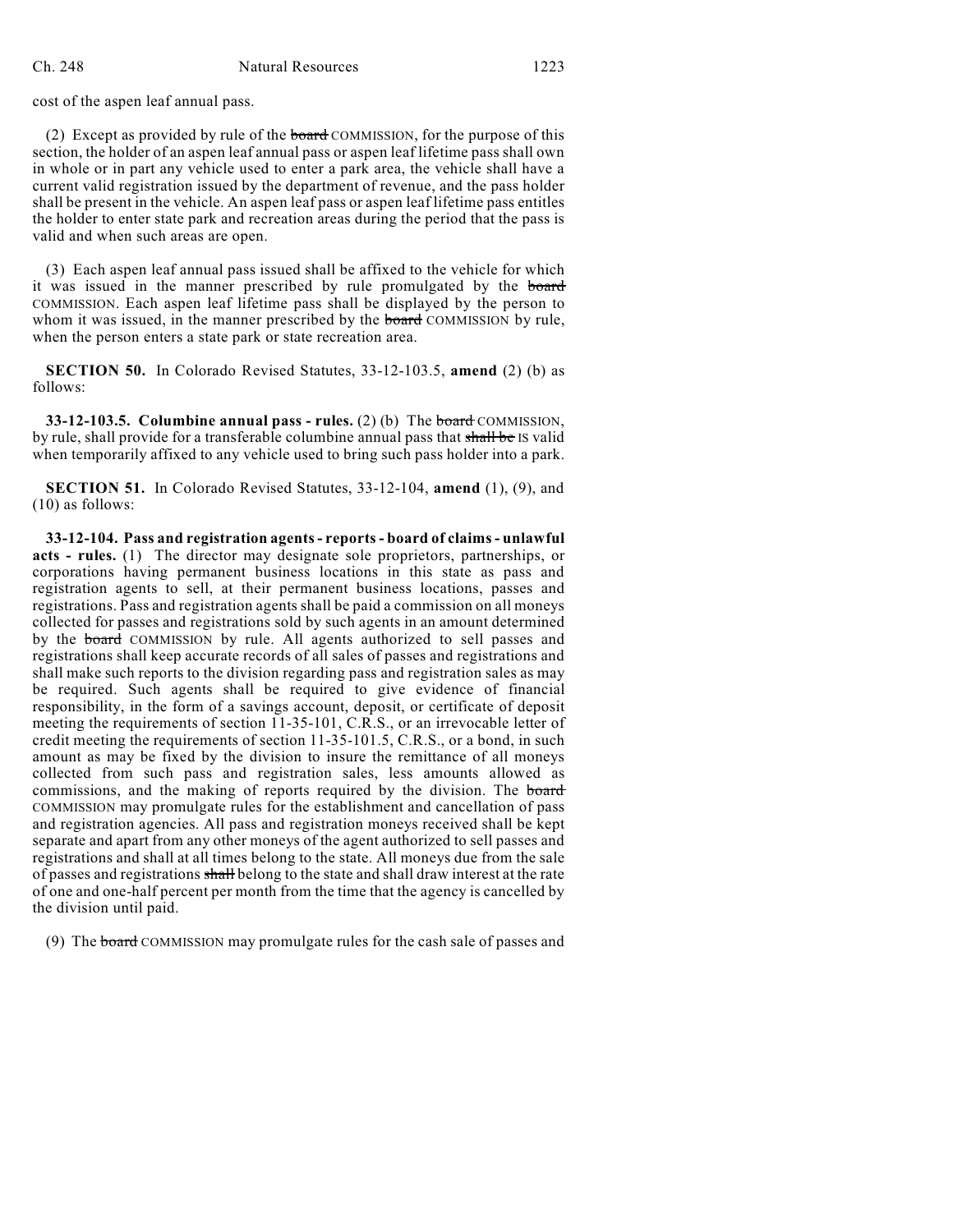registrations to pass and registration agents of the division for resale to the public. Only agents of the division in good standing may qualify to purchase and sell under this subsection (9); except that no evidence of financial responsibility shall be required to qualify under this subsection (9). A post or base exchange of the United States government located in Colorado may qualify as an agent for the purpose of this subsection  $(9)$ . Failure to comply with all applicable rules of the board COMMISSION and lawful directives of the division regarding pass and registration agents shall be CONSTITUTES grounds for the suspension or termination of such an agent, and, upon suspension or termination, all unsold passes and registrations shall be returned immediately to the division for return of cash in the amount paid by the agent for the passes and registrations. The board COMMISSION, in connection with a program that it may adopt under this subsection (9), shall provide for redemption by the division, at least annually, of any unsold passes and registrations in the amount paid by the agent for such unsold passes and registrations. The provisions  $\sigma$ f Subsections (1) to (8) of this section, except the provisions of subsection (1) regarding the designation of pass and registration agents, shall DO not apply to passes and registrations sold under this subsection (9).

(10) The board COMMISSION may authorize certain employees to sell passes and registrations at the headquarters and regional offices of the division. Such employees are not entitled to a discount off of the face value of the passes and registrations and are not required to give evidence of financial responsibility. Such employees may make claims under oath for relief from responsibility for passes and registrations or moneys that have been lost, stolen, or destroyed and for which the employees are unable to account in accordance with the provisions of subsections (4) to (8) of this section.

**SECTION 52.** In Colorado Revised Statutes, 33-12-106, **amend** (2.3) and (2.7) (b) as follows:

**33-12-106. Park entrance privileges- identified veterans - wounded warriors - search and rescue organizations conducting training activities - legislative declaration - rules.** (2.3) The board COMMISSION may promulgate rules to allow free entrance to any state park or recreation area, not to include campgrounds, yurts, or other amenities and services offered, for veterans on one day each year. The board COMMISSION may determine by rule which day veterans are allowed free entrance to state parks and recreation areas.

 $(2.7)$  (b) The board COMMISSION may promulgate rules to allow free entrance to any state park or recreation area, not to include campgrounds, yurts, or other amenities or services offered, for participants in the United States armed services wounded warrior programs who are residents of, or stationed in, Colorado. Any such rules must also allow for free admission of persons accompanying the wounded warrior program participant in the same vehicle.

**SECTION 53.** In Colorado Revised Statutes, **amend** 33-12.5-102 as follows:

**33-12.5-102. Legislative declaration.** The general assembly recognizes that the Arkansas river is a major recreation attraction and a vital resource for residents and nonresidents alike and hereby declares that it is the policy of this state to safeguard the recreational quality of the Arkansas river and the adjacent lands by granting the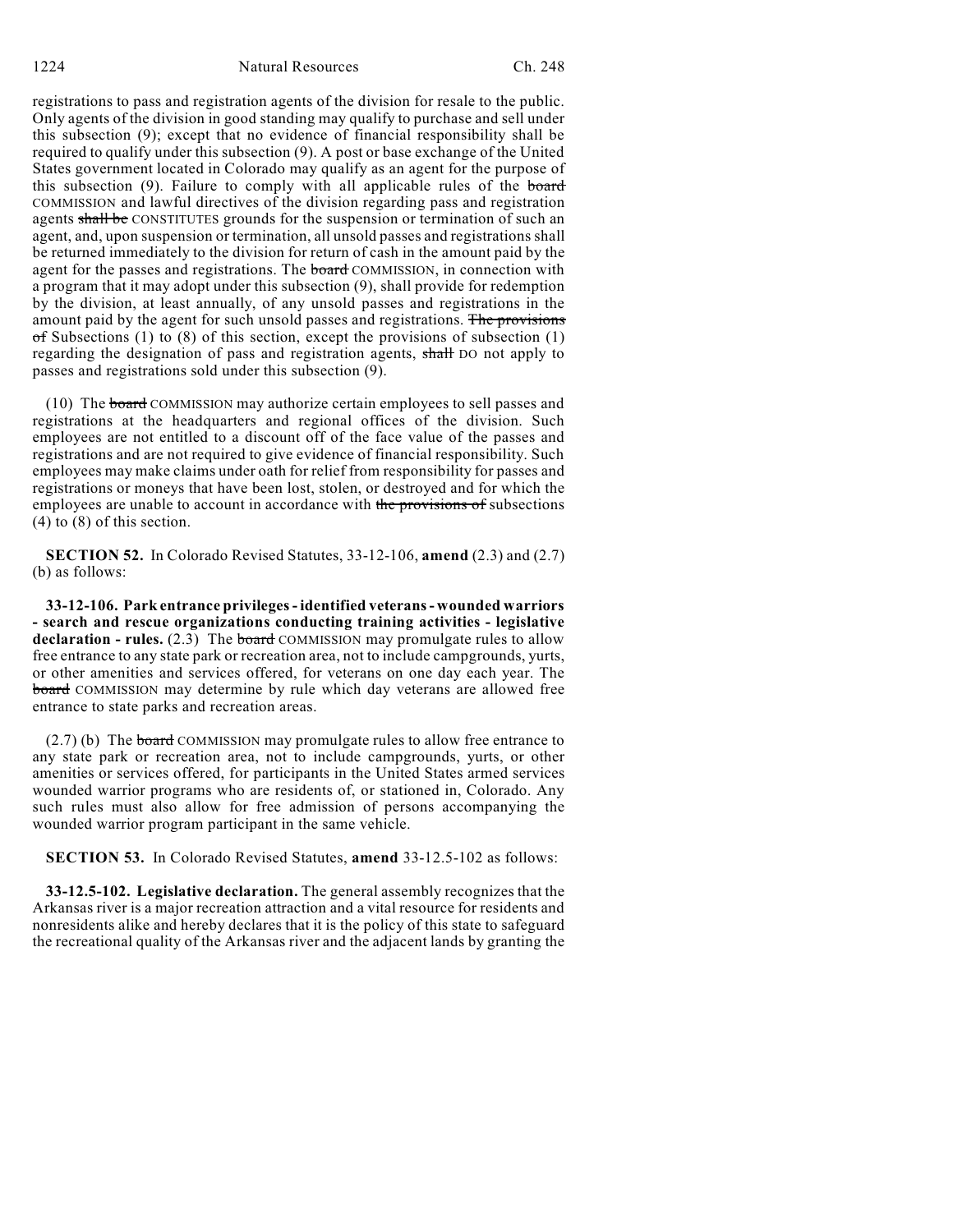# Ch. 248 Natural Resources 1225

board COMMISSION the authority to regulate recreational use on the Arkansas river. It is not the intent of the general assembly to in any way interfere with private landowner rights along the river or with the determination, administration, or change of water rights in the drainage of the Arkansas river and its tributaries and the legal utilization thereof.

**SECTION 54.** In Colorado Revised Statutes, **amend** 33-12.5-103 as follows:

**33-12.5-103. Powers of the commission.** (1) The board shall have COMMISSION HAS the authority, consistent with the legislative declaration of this article SECTION 33-12.5-102, to regulate the manner, type, time, location, and amount of recreational and commercial use on that portion of the Arkansas river that runs from the confluence of the Lake Fork and the East Fork of the Arkansas river to the Pueblo reservoir.

(2) Subject to section 33-12.5-102, the board shall COMMISSION also have HAS the authority to enter into agreements with municipalities, water conservancy districts, and private individuals to effect reservoir operation in order to provide water flows beneficial to recreation and consistent with section 33-12.5-104.

(3) The board COMMISSION shall, to the maximum extent possible but consistent with the legislative declaration of this article SECTION 33-12.5-102, keep the regulation of the recreational uses of the Arkansas river to a minimum.

**SECTION 55.** In Colorado Revised Statutes, 33-12.5-104, **amend** (1) (c) and (1) (f) as follows:

**33-12.5-104. Effect of article - rights of property owners - water rights.** (1) Nothing in this article shall be construed as:

(c) Granting the board COMMISSION any vested water rights or right to apply for or obtain any decree for a water right for recreational purposes;

(f) Allowing the **board** COMMISSION or the division to require minimum stream flows or minimum water levels in any lakes or impoundments.

**SECTION 56.** In Colorado Revised Statutes, 33-13-103, **amend** (3) as follows:

**33-13-103. Numbering of vessels required - rules.** (3) The board COMMISSION shall prescribe by rule or regulation a system of numbering which is in compliance THAT COMPLIES with the federal system for numbering vessels.

**SECTION 57.** In Colorado Revised Statutes, 33-13-104, **amend** (3) as follows:

**33-13-104. Application for vessel number.** (3) When a numbered vessel islost, destroyed, or abandoned, the registration issued for the vessel shall be surrendered to the division within fifteen days after any such event. When the owner of a numbered vessel changes his OR HER address from that shown on the registration, he THE OWNER shall notify the division within fifteen days of such change and, as a part of such notification, shall furnish the division with his OR HER new address. The board COMMISSION may provide in its rules or regulations for the surrender of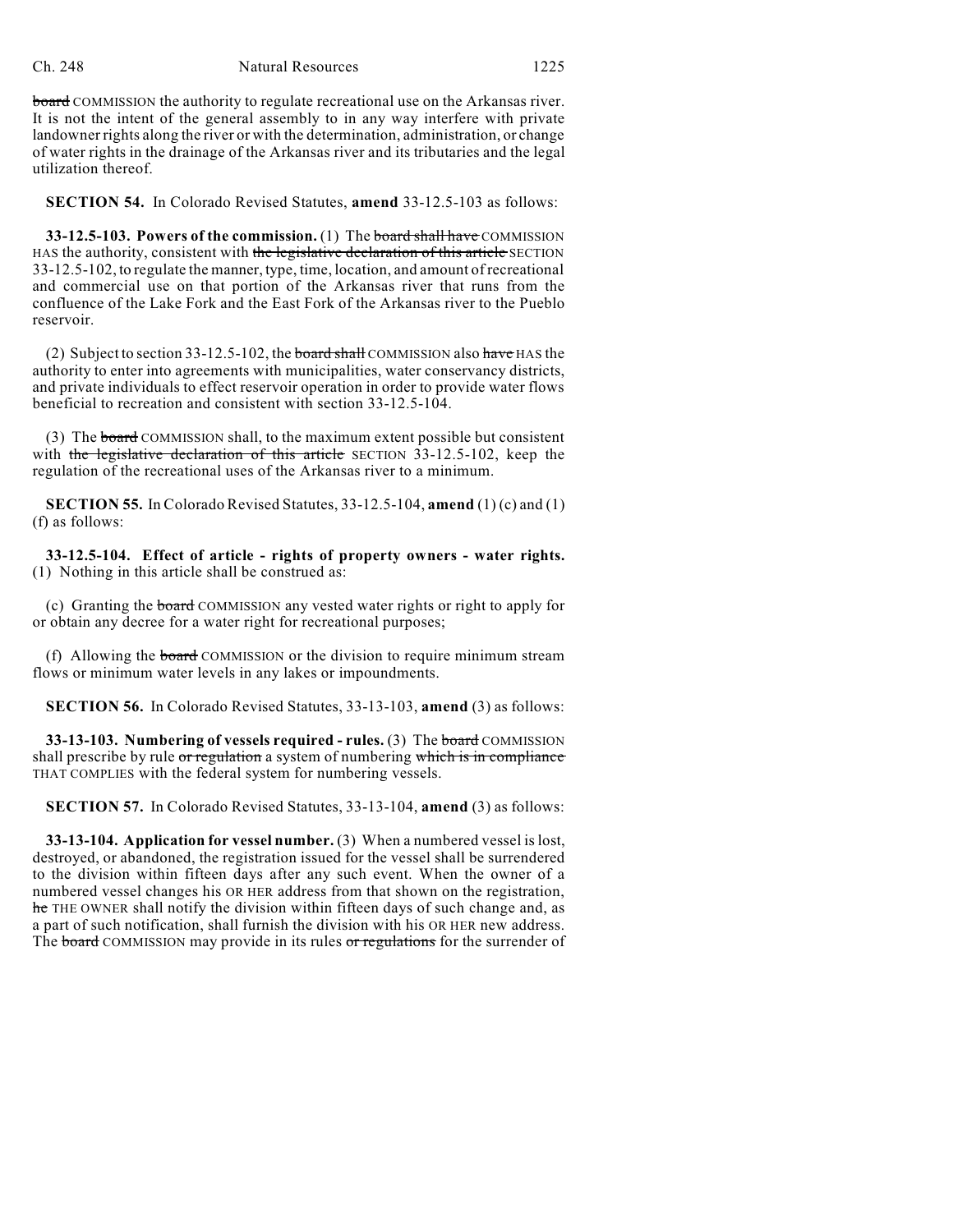the registration bearing the former address and its replacement with a registration bearing the correct address or for the alteration of an outstanding registration to show the new address of the owner.

**SECTION 58.** In Colorado Revised Statutes, 33-13-106, **amend** (3) (a), (4), and (6) as follows:

**33-13-106. Equipment requirements.** (3) Every vessel, other than a personal watercraft, operated on the waters of this state shall at all times have aboard:

(a) One personal flotation device of a type approved by the commandant of the United States Coast Guard in good and serviceable condition and in a readily accessible place of storage for each person on board; except that sailboard operators may wear a wet suit, as defined by the **board** COMMISSION, in lieu of carrying a personal flotation device as required by this paragraph (a);

(4) Every vessel operated on the waters of this state shall have such additional equipment that is designed to promote navigational safety and that the board COMMISSION may find to be necessary or desirable for the safe operation of vessels upon the waters of this state.

(6) The board COMMISSION may exempt vessels from the provisions of subsection  $(1)$ ,  $(2)$ ,  $(3)$ ,  $(4)$ , or  $(4.5)$  of this section under certain conditions or upon certain waters.

**SECTION 59.** In Colorado Revised Statutes, 33-13-108, **amend** (1) (a) (II), (1) (a)  $(III)$ ,  $(1)$   $(a)$   $(IV)$  as follows:

**33-13-108. Prohibited vessel operations.**(1) (a) No person shall operate or give permission for the operation of a vessel:

(II) Which emits noise in excess of the permissible level established in standards promulgated by the **board** COMMISSION in accordance with article 4 of title 24, C.R.S.;

(III) Above a wakeless speed in areas zoned as wakeless, as defined by board COMMISSION rule; or regulation;

(IV) In a manner that violates any rule promulgated by the **board** COMMISSION for safe use and operation of vessels.

**SECTION 60.** In Colorado Revised Statutes, 33-13-109, **amend** (2) and (3) as follows:

**33-13-109. Collisions, accidents, and casualties - rules.** (2) The board COMMISSION shall adopt rules and regulations concerning notification and reporting procedures to be followed in the case of a collision, accident, or other casualty involving a vessel or its equipment. Such THE regulations shall MUST be consistent with applicable federal requirements.

(3) The owner or operator of a vessel involved in a collision, accident, or other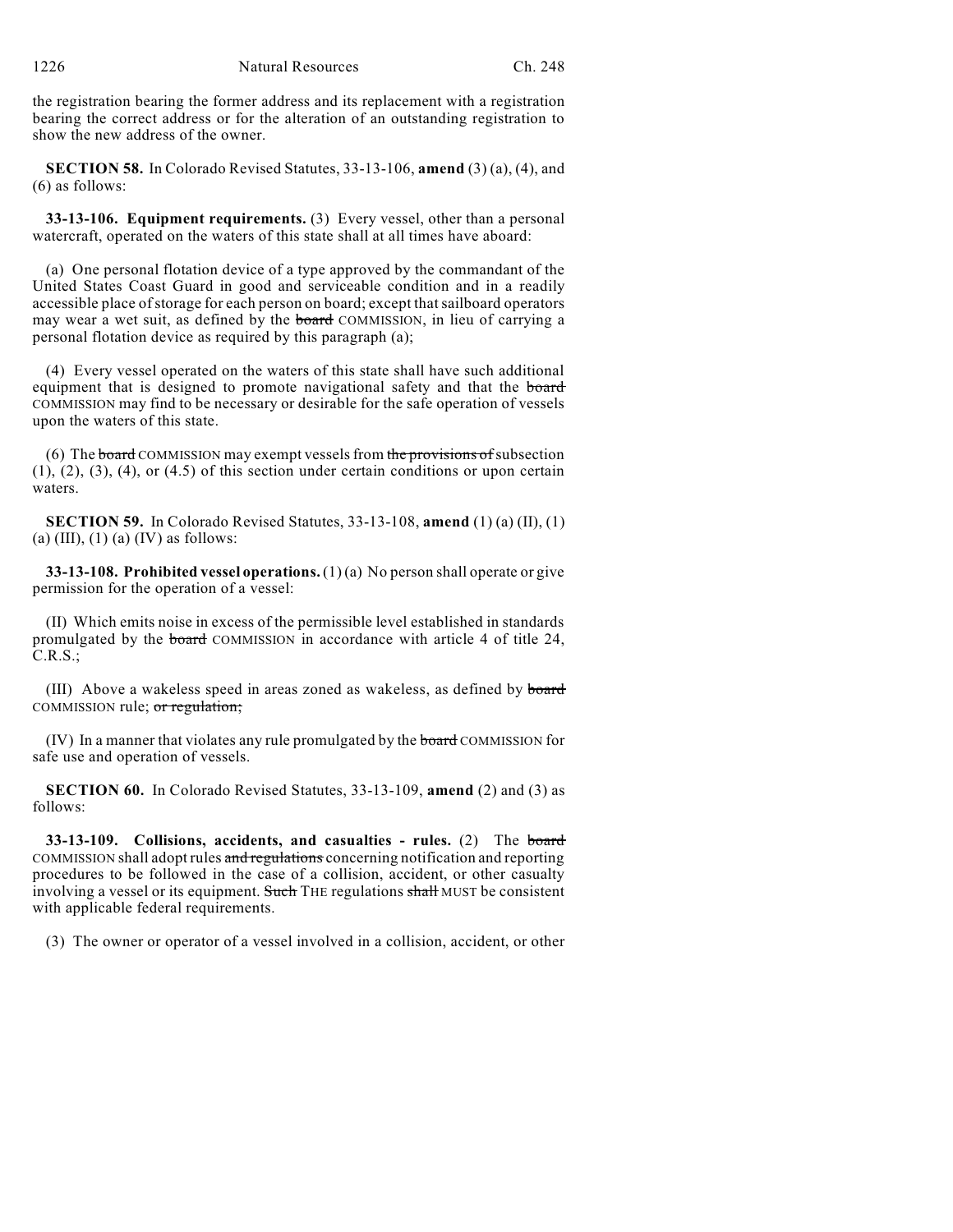casualty shall report the collision, accident, or casualty as provided in the rules and regulations of the board COMMISSION.

**SECTION 61.** In Colorado Revised Statutes, 33-13-110, **amend** (2) (b) and (2) (c) as follows:

**33-13-110. Water skis, aquaplanes, surfboards, inner tubes, and similar devices - rules.** (2) (b) The **board** COMMISSION shall promulgate such rules and regulations as are necessary or desirable for the safe use of water skis, aquaplanes, surfboards, inner tubes, and other similar devices.

(c) In addition, the board COMMISSION may promulgate rules and regulations to prohibit recreational activities pertaining to the use of all single-chambered air-inflated devices, including but not limited to, inner tubes and air mattresses, on rivers and streams when water conditions are considered dangerous to such activities and when bodily injury may result to participants of those activities.

**SECTION 62.** In Colorado Revised Statutes, 33-13-111, **amend** (1) (a) and (2) as follows:

**33-13-111. Authority to close waters - rules.** (1) (a) The board COMMISSION shall promulgate rules to prohibit the operation of vessels on any waters of the state and ordering the removal of vessels from any waters of the state when such operation constitutes or may constitute a hazard to human life or safety.

(2) Any parks and recreation officer or other peace officer as defined in section 33-10-102 has the authority to enforce the provisions of this section under the rules promulgated by the **board** COMMISSION.

**SECTION 63.** In Colorado Revised Statutes, 33-14-107, **amend** (1) introductory portion as follows:

**33-14-107. Rules.** (1) The **board** COMMISSION shall adopt rules, and regulations in the manner provided by article 4 of title 24, C.R.S., for the following purposes:

**SECTION 64.** In Colorado Revised Statutes, 33-14-119, **amend** (2) as follows:

**33-14-119. Enforcement - federal cooperation.** (2) The division, with the advice and consent of the **board** COMMISSION, is authorized to enter into cooperative agreements with federal land management agencies for the purpose of regulating snowmobile use on federal lands.

**SECTION 65.** In Colorado Revised Statutes, 33-14.5-107, **amend** (1) introductory portion as follows:

**33-14.5-107. Rules.** (1) The board COMMISSION shall adopt rules and regulations in the manner provided by article 4 of title 24, C.R.S., concerning the following:

**SECTION 66.** In Colorado Revised Statutes, 33-15-101, **amend** (1) as follows:

**33-15-101. Powers of officers.** (1) Every peace officer, as defined in section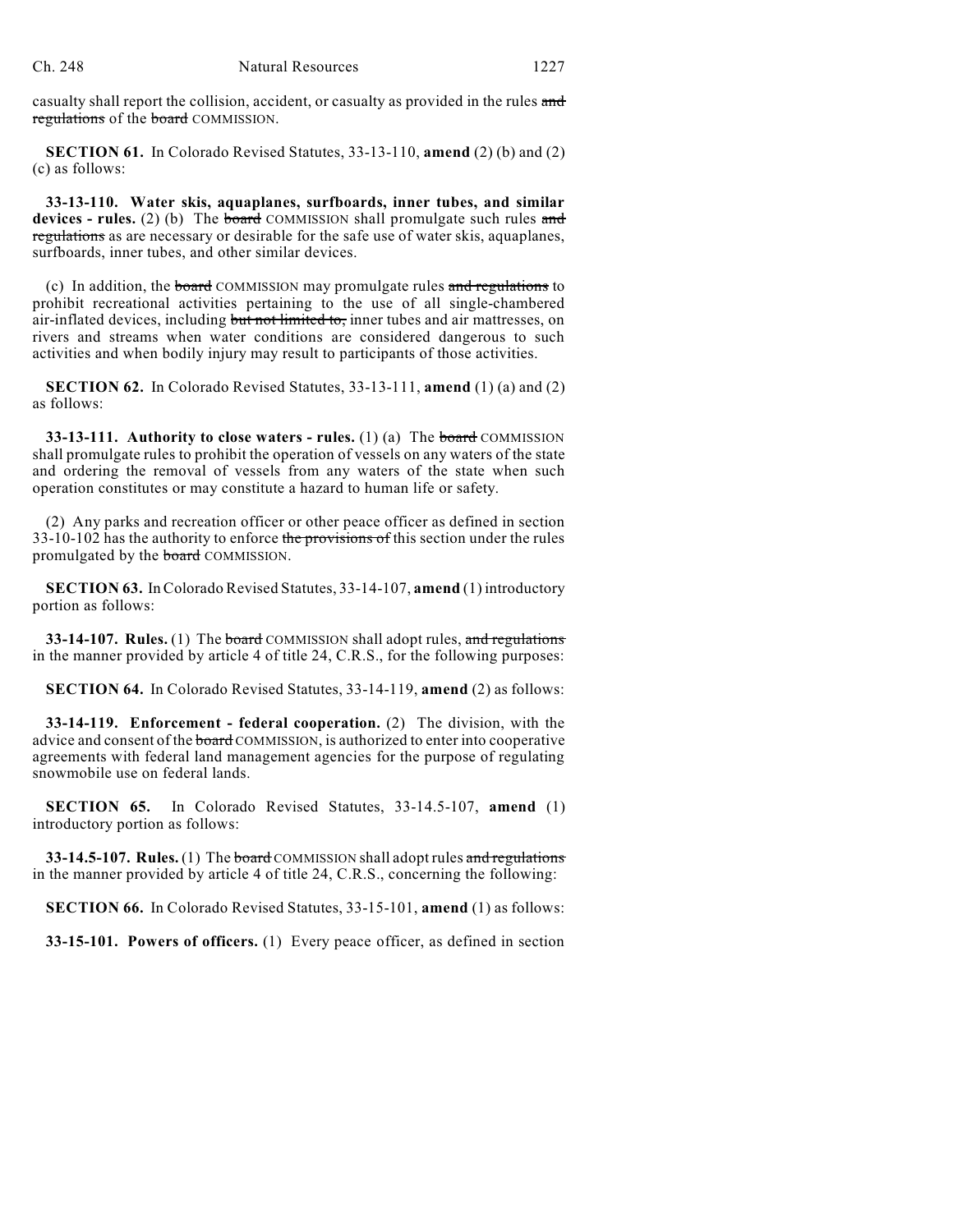1228 Natural Resources Ch. 248

33-10-102 (17), shall have HAS the authority to enforce the provisions of this article and shall assist parks and recreation officers in the enforcement of articles 10 to 15 and 32 of this title and the rules of the board COMMISSION adopted pursuant thereto. Each such officer has the full power and authority to arrest any person who such officer has probable cause to believe is guilty of a violation of articles 10 to 15 or 32 of this title or any rule adopted pursuant thereto, and, in accordance with the constitutions and laws of the United States and the state of Colorado, to open, enter, and search all places of concealment including motor vehicles and vessels and all other places as provided by law where such officer has probable cause to believe evidence relating to a violation of this title is to be found and to seize the same.

**SECTION 67.** In Colorado Revised Statutes, **amend** 33-15-102 as follows:

**33-15-102. Imposition of penalty - procedures.** (1) Any person who violates any of the provisions of articles 10 to 15 or 32 of this title or any rule of the board COMMISSION that does not have a specific penalty listed is guilty of a class 2 petty offense and, upon conviction, shall be punished by a fine of fifty dollars.

(2) At the time that any person is charged with violating any petty offense or misdemeanor provisions of articles 10 to 15 or 32 of this title or any rule of the board COMMISSION, the officer shall issue a summons and complaint to the alleged offender or, in the case of a violation for which a fine of a fixed amount is prescribed, may give the alleged offender an opportunity to voluntarily pay the fine and surcharge in the form of a penalty assessment. Penalty assessments shall not be issued for violations for which minimum and maximum fines have been established. The penalty assessment notice given to the alleged offender shall contain the information required in and be in the form of a summons and complaint and shall specify in dollars the amount of the penalty to be assessed for the alleged offense and the amount of the surcharge to be collected pursuant to section 24-33.5-415.6, C.R.S. If the alleged offender accepts such notice and pays the fine and surcharge entered thereon to the division within twenty days of issuance of the notice, such acceptance and payment shall constitute an acknowledgment of guilt by such person of the violation set forth in the penalty assessment notice. Any person who accepts a penalty assessment notice but who does not furnish satisfactory evidence of identity or who the officer has reasonable and probable grounds to believe will disregard a written promise to pay the specified fine and surcharge may be taken by the officer to the nearest known post-office facility and be required to remit the amount of the specified fine and surcharge to the division immediately by mail in United States currency or other legal tender or by money order or personal check. Refusal or inability to remit the specified fine and surcharge by mail when required shall constitute a refusal to accept a penalty assessment notice. Checks tendered by the violator to and accepted by the division and on which payment is received by the division shall be deemed sufficient receipt. If the fine and surcharge are not so paid, then the officer who issued the penalty assessment notice shall docket the summons and complaint with a court of competent jurisdiction for appearance by the person to answer the charges therein contained at such time and place as is specified in the summons and complaint.

**SECTION 68.** In Colorado Revised Statutes, **amend** 33-15-107 as follows:

**33-15-107. Camping.** It is unlawful for any person to camp on land or water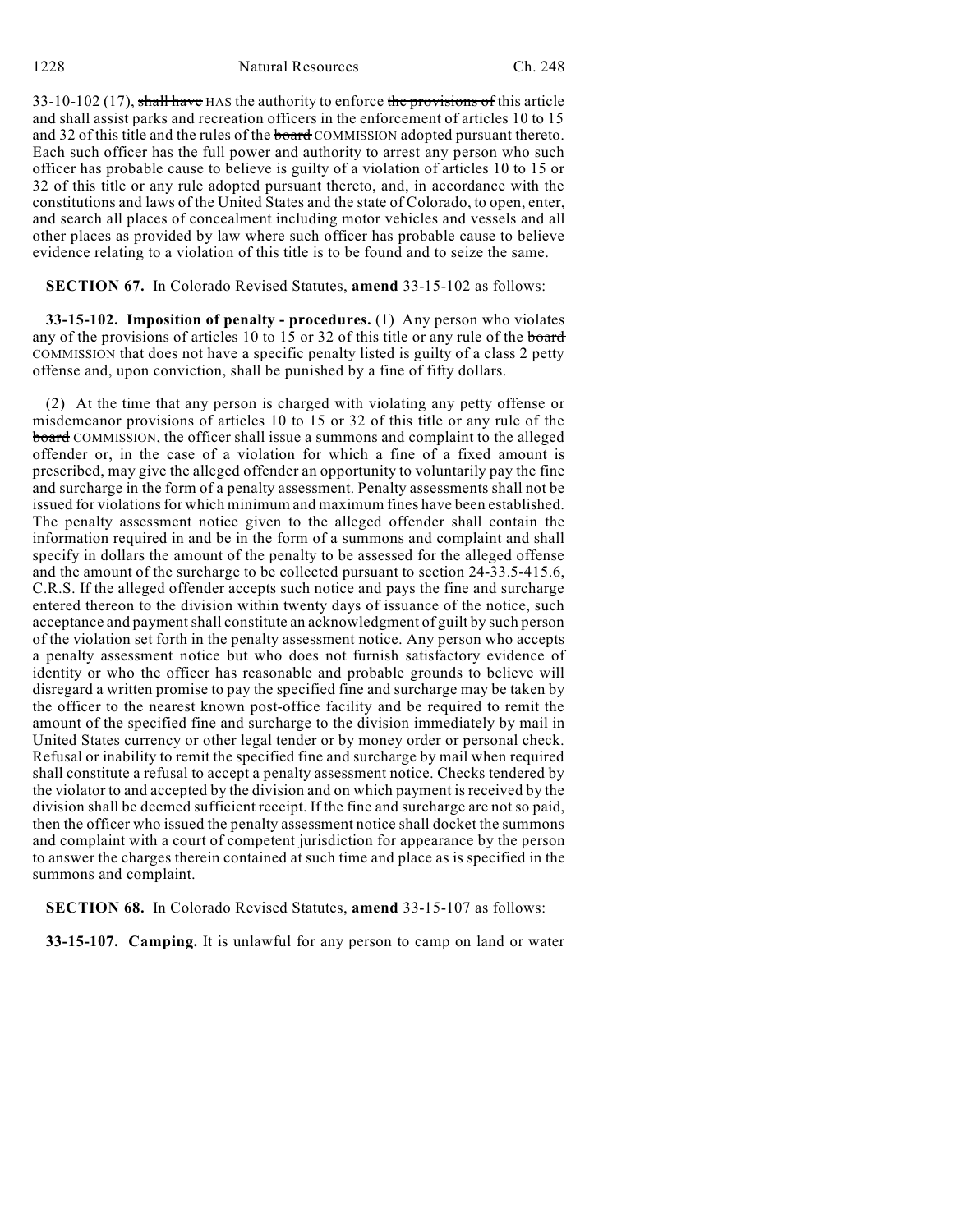under the control of the division unless such THE area is so designated and posted pursuant to rule of the board COMMISSION. Any person who violates this section is guilty of a class 2 petty offense and, upon conviction, shall be punished by a fine of fifty dollars.

**SECTION 69.** In Colorado Revised Statutes, **amend** 33-15-114 as follows:

**33-15-114. Commercial use of state property.** It is unlawful to operate any commercial business or to solicit business on any property owned or managed by the division without first obtaining written permission from the division or the board as provided by COMMISSION PURSUANT TO this title or pursuant to any applicable rules promulgated by the board COMMISSION. Any person who violates this section is guilty of a misdemeanor and, upon conviction, shall be punished by a fine of not less than one hundred dollars nor more than one thousand dollars, or by imprisonment in the county jail for not more than one year, or by both such fine and imprisonment.

**SECTION 70.** In Colorado Revised Statutes, 33-32-102, **repeal** (1.4) and (2) as follows:

**33-32-102. Definitions.** As used in this article, unless the context otherwise requires:

(1.4) "Board" means the board of parks and outdoor recreation.

(2) "Division" means the division of parks and outdoor recreation.

**SECTION 71.** In Colorado Revised Statutes, **amend** 33-32-103 as follows:

**33-32-103. Powers and duties of the commission - rules.** The board COMMISSION shall promulgate rules to govern the licensing of river outfitters, to regulate river outfitters, guides, trip leaders, and guide instructors, to ensure the safety of associated river-running activities, to establish guidelines to enable a river outfitter, guide, or trip leader to make a determination that the condition of the river constitutes a hazard to the life and safety of certain persons, and to carry out the purposes of this article. The board COMMISSION may promulgate rules specifically outlining the procedures to be followed by the board COMMISSION and by the enforcement section of the division in the event of a death or serious injury during a regulated trip. The board COMMISSION shall e-mail a notice of every proposed rule to each licensee. The board COMMISSION shall adopt rules regarding notification to outfitters of certain division personnel changes within ten days of the change and safety training standards and customer and outfitter interaction training standards for division rangers who monitor regulated trips.

**SECTION 72.** In Colorado Revised Statutes, **amend** 33-32-103.5 as follows:

**33-32-103.5. Variances.** The director of the division may grant variances from regulations RULES adopted by the board COMMISSION pursuant to section 33-32-103 to any river outfitter on a case-by-case basis if the director determines that the health, safety, and welfare of the general public will not be endangered by the issuance of such variance.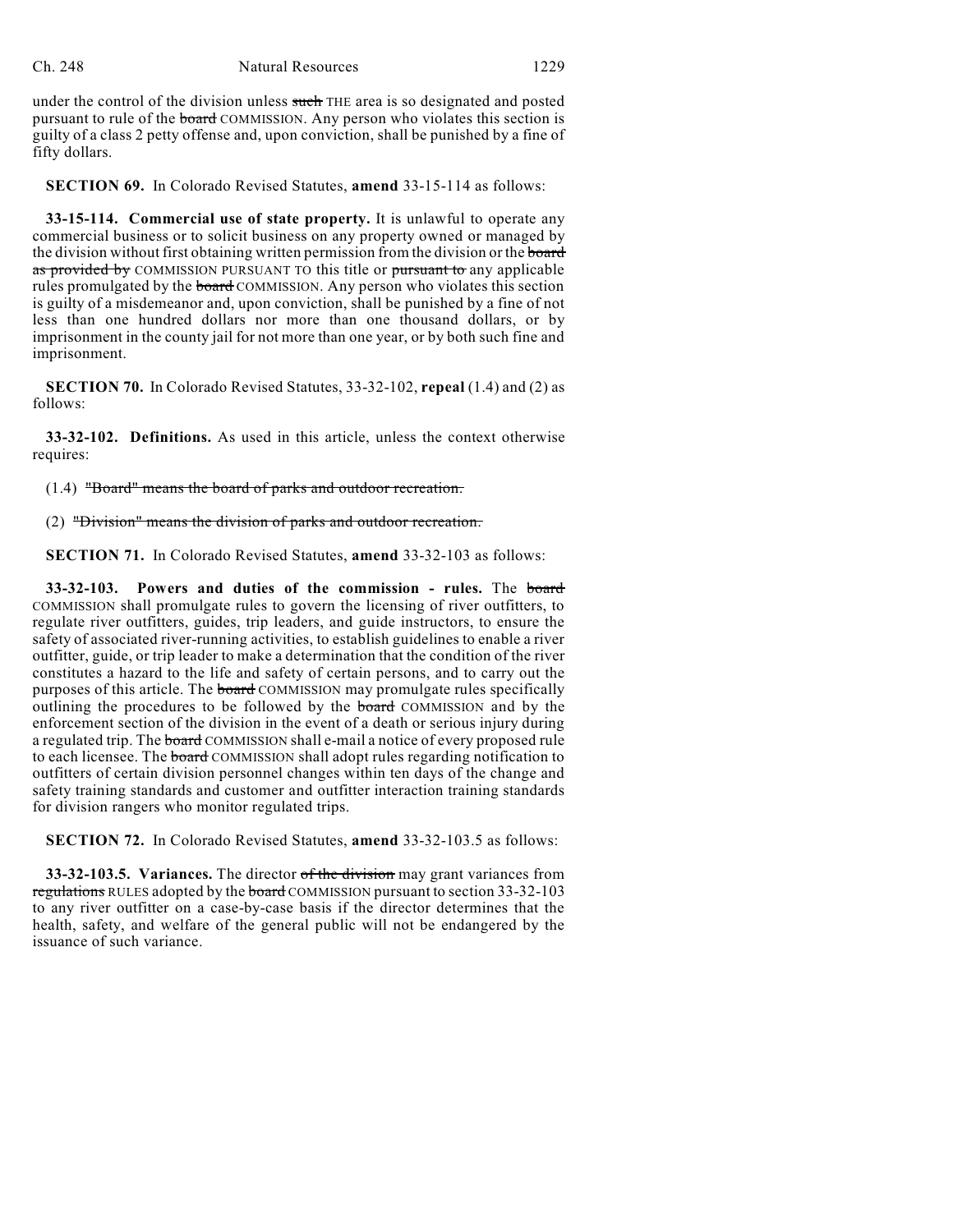**SECTION 73.** In Colorado Revised Statutes, 33-32-104, **amend** (1) and (2) as follows:

**33-32-104. License required - fee.** (1) No person shall act in the capacity of a paid river outfitter or advertise or represent himself or herself as a river outfitter in this state without first obtaining a river outfitter's license in accordance with rules prescribed by the board COMMISSION.

(2) An applicant for a river outfitter's license shall meet the minimum qualifications pursuant to section 33-32-105 and shall apply on a form prescribed by the board COMMISSION. All applicants shall pay a nonrefundable license fee to be IN AN AMOUNT determined by the board COMMISSION, which fee shall be adequate to cover the expenses incurred for inspections, licensing, and enforcement required by the provisions of this article, and shall renew such license pursuant to a schedule adopted by the board COMMISSION upon payment of the fee. License terms shall not exceed three years. The board COMMISSION may offer licenses that differ in the length of their terms and may stagger the length of license terms so that approximately equal numbers of licensees renew their licenses each year.

**SECTION 74.** In Colorado Revised Statutes, 33-32-105, **amend** (1) (b) and (1) (c) as follows:

**33-32-105. Minimum qualifications and conditions for a river outfitter's license.** (1) A river outfitter's license may be granted to any river outfitter, either within or without this state, meeting the following minimum qualifications and conditions:

(b) The river outfitter shall submit to the **board** COMMISSION evidence of liability insurance in the minimum amount of three hundred thousand dollars' combined single limit for property damage and bodily injury.

(c) The river outfitter shall meet the safety standards for river-running established by the **board** COMMISSION by regulation.

**SECTION 75.** In Colorado Revised Statutes, 33-32-105.5, **amend** (1) introductory portion as follows:

**33-32-105.5. Minimum qualifications of guides, trip leaders, and guide instructors.** (1) Individuals providing the services of guides, trip leaders, or guide instructors shall have the following minimum qualifications and such additional qualifications as the board COMMISSION may establish by rule:

**SECTION 76.** In Colorado Revised Statutes, **amend** 33-32-106 as follows:

**33-32-106. Equipment required - employees required to meet minimum qualifications.** (1) All licensed river outfitters shall provide the river-outfitting equipment required by regulations RULES promulgated by the board COMMISSION, and said equipment shall be in a serviceable condition for its operation as required by the regulations RULES promulgated by the board COMMISSION.

(2) All river outfitters who employ or contract with guides, trip leaders, or guide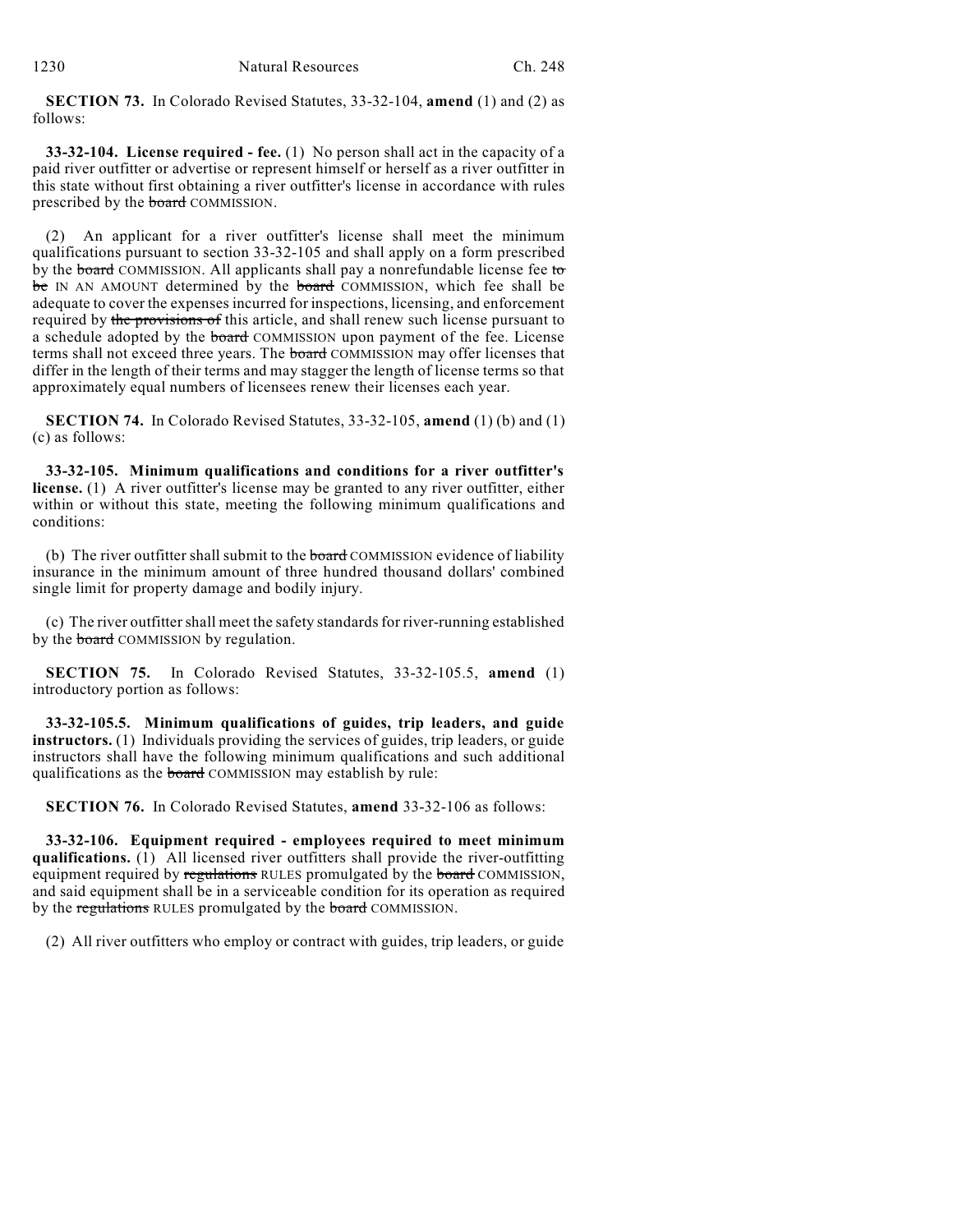instructors shall employ or contract only with such individuals who meet the qualifications provided in section  $33-32-105.5$  (1) and provided by those regulations RULES promulgated by the **board** COMMISSION.

**SECTION 77.** In Colorado Revised Statutes, 33-32-109, **amend** (1) introductory portion,  $(1)$  (e),  $(1)$  (g), and  $(4)$  as follows:

**33-32-109. Denial, suspension, or revocation of license - disciplinary actions.** (1) The board COMMISSION may deny, suspend, or revoke a river outfitter license, place a licensed river outfitter on probation, or issue a letter of admonition to a licensed river outfitter if the applicant or holder:

(e) Violates section 18-4-503 or 18-4-504, C.R.S., resulting in two or more second or third degree criminal trespass convictions within any three- to five-year period while acting as a river outfitter or guide; except that the board COMMISSION shall be governed by section 24-5-101, C.R.S., when considering any such conviction;

(g) Violates any order of the division or **board** COMMISSION or any other provision of this article or any regulations established RULES PROMULGATED under this article.

(4) The board COMMISSION may deny an application for a river outfitter license or a renewal of a river outfitter's license if the applicant does not meet the requirements specified in section 33-32-105 or 33-32-106.

**SECTION 78.** In Colorado Revised Statutes, 33-32-110, **amend** (1) as follows:

**33-32-110. Advisory committee - repeal.** (1) The board COMMISSION shall appoint a river outfitter advisory committee, consisting of two river outfitters and one representative of the division. The committee shall review and make recommendations concerning rules PROMULGATED and proposed rules promulgated pursuant to this article.

**SECTION 79.** In Colorado Revised Statutes, 33-33-103, **amend** (1) and (3); and **repeal**  $(2)$ ,  $(5)$ , and  $(6)$  as follows:

**33-33-103. Definitions.** As used in this article, unless the context otherwise requires:

(1) "Articles" or "articles of designation" means the documents filed by or at the direction of the owner of a natural area or a government agency having ownership or control thereof with the board COMMISSION and accepted by the board COMMISSION in the process of the designation of a natural area as provided in section 33-33-108.

# (2) "Board" means the board of parks and outdoor recreation.

(3) "Council" means the Colorado natural areas council created as an advisory council to the board of parks and outdoor recreation COMMISSION by section 33-33-106.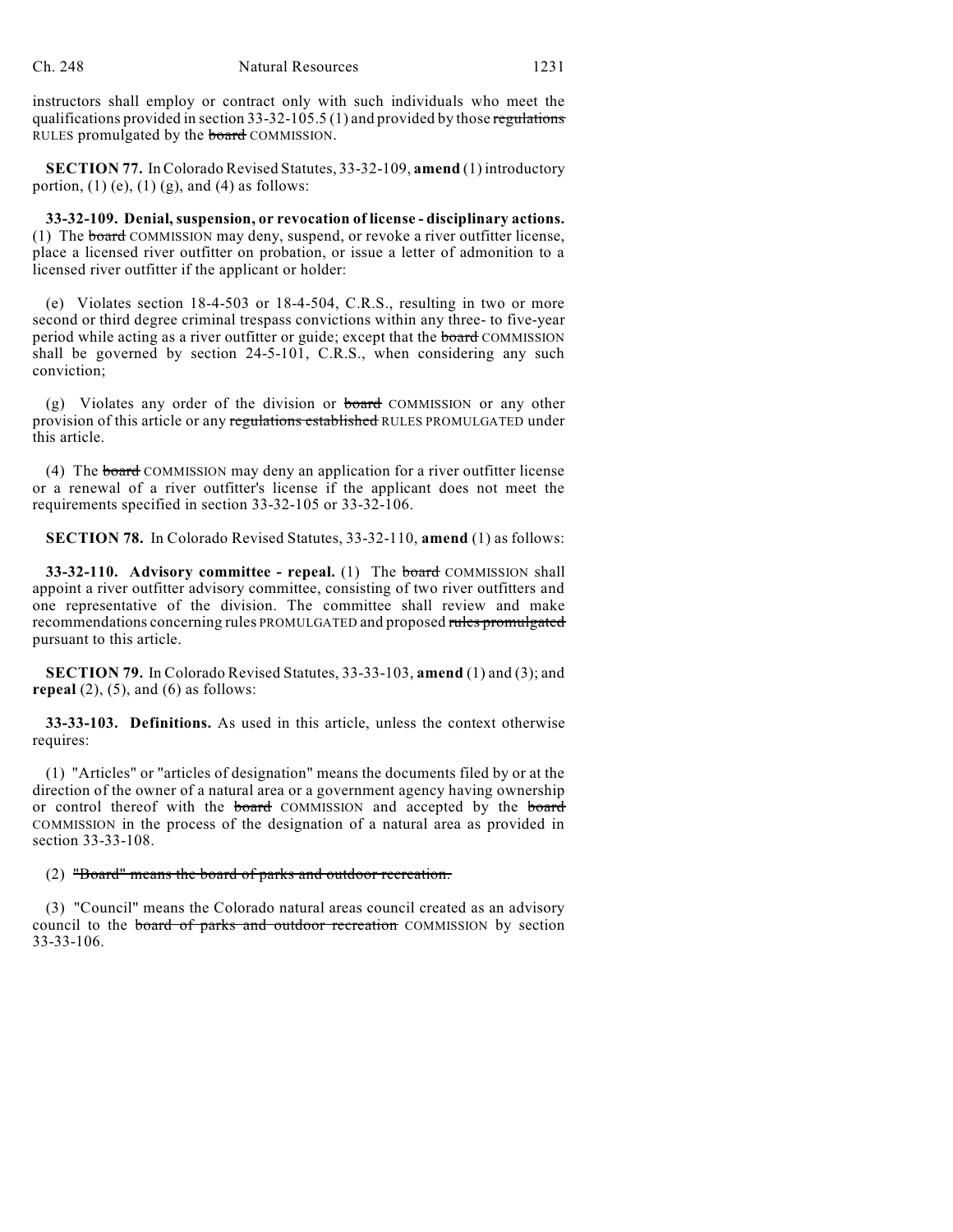(5) "Director" means the director of the division of parks and outdoor recreation.

(6) "Division" means the division of parks and outdoor recreation.

**SECTION 80.** In Colorado Revised Statutes, 33-33-104, **amend** (1) as follows:

**33-33-104. Colorado natural areas program.** (1) There is hereby established a statewide Colorado natural areas program to implement the intent and provisions of this article. The program shall be administered by the **board** COMMISSION through the division with the advice of the council.

**SECTION 81.** In Colorado Revised Statutes, 33-33-105, **amend** (1) introductory portion, (1) (d), (1) (f), (1) (i), (1) (j), and (2) as follows:

**33-33-105. Powers and duties of the commission.** (1) The board COMMISSION, through the division and with the advice of the council,shall administer the program in accordance with the provisions of this article and shall have HAS the following additional powers and duties:

(d) To seek and approve, upon recommendation by the council, the designation of natural areas under the provisions of section 33-33-108 and, when necessary, to acquire by gift, devise, or grant the fee or other interest in real property or accept, under the provisions of section 33-33-108, the designation of real property for inclusion in the system; except that the **board shall** COMMISSION DOES not have the power of eminent domain for such purposes;

(f) To administer and enforce the provisions of this article and rules and regulations adopted pursuant thereto, including the provisions of the articles of a designated natural area; except that the **board shall have** COMMISSION HAS no regulatory jurisdiction under this article over lands or interests therein which are not part of the system;

(i) To accept and disburse moneys and grants made available to the board COMMISSION under the provisions of any federal law for the purposes of this article; and

(j) To notify, ninety days prior to the final designation action, the board of county commissioners in the county in which any designation is being considered. At the request of the board of county commissioners, the board COMMISSION shall hold a public hearing in said county for the purpose of evaluating any local concerns regarding the proposed designation.

(2) It shall IS not be a permitted function of the board COMMISSION under this article to make or pursue direct or indirect objection or opposition before any governing body to any application for development of private lands.

**SECTION 82.** In Colorado Revised Statutes, 33-33-106, **amend** (1) and (2) as follows:

**33-33-106. Colorado natural areas council.** (1) There is hereby created the Colorado natural areas council as an advisory council to the board COMMISSION. The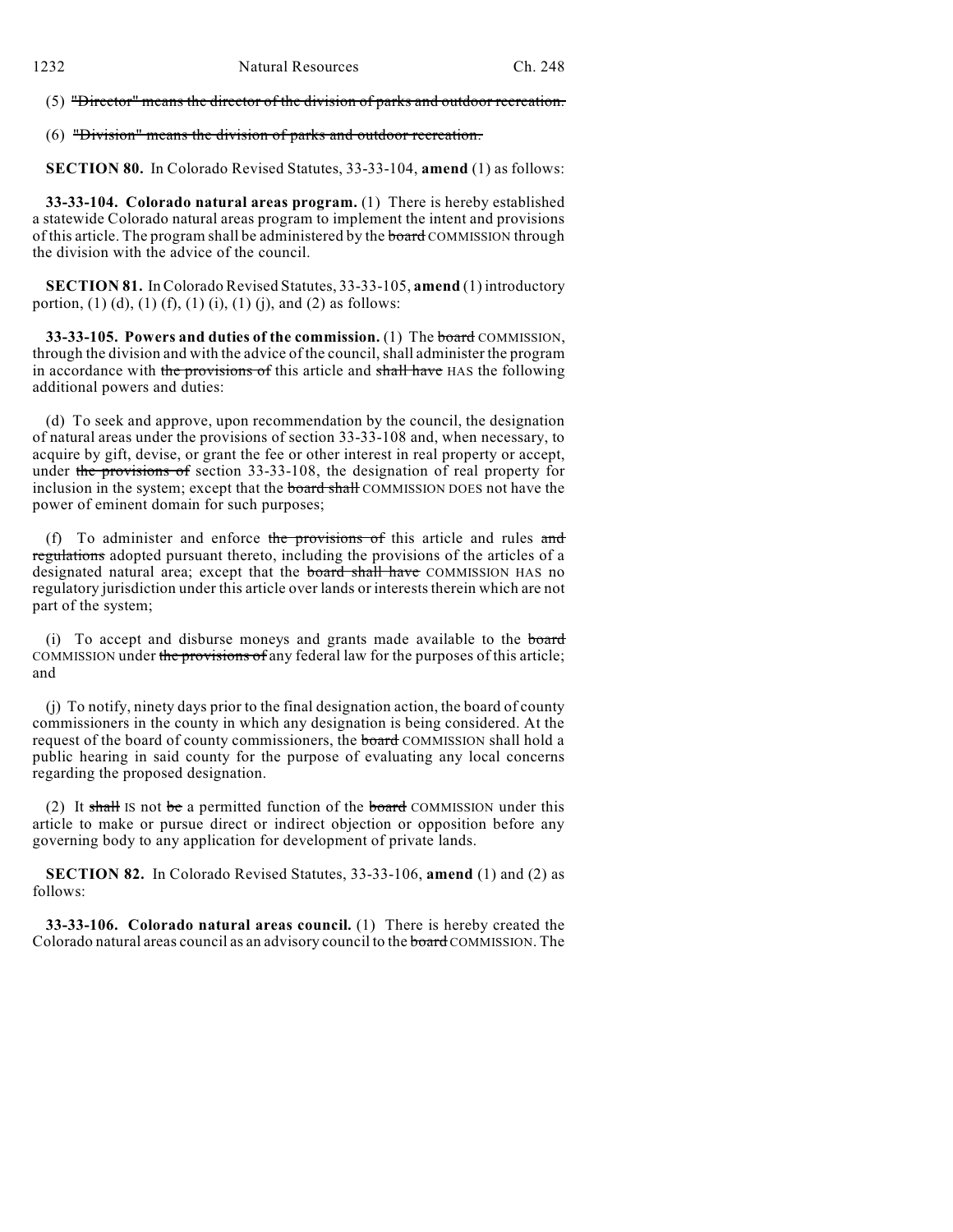council shall advise the board COMMISSION on the administration of the program and shall approve the registry and recommend the designation of natural areas by the board COMMISSION.

(2) The council consists of the following seven members:

(a) One member each from the membership of the board COMMISSION and the state board of land commissioners, appointed by their respective boards or commissions COMMISSION OR BOARD, who shall serve for three-year terms; and

(b) Five members appointed by the governor, who shall be ARE individuals with a substantial interest in the preservation of natural areas and who shall serve for four-year terms.

**SECTION 83.** In Colorado Revised Statutes, 33-33-107, **amend** (1) introductory portion, (1) (c), (1) (d), (1) (h), and (1) (i) as follows:

**33-33-107. Responsibilities of the council.** (1) The council shall have HAS the following responsibilities:

(c) To review and make recommendations on the board's COMMISSION'S criteria for and selection of natural areas to be included in the registry and the system; except that no area shall be included in the registry without permission of the owner of the land;

(d) To advise the board COMMISSION of the promulgation of rules for the registry and for the designation, management, protection, and use of designated natural areas;

(h) To advise the board COMMISSION on the disbursement of funds for the purposes of this article; and

(i) To review and make recommendations on board COMMISSION reports made to the governor on the status of the program.

**SECTION 84.** In Colorado Revised Statutes, 33-33-108, **amend** (1), (2) introductory portion,  $(2)$  (c),  $(3)$ , and  $(4)$  as follows:

**33-33-108. Designation of a natural area.** (1) A natural area which THAT has been found by the **board** COMMISSION, pursuant to its criteria, to be desirable for inclusion within the system and which inclusion has been approved by the owner of the land, shall become BECOMES a designated natural area when articles of designation have been filed with the **board** COMMISSION by the owner of the land or by a governmental agency having ownership or control of the land and such articles have been accepted by the **board** COMMISSION with the advice and recommendation of the council.

(2) Articles of designation filed with the board COMMISSION under the provisions  $\sigma$ f subsection (1) of this section shall:

(c) Define the respective rights and duties of the owner and the board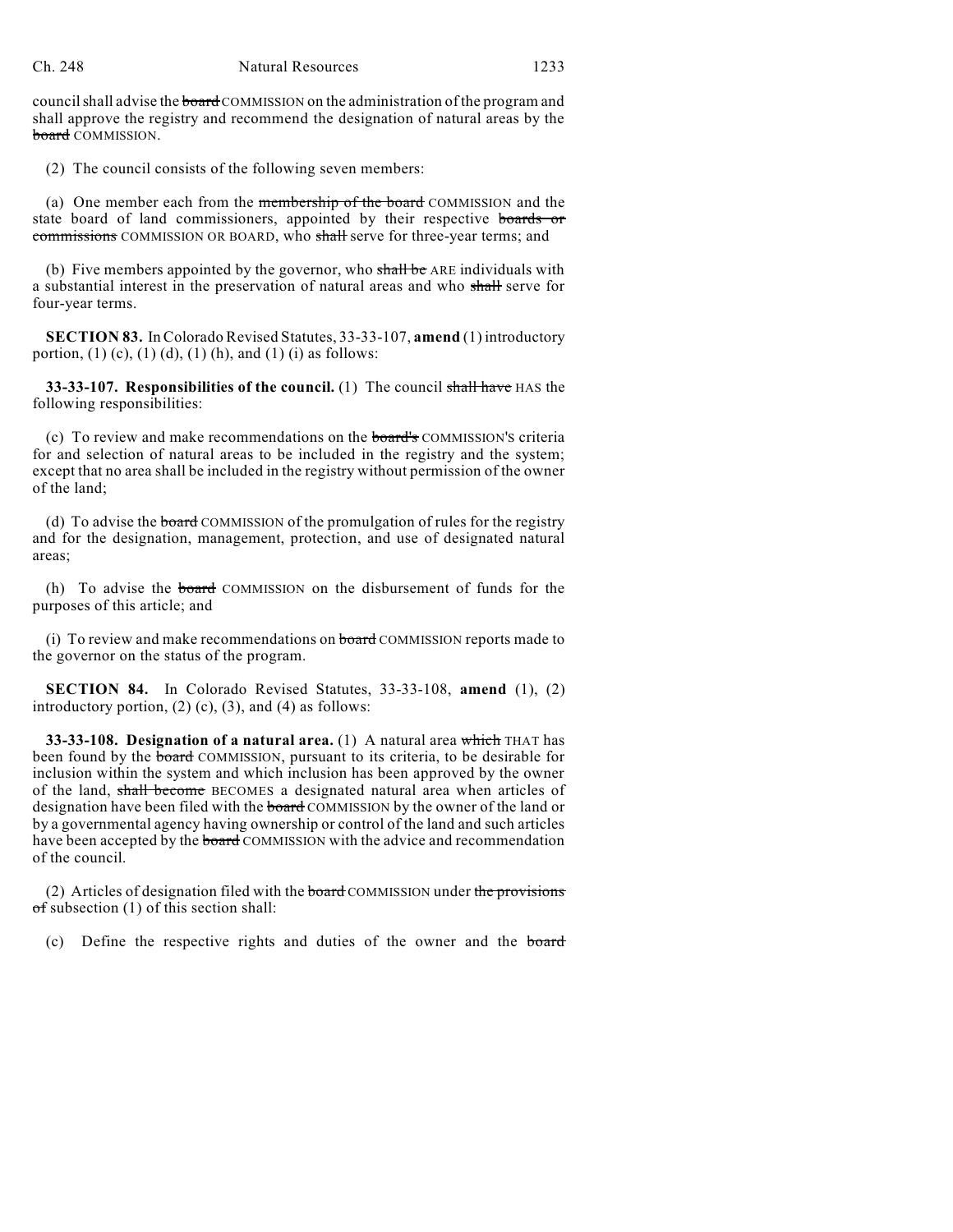COMMISSION;

(3) The board COMMISSION may, with the approval or upon the request of the owner of an interest therein and with the approval of the council, amend the articles of a designated natural area.

(4) A notice of the designation shall be certified by the board COMMISSION to the county clerk and recorder in the county or counties in which the designated natural area is located for filing in the same manner as any document affecting real property.

**SECTION 85.** In Colorado Revised Statutes, **amend** 33-33-110 as follows:

**33-33-110. Public entities urged to encourage designation of natural areas.** State agencies, counties, municipalities, institutions of higher education, and all other entities and institutions of the state and its political subdivisions are empowered and urged to recommend to the board COMMISSION natural areas within their jurisdictions for inclusion in the system.

**SECTION 86.** In Colorado Revised Statutes, **amend** 33-33-111 as follows:

**33-33-111. Periodic evaluation to be made by commission.** The board COMMISSION shall make an evaluation of each designated natural area every three years, or more often as it deems necessary, to determine whether it is being administered in accordance with the conditions and provisions of the articles of designation. If such conditions and provisions are not continuing to be BEING met, the **board** COMMISSION may remove the area from the system.

**SECTION 87.** In Colorado Revised Statutes, 34-32-115, **amend** (4) (f) (IV) as follows:

**34-32-115. Action by board - appeals.** (4) The board or the office shall grant a permit to an operator if the application complies with the requirements of this article. The board or the office shall not deny a permit if the operator demonstrates compliance with the following:

(f) The mining operation is not located upon lands:

(IV) Which THAT are within the boundaries of any unit of the state park system or any state recreational area in which the entire fee estate is owned by the state of Colorado, unless the mining operation is approved jointly by the board, by the governor, and by the board of parks and outdoor recreation WILDLIFE COMMISSION, or unless the operation will not create any surface disturbance therein.

**SECTION 88.** In Colorado Revised Statutes, 34-32.5-115, **amend** (4) (f) (IV) as follows:

**34-32.5-115. Action by board - appeals.** (4) In the determination of whether the board or the office shall grant a permit to an operator, the applicant must comply with the requirements of this article and section 24-4-105 (7), C.R.S. The board or office shall not deny a permit except on one or more of the following grounds: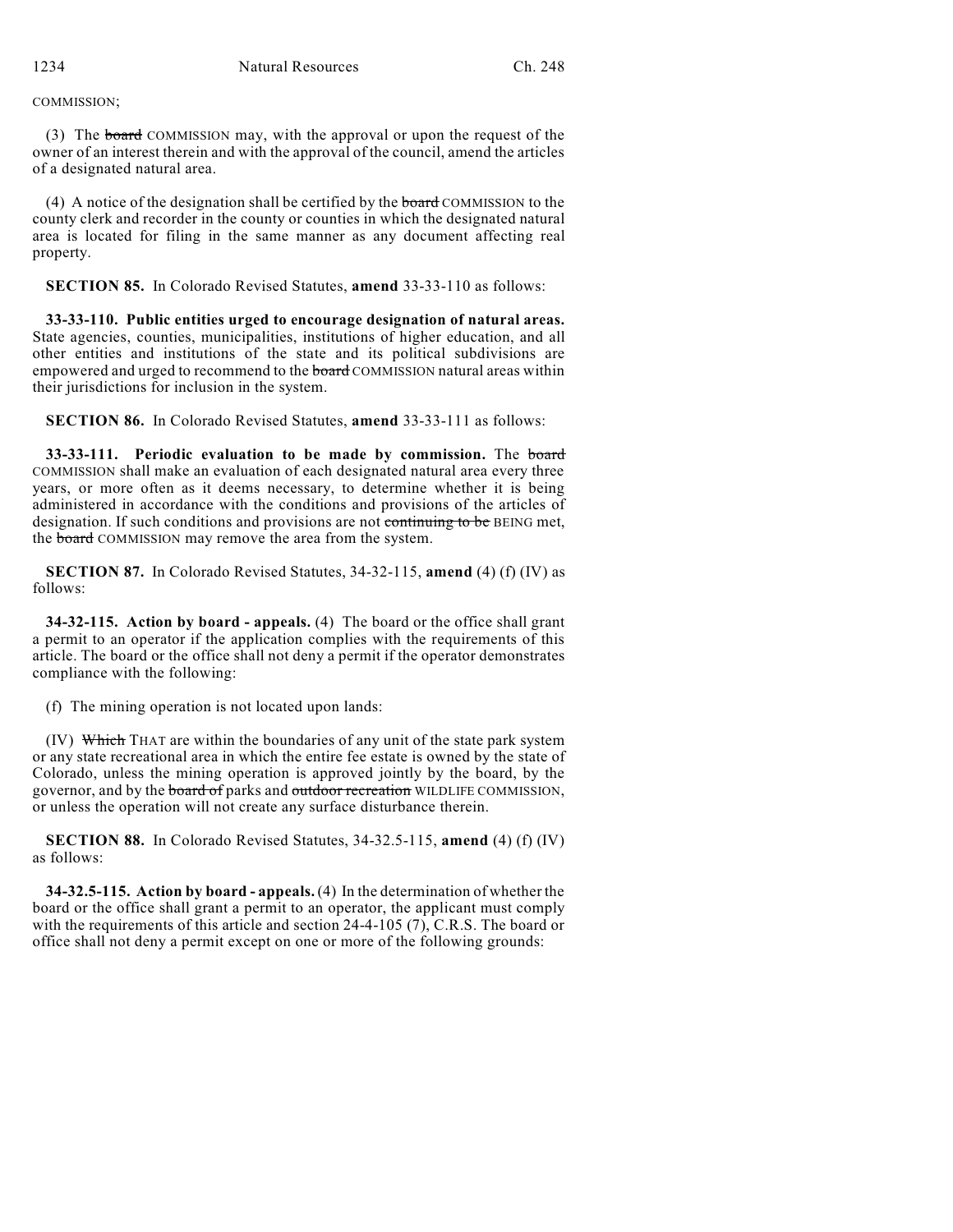(f) The mining operation is located upon lands:

(IV) Which are within the boundaries of any unit of the state park system or any state recreational area in which the entire fee estate is owned by the state of Colorado, unless the mining operation is approved jointly by the board, by the governor, and by the board of parks and outdoor recreation WILDLIFE COMMISSION or unless the operation will not create any surface disturbance therein.

**SECTION 89.** In Colorado Revised Statutes, 34-60-103, **amend** (7.1); and **repeal** (14) as follows:

**34-60-103. Definitions.** As used in this article, unless the context otherwise requires:

 $(7.1)$  "Parks and wildlife board COMMISSION" or "board" means the parks and wildlife board COMMISSION created in section 33-9-101, C.R.S.

(14) "Wildlife commission" means the board.

**SECTION 90.** In Colorado Revised Statutes, 34-60-104, **amend** (2) (b) as follows:

**34-60-104. Oil and gas conservation commission - report - publication.** (2) (b) Members of the commission shall be appointed for terms of four years each. The governor may at any time remove any member of the commission, and by appointment the governor shall fill any vacancy on the commission. In case one or more vacancies occur on the same day, the governor shall designate the order of filling vacancies. The members of the commission shall receive a per diem allowance of fifty dollars for each day spent in attendance at board COMMISSION meetings or hearings and shall be reimbursed for their actual expenses.

**SECTION 91.** In Colorado Revised Statutes, 34-60-128, **amend** (3) (a) and (3) (d) introductory portion as follows:

**34-60-128. Habitat stewardship - rules.** (3) In order to minimize adverse impacts to wildlife resources, the commission shall:

(a) Establish a timely and efficient procedure for consultation with the PARKS AND wildlife commission and division of PARKS AND wildlife on decision-making that impacts wildlife resources;

(d) Promulgate rules, by July 16, 2008, in consultation with the PARKS AND wildlife commission, to establish standards for minimizing adverse impacts to wildlife resources affected by oil and gas operations and to ensure the proper reclamation of wildlife habitat during and following such operations. At a minimum, the rules shall address:

**SECTION 92.** In Colorado Revised Statutes, 35-1-106, **amend** (2) as follows:

**35-1-106. Powers and duties of commission.** (2) The PARKS AND wildlife commission shall review the rules concerning alternative livestock proposed by the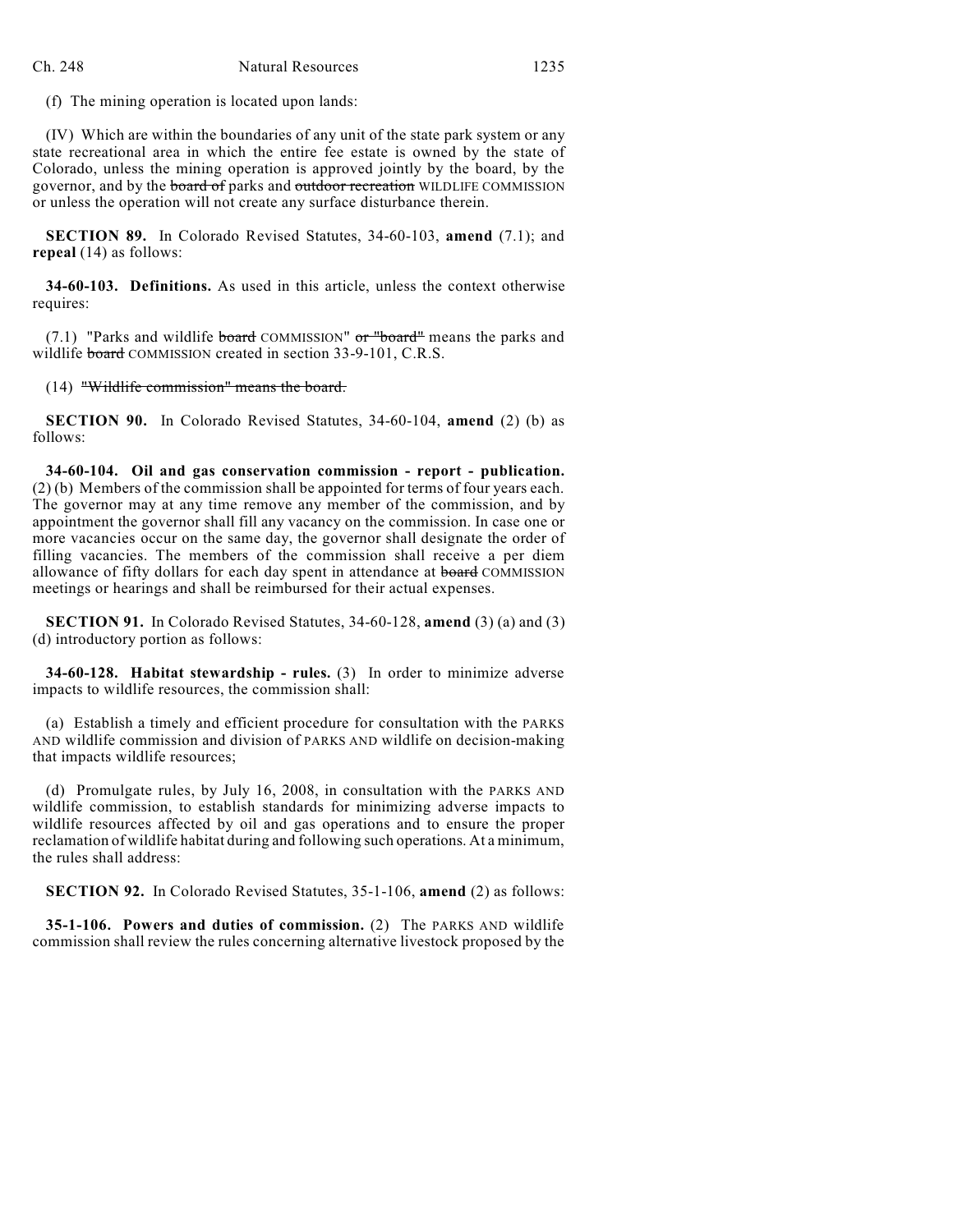1236 Natural Resources Ch. 248

commission pursuant to paragraph (o) of subsection (1) of this section and shall make recommendations to the commission concerning such rules. The commission shall not adopt or implement rules concerning alternative livestock that impact native big game wildlife without the prior approval of the PARKS AND wildlife commission. In addition, the PARKS AND wildlife commission may propose rules to the commission designed to protect native big game wildlife.

**SECTION 93.** In Colorado Revised Statutes, 35-7-203, **amend** (1) introductory portion as follows:

**35-7-203. Release of destructive rodent pests- definitions.**(1) No person shall release destructive rodent pests into a county unless such THE person has complied COMPLIES with all requirementsforsuch release imposed by the PARKS AND wildlife commission and obtained OBTAINS both the prior approval of the commission and the prior approval, by resolution duly adopted, of the board of county commissioners ofsuch county. A person need not obtain such prior approval before:

**SECTION 94.** In Colorado Revised Statutes, 35-24.5-105, **amend** (1) asfollows:

**35-24.5-105. Duties of the board.** (1) The board shall consider, initiate, and recommend rules, and regulations, not inconsistent with law, to the commissioner concerning the regulation of the aquaculture industry and its markets, except for rules and regulations which THAT regulate, control, or otherwise relate to fish health, to the spread of aquatic disease, or to the importation into the state or the distribution and management of any exotic aquatic species, all of which subjects shall be ARE within the jurisdiction of the PARKS AND wildlife commission.

**SECTION 95.** In Colorado Revised Statutes, 35-24.5-106, **amend** (2) as follows:

**35-24.5-106. Rules.** (2) Nothing in this section shall be construed to diminish or supersede DIMINISHES OR SUPERSEDES the authority of the division or the PARKS AND wildlife commission to regulate or manage wild populations of aquatic organisms in the waters of the state or in facilities controlled or managed by the division or by the United States fish and wildlife service.

**SECTION 96.** In Colorado Revised Statutes, 35-24.5-107, **amend** (2) as follows:

**35-24.5-107. Powers and duties of the commissioner.** (2) Nothing in this section shall be construed to diminish or supersede DIMINISHES OR SUPERSEDES the authority of the division or the PARKS AND wildlife commission to regulate or manage wild populations of aquatic organisms in the waters of the state or in facilities controlled or managed by the division or by the United States fish and wildlife service.

**SECTION 97.** In Colorado Revised Statutes, 35-40-100.2, **amend** (1), (1.5) introductory portion, and (1.5) (c) as follows:

**35-40-100.2. Definitions.** As used in this part 1, unless the context otherwise requires:

(1) "Animal" means coyotes, foxes, bobcats, bears, mountain lions, wolves,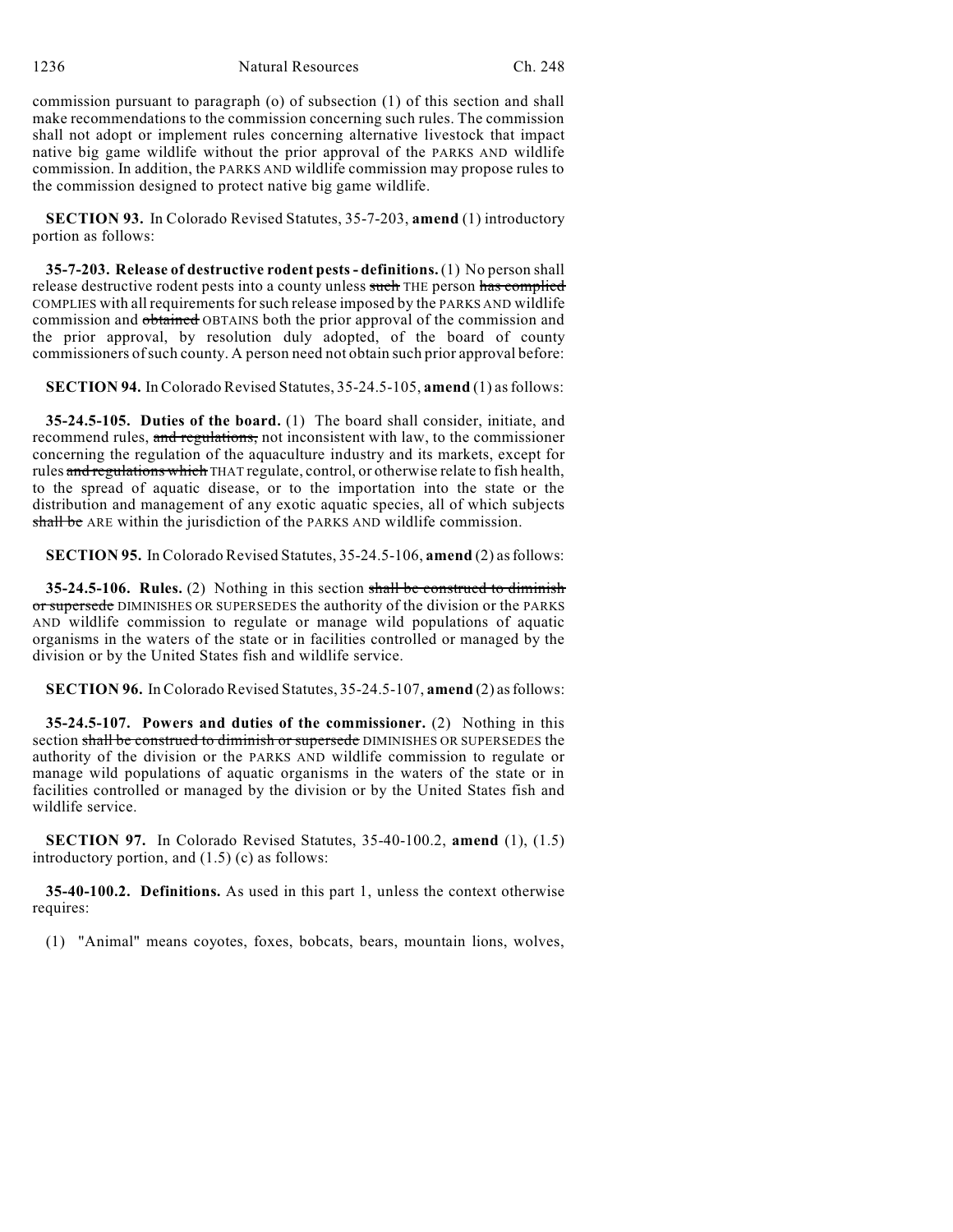beavers, muskrats, raccoons, opossums, and striped skunks and any animals identified by rule promulgated by the commissioner and approved by the PARKS AND wildlife commission.

 $(1.5)$  "At risk" means any depredating animal species that has been designated by the PARKS AND wildlife commission as endangered, threatened, or at risk after:

(c) Presentation of scientifically valid data, analysis, or commentary by objective professionals, mutually identified by the state agricultural commission and the PARKS AND wildlife commission relating to depredating animals.

**SECTION 98.** In Colorado Revised Statutes, 35-40-101, **amend** (2) introductory portion,  $(2)$   $(a)$ ,  $(4)$  introductory portion,  $(4)$   $(a)$ ,  $(7)$ , and  $(8)$  as follows:

**35-40-101. Powers and duties of the commissioner - rules - agreements.** (2) The commissioner may take such steps as are necessary to carry out the provisions of this part 1, including:

(a) Adopting rulesfor the control of depredating animals, in consultation with the PARKS AND wildlife commission;

(4) With respect to controlling depredating animals of an at-risk species, the following shall apply APPLIES:

(a) The PARKS AND wildlife commission must approve any rules concerning the taking of depredating animals of an at-risk species prior to the adoption of such rules by the commissioner.

(7) The commissioner is authorized to enter into agreements with the division of wildlife in the department of natural resources for assistance in carrying out the provisions of this part 1, which assistance may include resources, including financial assistance, at the discretion of the PARKS AND wildlife commission.

(8) The commissioner shall contact and provide information to the PARKS AND wildlife commission as said commission sets population levels and hunting permit numbers for predators in areas where there is depredation to agriculture.

**SECTION 99.** In Colorado Revised Statutes, 35-41.5-105, **amend** (2) introductory portion, (2) (b), and (8) as follows:

**35-41.5-105. Powers and duties of the board.** (2) The board shall adopt any necessary and reasonable rules for the administration and enforcement of this article, including but not limited to, rules governing:

(b) Inspections of alternative livestock for purposes of licensing or renewing a license, changes of ownership of alternative livestock, and movement of alternative livestock, including requiring proof that alternative livestock meet the requirements of a tuberculosis surveillance plan adopted pursuant to section 35-1-106 (1) (o) and that such alternative livestock meet requirements concerning the control of infectious diseases as required by the commission, and requirements concerning genetic purity as required by the PARKS AND wildlife commission;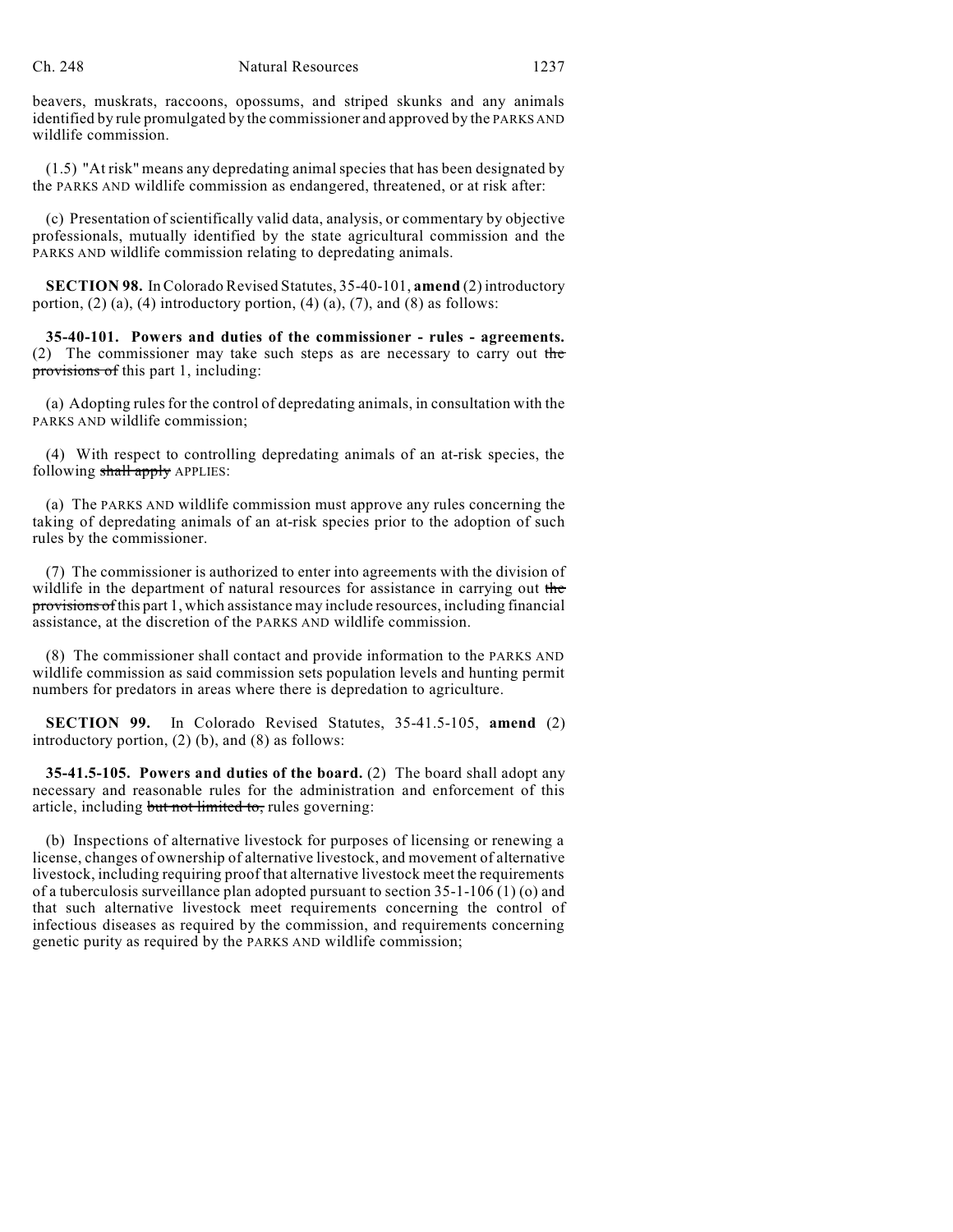(8) The PARKS AND wildlife commission may review rules concerning alternative livestock proposed by the board and may make recommendations to the board concerning such rules.

**SECTION 100.** In Colorado Revised Statutes, 35-41.5-109, **amend** (2) (a) as follows:

**35-41.5-109. Unlawful acts.** (2) It is unlawful and a violation of this article for any alternative livestock farm to:

(a) Import or possess for the purpose of selling, trading, giving, or otherwise transferring any alternative livestock without having said alternative livestock inspected in accordance with this article; except that this paragraph (a) shall not apply to alternative livestock sold, traded, given, or transferred by an operating zoological park as defined by the PARKS AND wildlife commission or research institution using such animals for scientific research, if the park or institution otherwise complies with this article and all rules promulgated pursuant thereto;

**SECTION 101.** In Colorado Revised Statutes, **amend** 35-44-114 as follows:

**35-44-114. Disputed ownership - animal deemed not alternative livestock.** In any instance where the board determines that an animal is not an alternative livestock, any dispute as to ownership shall be decided by the state PARKS AND wildlife commission CREATED IN SECTION 33-9-101, C.R.S.

**SECTION 102.** In Colorado Revised Statutes, **amend** 35-50-122 as follows:

**35-50-122. Savings clause.** Nothing in this article shall be construed to diminish or supercede DIMINISHES OR SUPERSEDES the concurrent jurisdiction or the authorities of the PARKS AND wildlife commission or the agriculture commission to regulate captive wildlife and alternative livestock.

**SECTION 103.** In Colorado Revised Statutes, 37-60-122.2, **amend** (1) (b) as follows:

**37-60-122.2. Fish and wildlife resources - legislative declaration - fund authorization.** (1) (b) Except as provided in this paragraph (b), the applicant for any water diversion, delivery, or storage facility which requires an application for a permit, license, or other approval from the United Statesshall inform the Colorado water conservation board, PARKS AND wildlife commission, and division of PARKS AND wildlife of its application and submit a mitigation proposal pursuant to this section. Exempted from such requirement are the Animas-La Plata project, the Two Forks dam and reservoir project, and the Homestake water project for which definite plan reports and final environmental impact statements have been approved or which are awaiting approval of the same, applicants for site specific dredge and fill permits for operations not requiring construction of a reservoir, and applicants for section 404 federal nationwide permits. If an applicant that is subject to the provisions of this section and the commission agree upon a mitigation plan for the facility, the commission shall forward such agreement to the Colorado water conservation board, and the board shall adopt such agreement at its next meeting as the official state position on the mitigation actions required of the applicant. In all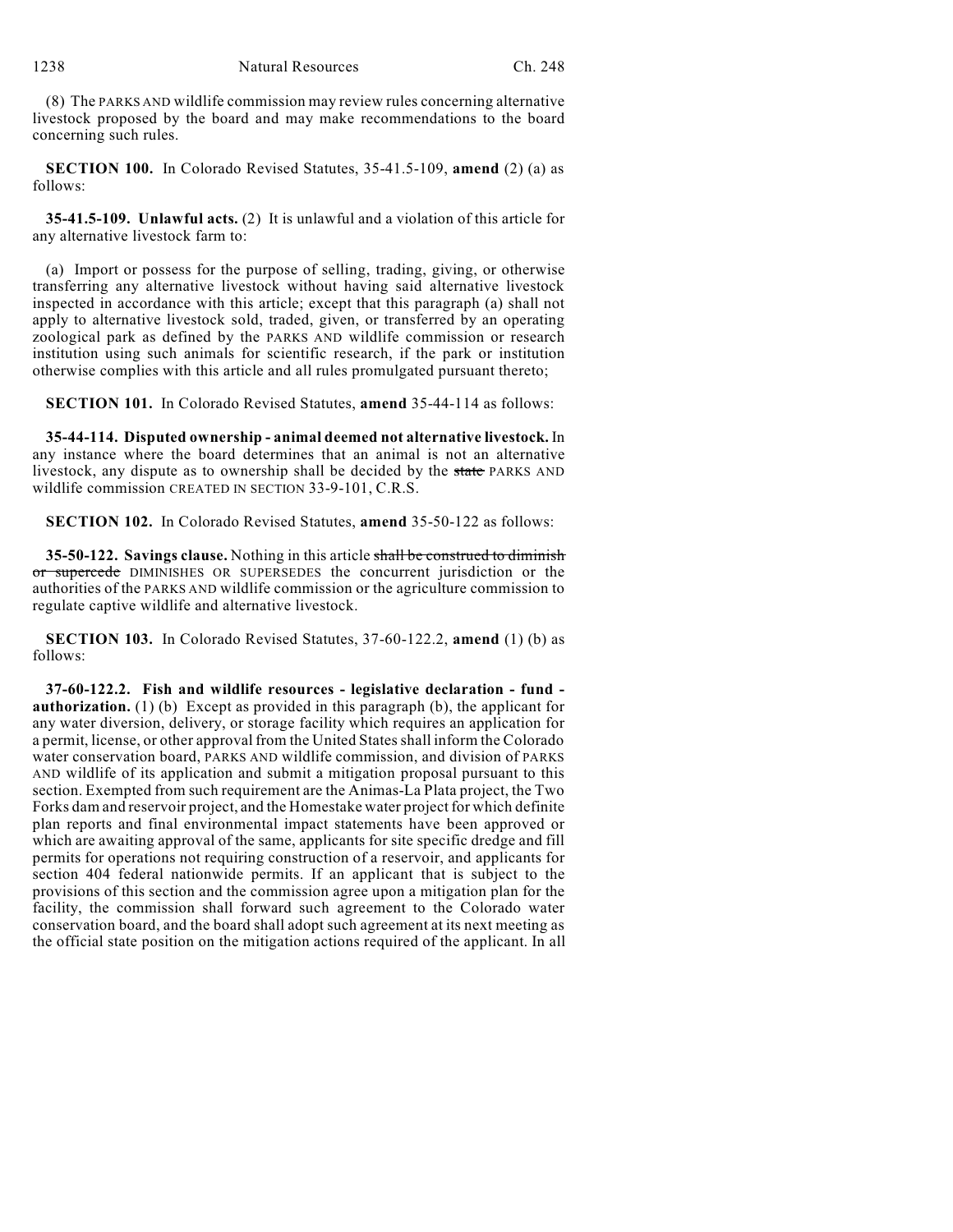cases the commission shall proceed expeditiously and, no later than sixty days from the applicant's notice, unless extended in writing by the applicant, make its evaluation regarding the probable impact of the proposed facility on fish and wildlife resources and their habitat and to make its recommendation regarding such reasonable mitigation actions as may be needed.

**SECTION 104.** In Colorado Revised Statutes, 37-60-123.7, **amend** (1.5) as follows:

**37-60-123.7. Acquisitions of water for instream flows.** (1.5) In any year that the board expends all of the moneys available for the costs of acquiring water, water rights, and interests in water for instream flow use from the moneys that have been appropriated for the current fiscal year from the Colorado water conservation board construction fund pursuant to this section, the board shall apply to the PARKS AND wildlife commission for all or any portion of the five hundred thousand dollars from habitat stamp moneys made available pursuant to section  $33-4-102.7$  (4) (a) (II), C.R.S. Any habitat stamp moneys received shall be used to acquire water, water rights, or interests in water pursuant to section 37-92-102 (3), subject to the limitations set forth in this section.

**SECTION 105.** In Colorado Revised Statutes, 43-1-106, **amend** (8) (l) and (8) (m) as follows:

**43-1-106. Transportation commission - powers and duties.** (8) In addition to all other powers and duties imposed upon it by law, the commission has the following powers and duties:

(l) To do all things necessary and appropriate in the construction, improvement, and maintenance of the public roads serving the state parks and recreation areas and, to this end, to cooperate with the board of parks and outdoor recreation PARKS AND WILDLIFE COMMISSION and the director of the division of parks and outdoor recreation WILDLIFE;

(m) To do all things necessary and appropriate in the construction, maintenance, and improvement of recreational trails along and across new or existing state or interstate highways and, to this end, to cooperate with the board of parks and outdoor recreation PARKS AND WILDLIFE COMMISSION and the director of the division of parks and outdoor recreation WILDLIFE;

**SECTION 106. Appropriation - adjustments in 2012 long bill.** For the implementation of this act, the appropriation made in the annual general appropriation act to the department of natural resources for the fiscal year beginning July 1, 2012, is decreased by \$18,055 cash funds. Of this amount, \$11,607 shall be from the wildlife cash fund pursuant to section 33-1-112 (1) (a), Colorado Revised Statutes, and \$6,448 shall be from the parks and outdoor recreation cash fund pursuant to section 33-10-111 (1), Colorado Revised Statutes.